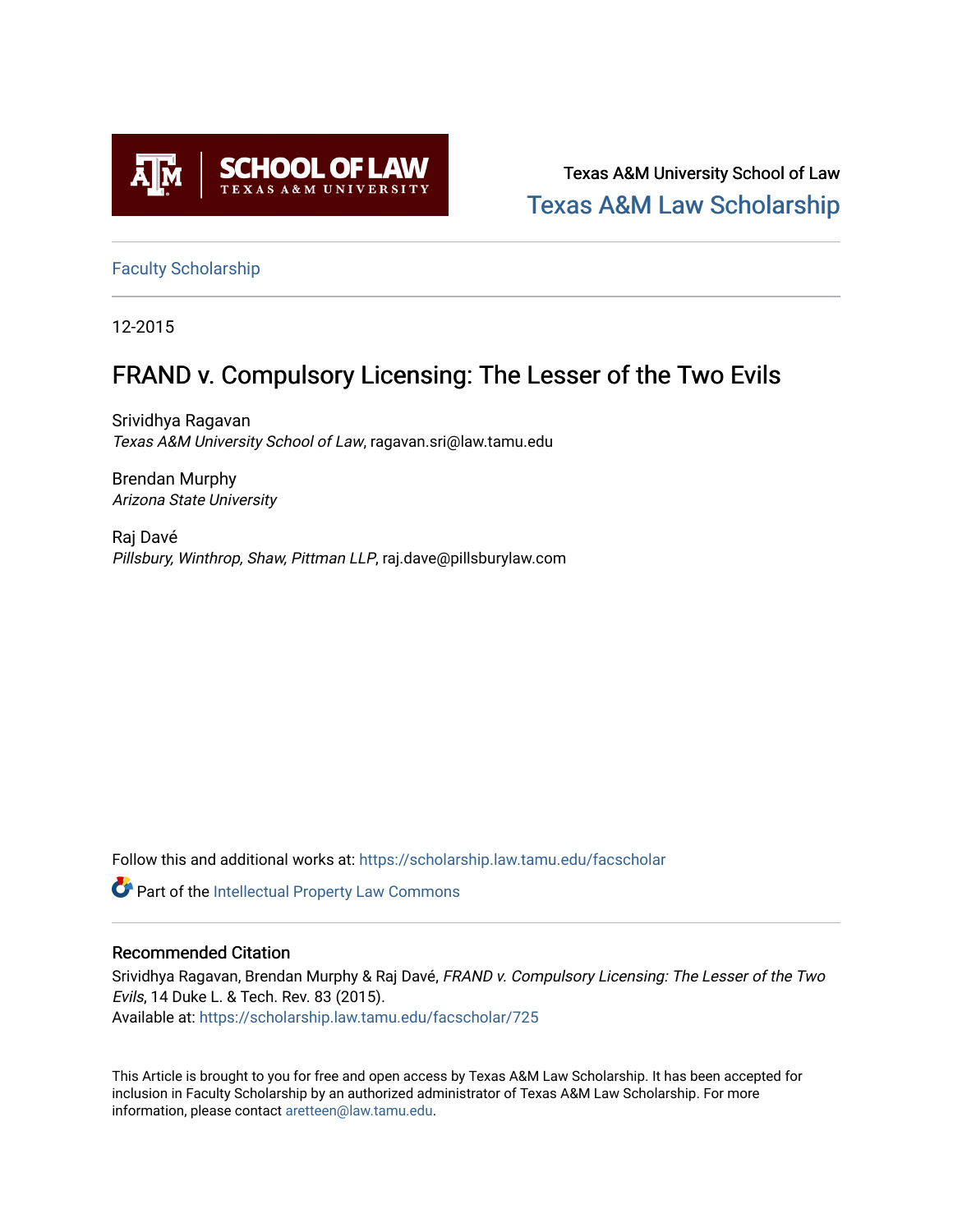## **FRAND V. COMPULSORY LICENSING: THE LESSER OF THE TWO EVILS**

SRIVIDHYA RAGAVAN, BRENDAN MURPHY, AND RAJ DAVÉ†

#### **ABSTRACT**

*This paper focuses on two types of licenses that can best be described as outliers—FRAND and compulsory licenses. Overall, these two specific forms of licenses share the objective of producing a fair and reasonable license of a technology protected by intellectual property. The comparable objective notwithstanding, each type of license achieves this end using different mechanisms. The FRAND license emphasizes providing the licensee with reasonable terms, e.g., by preventing a standard patent holder from extracting unreasonably high royalty rates. By contrast, compulsory licenses emphasize the public benefit that flows from enabling access to an otherwise inaccessible invention. Ultimately, both forms of license attempt to create a value for the licensed product that can be remarkably different from the product's true market value. Nevertheless, both forms ultimately benefit the end-consumer who pays less to access a product subject to either of these forms of license. In comparing these two forms of licenses, the paper hopes to determine whether one form is better than the other, and if so, from whose perspective—the consumer, the licensor or the licensee. In doing so, this paper compares the different prevailing efforts to embrace such licenses as well as the impact of such licenses on the industry.* 

#### **INTRODUCTION**

Licenses are specific forms of contract structured as legal tools detailing the terms of a bargain to either gain or give away rights in exchange for other interests or obligations. Licenses are used in different situations and for using different technologies to create and define rights of the involved parties. Typically, a license agreement is a by-product of a bargain or negotiation between the parties. Contemporary licenses,

 <sup>†</sup> Raj Davé is a partner with Pillsbury, Winthrop, Shaw, Pittman LLP and Leader of the Pharma practice specializing in intellectual property, pharmaceuticals and technology areas. Srividhya Ragavan is a Professor of Law at the Texas A & M School of Law. Ragavan's most recent work is a book titled Patents and Trade Disparities published by Oxford University Press in 2012. Brendan Murphy is currently a student at the Arizona State University.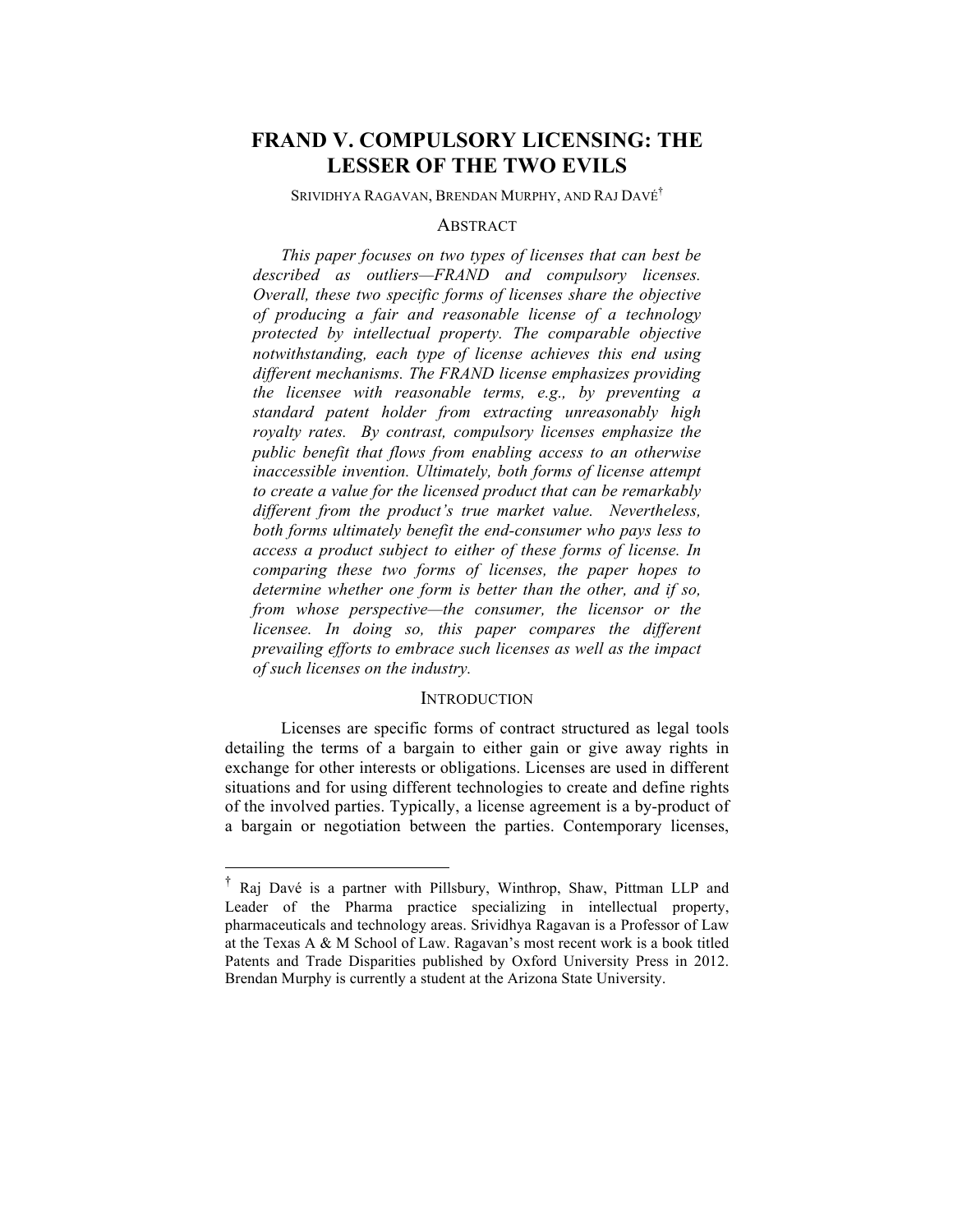which are also structured as permits, determine specified activities or create rights that would otherwise not be possible for the licensee. Corporations use licenses as a mechanism to standardize terms and conditions between vendors, consumers, competitors and other interested parties. Thus, the objective of any license is to memorialize the terms between parties—a fair license merely reflects the equal bargaining power of the parties.

This paper specifically focuses on two types of licenses that can best be described as outliers—FRAND and compulsory licenses. The term FRAND is an acronym for "Fair, Reasonable and Non-Discriminatory," which, in essence, signifies such features' presence in the license. The distinguishing feature of a FRAND license is that it is a voluntary commitment by the licensor to negotiate "fair, reasonable and non-discriminatory" terms.<sup>1</sup> On the other hand, compulsory licenses, as "involuntary contract[s] between a willing buyer and an unwilling seller imposed and enforced by the state, $n^2$  force the licensor to enter into a license arrangement. Thus, compulsory licenses can affect market exclusivity (as new licensees enter the market) and thus, the market price of the licensed product.<sup>3</sup> Overall, these two specific forms of licenses are outliers because both share the objective to produce a fair and reasonable license of a technology protected by intellectual property. Despite the comparable objective in FRAND and compulsory licenses, each type of license achieves this end using different mechanisms. The FRAND license emphasizes providing the licensee with reasonable terms, e.g., by preventing a standard patent holder from extracting unreasonably high royalty rates. By contrast, compulsory licenses emphasize the public benefit that flows from enabling access to an otherwise inaccessible invention. The term "fair and reasonable" takes on a slightly different meaning, depending on the type of license involved. While a product's economic value is an important consideration for both license types, in order to issue a compulsory license, the public's need for the product and failure to obtain a license under reasonable commercial terms remain important considerations. Both forms of license attempt to create a value

<sup>1</sup> *See* Microsoft Corp. v. Motorola, Inc., 696 F.3d 872, 877 n.2 (9th Cir. 2012). 2 *See* Gianna Julian-Arnold, *International Compulsory Licensing: The Rationales and the Reality*, 33 IDEA 349, 349 (1993) (quoting PAUL K. GORECKI, ECONOMIC COUNCIL OF CANADA, REGULATING THE PRICE OF PRESCRIPTION DRUGS IN CANADA: COMPULSORY LICENSING, PRODUCT

SELECTION, AND GOVERNMENT REIMBURSEMENT PROGRAMMES (1981)).<br><sup>3</sup> *See* Srividhya Ragavan, *The Jekyll and Hyde Story of International Trade: The Supreme Court in* Pharma v. Walsh *and the Trips Agreement*, 38 U. RICH. L. REV. 777, 782 (2004).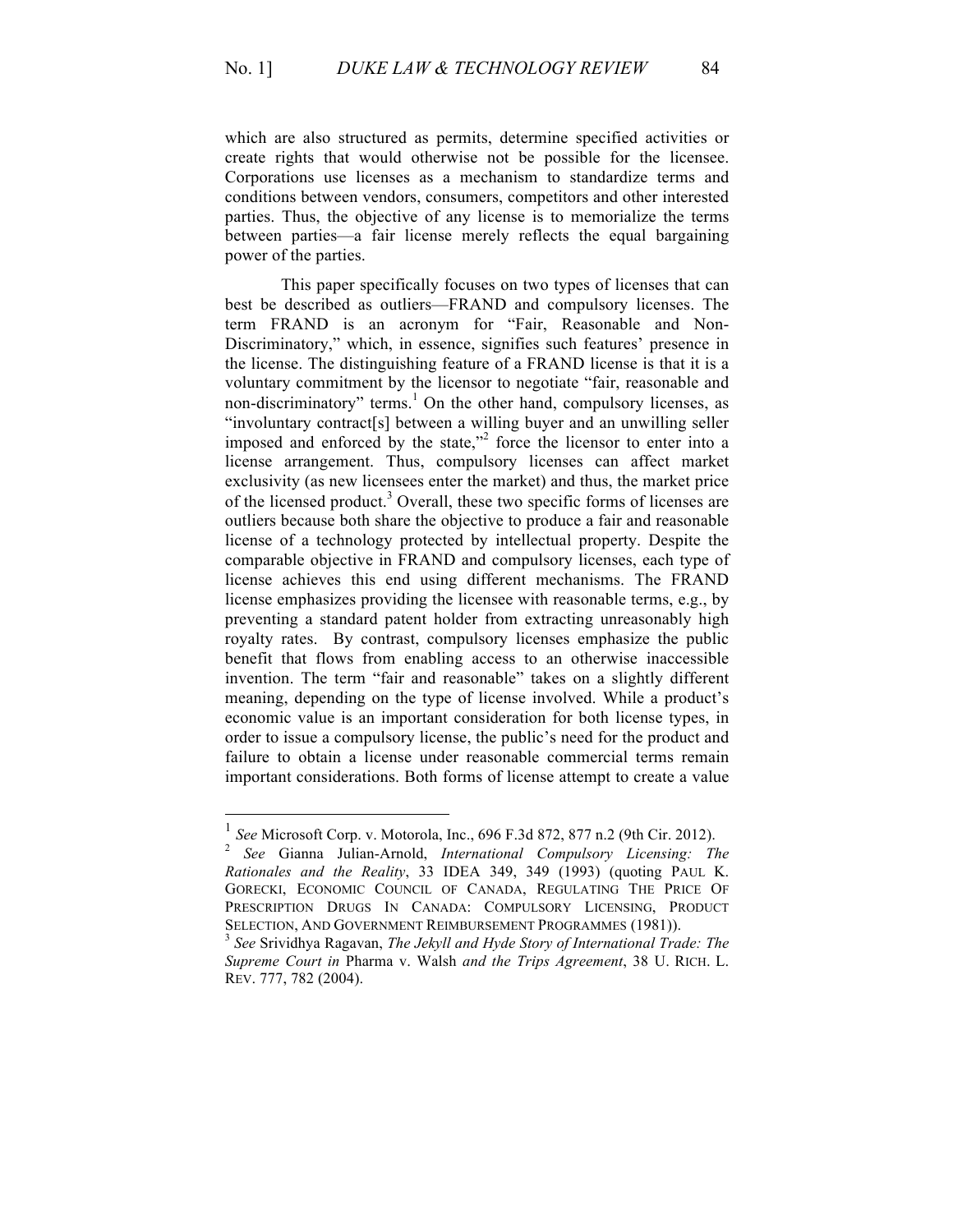for the licensed product that can be remarkably different from the product's true market value. Nevertheless, both forms ultimately benefit the end-consumer who pays less to access a product subject to either of these forms of license.

This paper attempts to determine the advantages and disadvantages of such end-based licenses. The objective of this exercise is to determine whether one form is better than the other, and if so, from whose perspective—the consumer, the licensor or the licensee. In doing so, this paper compares the different prevailing efforts to embrace one form or the other outside of the United States.

With the above background, Part I of this paper outlines what FRAND licenses are, how they are deployed by the industry, and discusses the prevailing issues concerning these licenses. Part II highlights what compulsory licenses are and their role in securing access to technology. Part III compares the two forms of licenses to determine whether one form is superior to the other in their ability to achieving the objectives of the system. The conclusion highlights a future course of action to structure licenses that combine the best attributes of both forms to achieve the objectives of the system, i.e., providing access to technology and to the progress of science.

#### I. THE FRAND LICENSE

The FRAND licenses and the operational challenges they present are best understood from the use of such licenses in the software industry. In fact, the proliferation of software patents is an issue that has been the subject of much debate recently. <sup>4</sup> Information and communications technology (ICT) patents can be best represented as a myriad of overlapping "patent thickets." An interested party must navigate these patent thickets to commercialize the technology covered by such patents.<sup>5</sup> Indeed, Adam Jaffe defines it as "an overlapping set of

 <sup>4</sup> *See generally* Andrés Guadamuz González, *The Software Patent Debate*, JOURNAL OF INTELL. PROP. LAW & PRAC., 1 (Jan. 10, 2006), *available at* http://www.wipo.int/edocs/mdocs/sme/en/wipo\_unido\_smes\_msk\_07/wipo\_uni do\_smes\_msk\_07\_www\_73624.pdf; Rosa Maria Ballardini, *The Software Patent Thicket: A Matter of Disclosure*, 6:2 SCRIP*Ted* 207, 221 (2009), *available at* http://www2.law.ed.ac.uk/ahrc/script-ed/vol6-2/ballardini.pdf; Eugenia Georgiades, *Falling Through the Cracks: The Problem of Granting Software Patents*, 7:3 SCRIPT*ed* 474, 475 (2010), *available at* http://www2.law.ed.ac.uk/ahrc/script-ed/vol7-3/georgiades.pdf. 5 Carl Shapiro, *Navigating the Patent Thicket: Cross Licenses, Patent Pools, and* 

*Standard Setting*, 1 INNOVATION POLICY AND THE ECONOMY 119, 119 (2000), *available at* http://www.jstor.org/stable/25056143.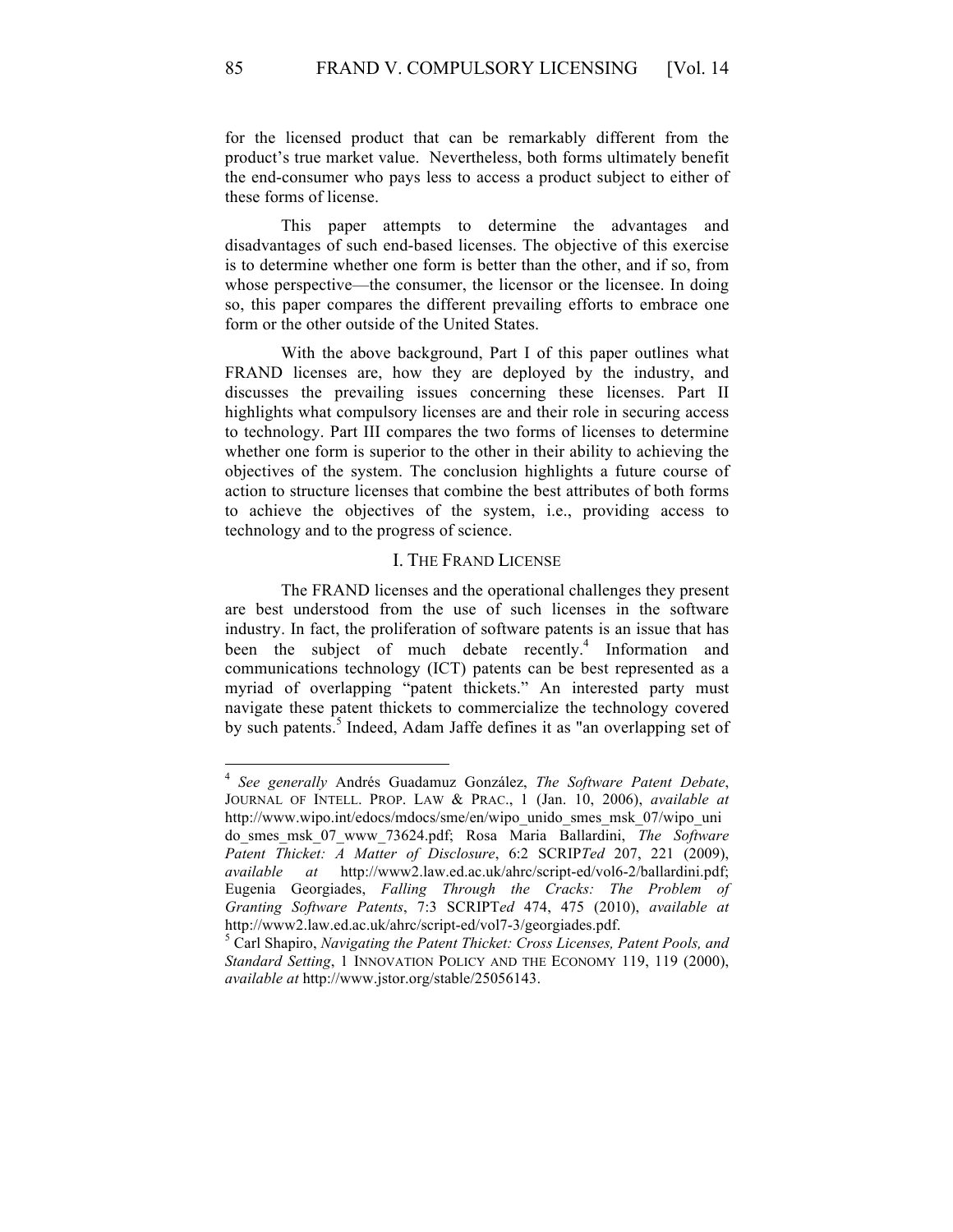patent rights" which causes interested licensees to obtain licenses on several patents from multiple sources.<sup>6</sup> Patent holders and potential licensees have found them difficult to navigate for two reasons: the prevalence of several patents, and the need for compatibility between products. The need for compatibility is commonly called "product interoperability," which describes the ability of two or more products to work with each other smoothly.<sup>7</sup>

Products involving the ICT technology are typically covered by several patents that must allow the products to be interoperable to create the desired outcome. Contemporary ICT products are generally covered by multiple patents from various inventors working together on a common platform. For example, in the mobile phone and cellular network industry, the phones are not actually connected with one another. Rather, cellular networks provide the connectivity by transferring data between two (or more) handsets. For this purpose, cellular networks must conform to established industry standards. One such standard is the fourth generation long-term evolution (4G LTE) network.<sup>8</sup> Such established standards facilitate interoperability – or, compatibility between products. Thus, interoperability is not merely a user-friendly mechanism, but can also reduce costs because it is simpler for phone companies to acquire technical and design information pertaining to the networks when there is a standard in place. Interoperability typically results in each technology being covered by several patents – some, if not all, of which is essential to the further development of the technology. In many cases these patents overlap making it difficult for a single patent owner would find it difficult to operate in a space delineated from other, often competing patents. Sometimes, patents may read on each other's products or processes, thereby necessitating cross-licensing and resulting in both owners competing in the same market. Realizing the interdependence of competition and its importance to their businesses, patent owners whose patents deal with standards that bear interoperable features can have such patents designated as a standard. Specifically, patent owners may submit

 <sup>6</sup> *Id.*

<sup>7</sup> *See* URS GASSER & JOHN PALFREY, BREAKING DOWN DIGITAL BARRIERS: WHEN AND HOW ICT INTEROPERABILITY DRIVES INNOVATION (2007), *available at* http://cyber.law.harvard.edu/interop/pdfs/interopbreaking-barriers.pdf (defining information and communications technologies interoperability as "the ability to transfer and render useful data and other useful

information across systems . . . applications, or components"). <sup>8</sup> *See generally* Stephan Dorn, *Who Owns LTE Patents?*, IPEG, http://www.ipeg.com/who-owns-lte-patents/ (last visited June 4, 2015).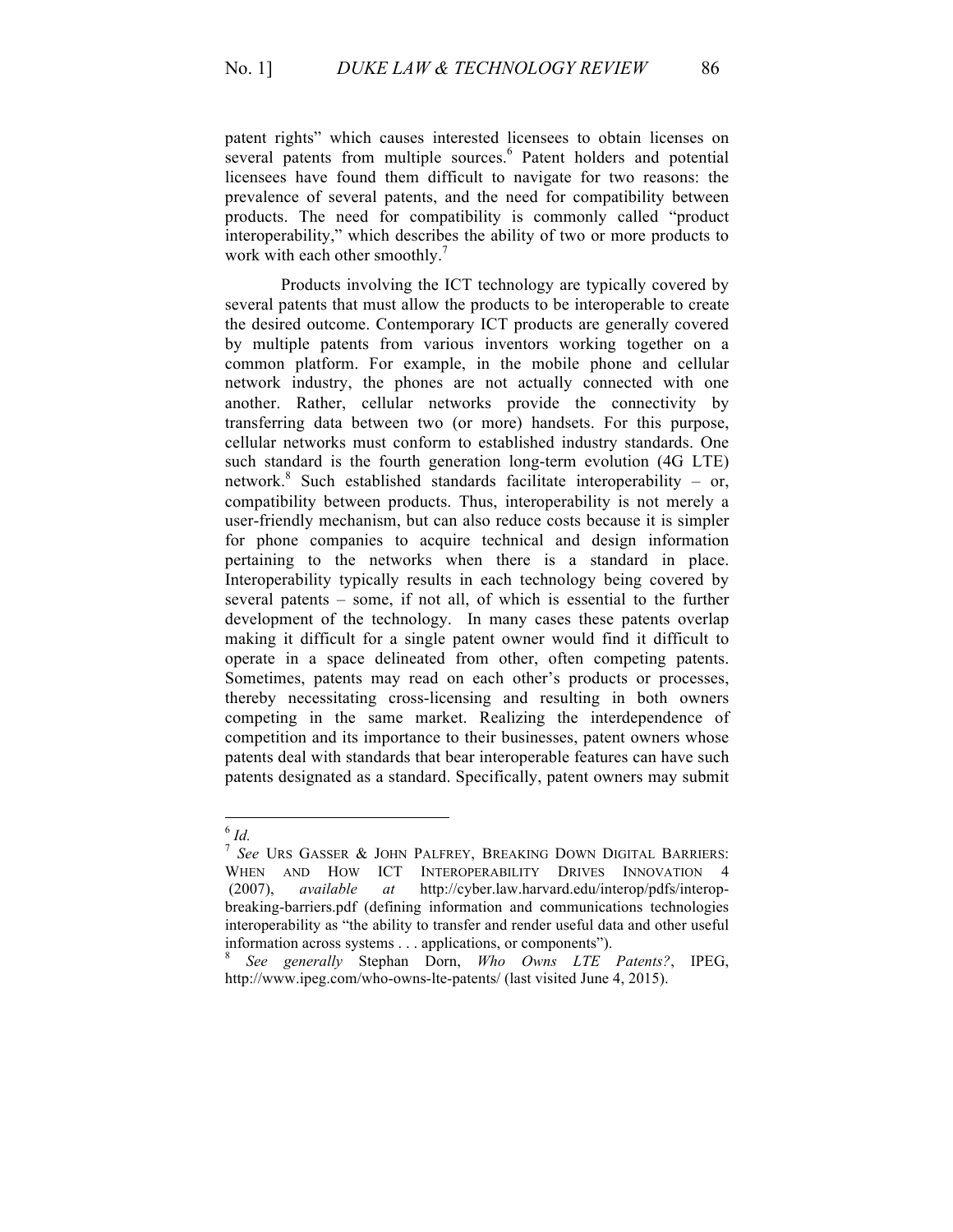such a patent to a standards-setting organizations ("SSO"),<sup>9</sup> which can elevate its designation to that of a standards-essential patent ("SEP"), subject to the patent meeting the qualifying requirements. Further, at the time of submission of the patent, the SSOs require the patent owner to agree to standard declarations or commitments.<sup>10</sup> As part of the commitments, the patent owner makes the patent available for licensing on FRAND terms if it is elevated as a standard.

The following part discusses the process of FRAND licensing with particular emphasis on issues that affect the patent owners and the industry from the SEPs. This discussion begins with an introduction to SSOs, outlines the issues they face with the FRAND licenses, and ends with a discussion of the available remedies while specifically highlighting the unresolved issues therefrom.

## *A. Introduction to SSOs*

SSOs are industry groups that set common standards in significant areas of invention to facilitate mediation between intellectual property ("IP") owners and users.<sup>11</sup> A standard is a set of technical specifications providing for a common design for a product or process.<sup>12</sup> As such, the SSOs are essentially membership organizations to which leaders of that particular industry belong. For instance, the International Organization for Standardization (ISO) is the world's largest international standard development organization.<sup>13</sup> Other independent standard setting organizations like the Institute of Electrical and Electronics Engineering (IEEE) and the Internet Engineering Task Force (IETF) publish standards and aim to foster "technological innovation and excellence for the benefit of humanity."<sup>14</sup>

<sup>&</sup>lt;sup>9</sup> These are also known as standards-developing organizations ("SDOs").<br><sup>10</sup> David Long, *Federal Circuit Gives Guidance on Litigating RAND Royalty* (Ericsson v. D-Link), ESSENTIAL PATENT BLOG (Dec. 5, 2014), http://www.essentialpatentblog.com/2014/12/federal-circuit-gives-guidance-on-

litigating-rand-obligation-ericsson-v-d-link/.<br><sup>11</sup> *See* Mark A. Lemley, *Intellectual Property Rights & Standards-Setting Organizations*, 90 CALIF. L. REV. 1889, 1892 (2002).

<sup>&</sup>lt;sup>12</sup> JAMES BESSEN & MICHAEL J. MEURER, PATENT FAILURE: HOW JUDGES, BUREAUCRATS AND LAWYERS PUT INNOVATORS AT RISK 8 (2008).<br><sup>13</sup> *About ISO*, ISO, http://www.iso.org/iso/home/about.htm (last visited June 4,

 $\frac{2015}{14}$ .

<sup>14</sup> *IEEE's Mission & Vision*, IEEE, http://www.ieee.org/about/vision\_ mission.html (last visited June 4, 2015); *Mission Statement*, IETF, http://www.ietf.org/about/mission.html (last visited June 4, 2015).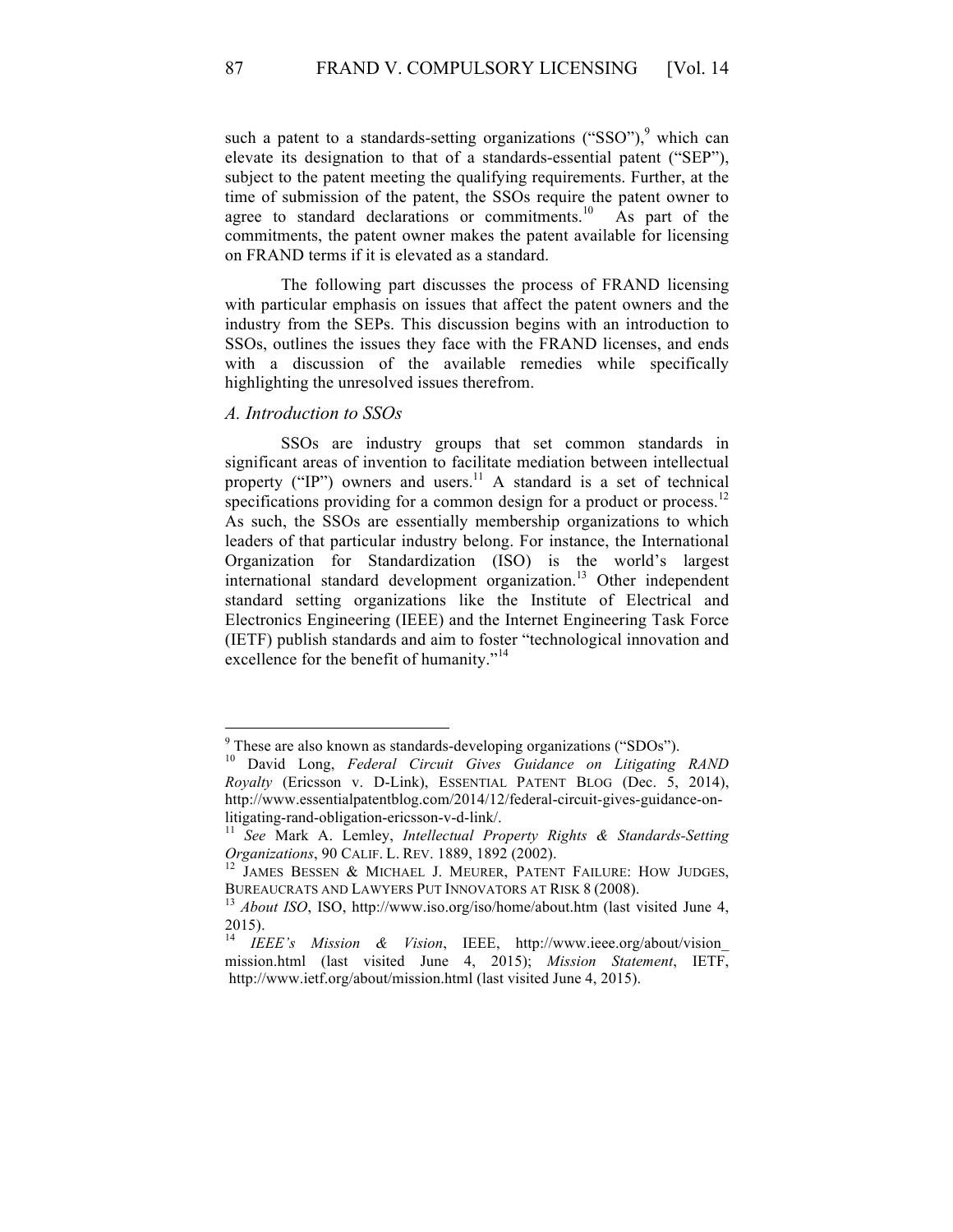Standards tend to harmonize various operational aspects of the industry, and thus create a broad, uniform platform to interact effectively. For example, when an industry in Timbuktu is certified by the ISO for accounting practices, it signifies conformance to certain practices that are the norm to the accounting industry in the rest of the world. In a globalized world, standards evolve into a language distinct to a particular industry and set a minimum bar. Thus, for industries located in different parts of the world, conformity to standards can be status defining, and thus help to create business opportunities.

When SSOs set standards, they take the form of a set of technical specifications that provide, or attempt to provide, a common design for a product or process in a given sector.<sup>15</sup> If a standard cannot be implemented without infringing on a particular patent, then that patent is said to be standards-essential.<sup>16</sup> When the SSOs declare a standard, companies owning patents covering the standard should declare the patent, especially if they have participated in the standards setting process.<sup>17</sup> Where the patent covers an essential aspect of that standard, the patent owner may enter into negotiations with the SSO to adopt the patent as a SEP. If it is designated a SEP, the patent owner can license it for free or for a reasonable royalty rate to implementers of the standard. Otherwise, the owner could refuse to license its SEPs forcing the SSO to design its standards around the patents.

Generally, it is in the patent owners' best interest to have their patents adopted as a standard. The reasons are explained in-depth later in this article. In short, this is because an SSO's licensing terms greatly increase the market power of a standards-essential patent, which is appealing to patent owners in the standards-setting environment. Notably, outside the SSO framework, many of these standards essential

 <sup>15</sup> *See* NAT'L RESEARCH COUNCIL OF THE NAT'L ACADS., PATENT CHALLENGES FOR STANDARD-SETTING IN THE GLOBAL ECONOMY: LESSONS FROM INFORMATION AND COMMUNICATION TECHNOLOGY 31–50 (2013). <sup>16</sup> *See* JANICE M. MUELLER, POTENTIAL ANTITRUST LIABILITY BASED ON A

PATENT OWNER'S MANIPULATION OF INDUSTRY STANDARDS SETTING 36 (2003), *available at* http://apps.americanbar.org/antitrust/at-committees/atexemc/pdf/liability.pdf.

<sup>17</sup> *See* Andrew Updegrove, *Everything You Always Wanted to Know About FRAND (But Didn't Know Who to Ask)*, CONSORTIUMINFO.ORG (Feb. 21, 2012), http://www.consortiuminfo.org/standardsblog/article.php?story=2012022107482 6486 ("Standards setting organizations (SSOs) require those that help create a standard (and sometimes all of the members of the SSO) to state before a standard is approved for implementation whether they have any patent claims that would be unavoidably infringed by someone implementing the standard . . . .").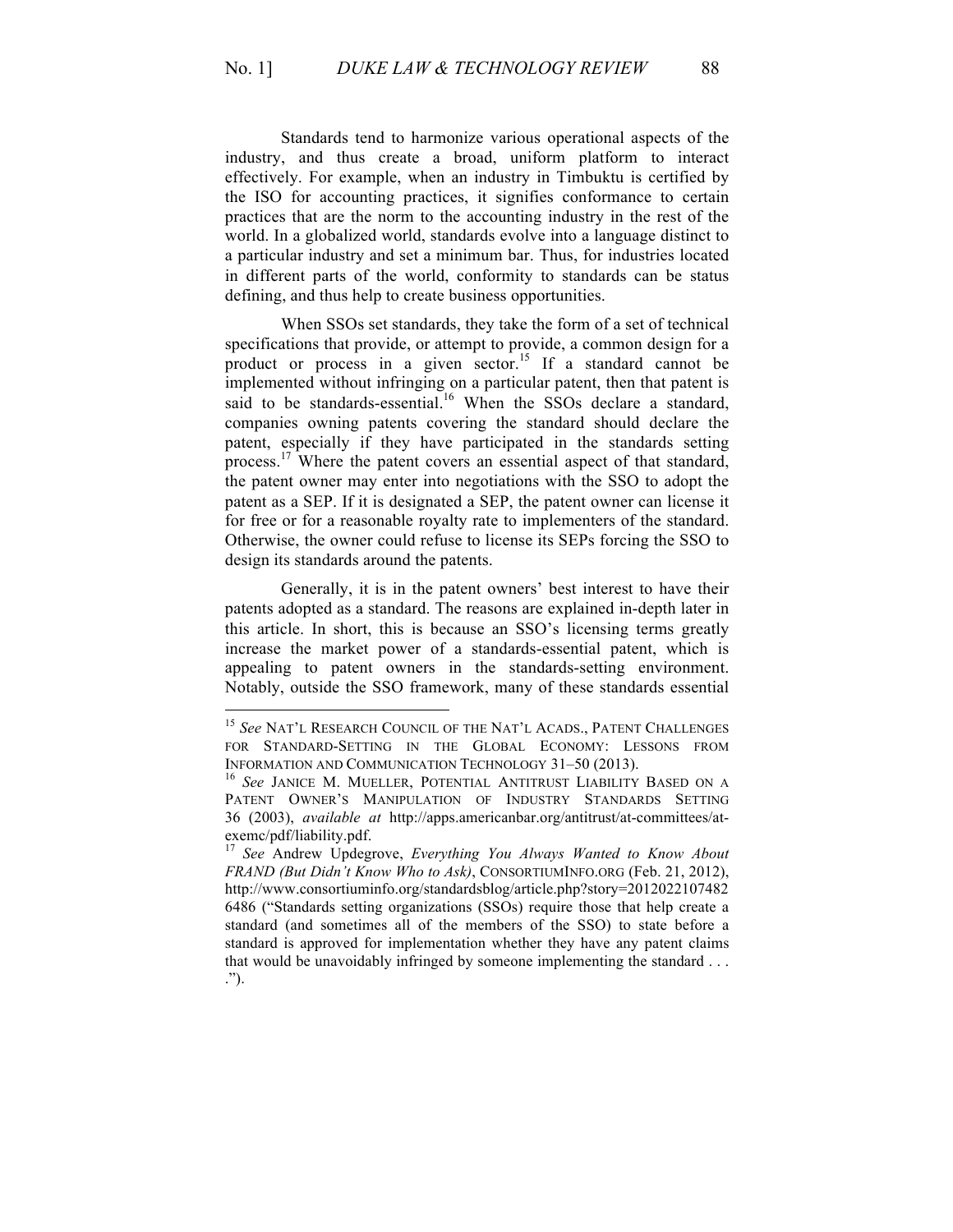patents will likely compete with one another. The SSO framework minimizes issues related to delay on product manufacturing that result from competition between patent owners.<sup>18</sup> The SSO framework is also meant to function to minimize patent hold-up, a situation where the patent owner can delay the product development by demanding unreasonable or discriminatory royalties after a patent becomes a widely adopted standard.<sup>19</sup> The alternative for the patent owner failing to negotiate an agreement with the SSO, is to enter into licensing agreements with interested licensees individually or not to license the patent at all.

In negotiations that involve adopting a patent as an SEP, the rules of the SSO define the licensing terms. SSOs can sometimes require licensing assurances, or a disclaimer specifying that claims of an SEP will not be enforced against members.<sup>20</sup> The SSO policies generally specify that SEPs must be licensed on "fair, reasonable and nondiscriminatory," or FRAND terms.<sup>21</sup> For example, the European Telecommunications Standards Institute (ETSI) is a SSO for the telecommunications industry in Europe.<sup>22</sup> The ETSI has an outlined procedure for adopting patents as standards. Where a patent owner believes itself to hold essential patents with regards to an ETSI standard, e.g. the 4G and 4G LTE cellular networks, the ETSI provides a licensing

 <sup>18</sup> *See* Kai-Uwe Kühn et al., *Standard Setting Organizations Can Help Solve the Standard Essential Patents Licensing Problem*, CPI ANTITRUST CHRON., 1, 2-3 (Mar. 2013), *available at* https://www.competitionpolicyinternational. com/assets/Free/ScottMortonetalMar-13Special.pdf (explaining that SSOs could set up policies that would limit hold-up more effectively). <sup>19</sup> Andy Updegrove, *FTC Seeks Input on Patent Holdup in*

*Standards Development*, CONSORTIUMINFO.ORG (May 16, 2011), http://www. consortiuminfo.org/standardsblog/article.php?story=20110514112823379.

<sup>20</sup> Nutter McClennen & Fish LLP, *What Does Reasonable and Non-Discriminatory Mean, Anyway?*, LEXOLOGY (May 22, 2013), http://www.

lexology.com/library/detail.aspx?g=bf462132-5ec3-4b41-a7ab-52e27236a8ab. <sup>21</sup> *See generally* European Telecommunications Standards Institute, ETSI DIRECTIVES 36 (2013), *available at* http://portal.etsi.org/directives/home.asp; *see also* ETSI Rules of Procedure, Annex 6: ETSI Intellectual Property Policy, 2014 at 6.1 ("When an essential IPR relating to a particular standard or technical specification is brought to the attention of the ETSI, the Director-General of ETSI shall immediately request the owner to give within three months an irrevocable undertaking in writing that it is prepared to grant irrevocable licenses on fair, reasonable and non-discriminatory ("FRAND") terms and conditions under such IPR . . . ."). Generally, an entity that joins an SSO does so voluntarily; however, it is (usually) obligatory that the joining entity agree to license their patents on FRAND terms. *See id.* <sup>22</sup> *About ETSI*, ETSI, http://www.etsi.org/about (last visited June 20, 2015).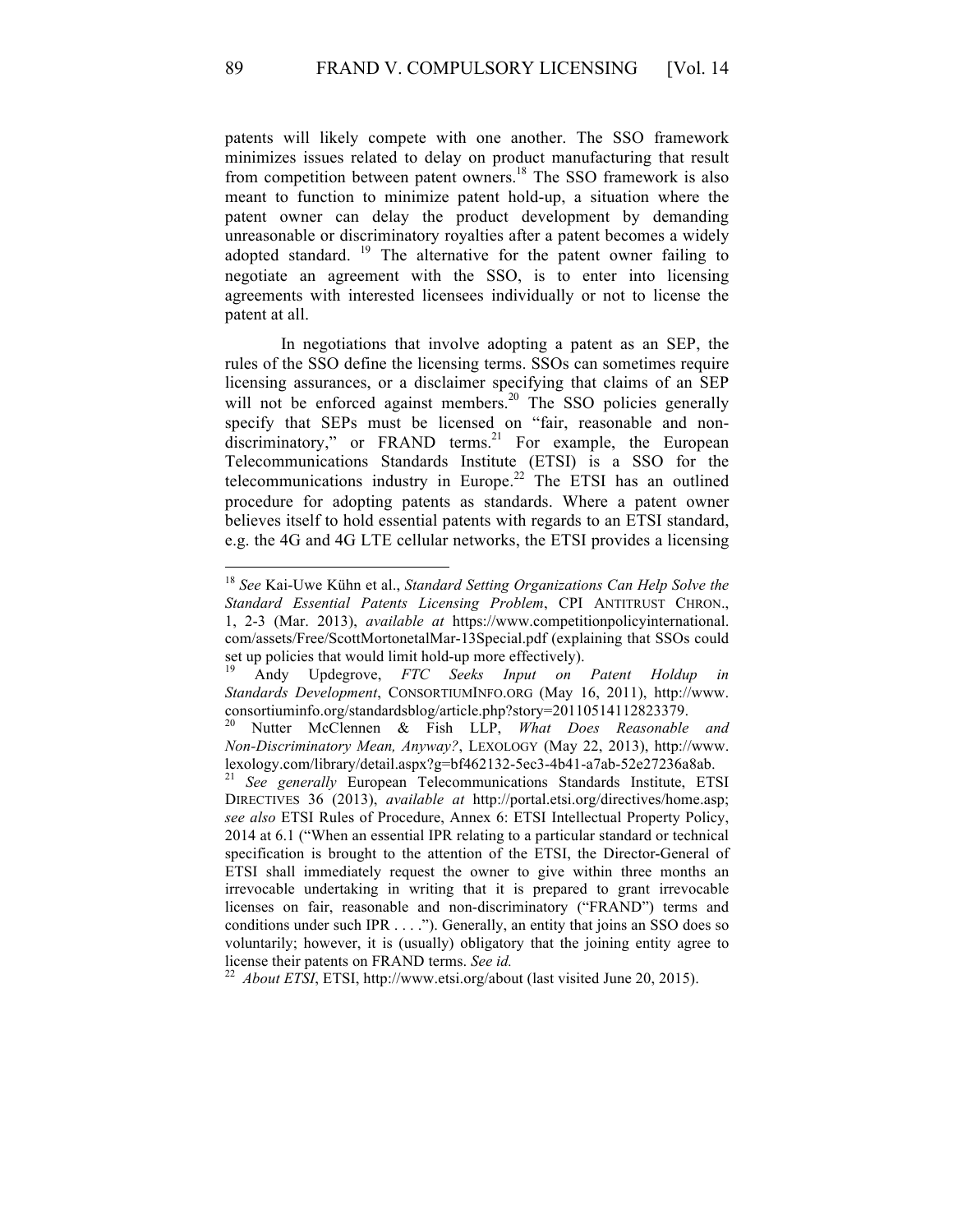declaration form to be completed by the patent owner.<sup>23</sup> The declaration form includes a general undertaking that the patent owner will license its patents under FRAND terms and conditions, so long as these patents are, or become, essential to a new or existing ETSI standard. Once the patent owner completes the licensing formalities, the patents become standardsessential subject to other qualifying requirements. Consequently, the owner may either become an institute member or simply a third party affiliated to the ETSI, each entailing certain rights under the ETSI Policy.<sup>24</sup>

## *B. The Mechanism of FRAND Licensing*

Essentially, the FRAND licensing mechanism enables users of an SEP to negotiate and pay a royalty to a patent owner who has already undertaken to be reasonable and fair to the SSO when the patent was designated an  $\text{SEP}^{25}$  At its core, FRAND licensing should offer the same or similar terms to all users or licensees (sometimes called "developers") on a given patent. This is meant to minimize or prevent licensing abuses and post-standardization hold-ups by the patent owner, such as refusing to license the patent or setting exorbitant royalty rates.<sup>26</sup>

Notably, while the general requirement is to be fair and reasonable, these terms are left undefined. Hence, one of the most difficult issues that pervades this area relates to the definitions of the

 <sup>23</sup> *See* ETSI Rules of Procedure, *supra* note 21, at 6bis ("MEMBERS shall use one of the ETSI IPR Licensing Declaration Forms . . . to make their IPR licensing declarations."); *see also* Internet Engineering Task Force, *The Internet Standards Process I,* 10.3.2(C) (1996), http://www.ietf.org/rfc/rfc2026.txt (noting that "[w]here the IESG knows of rights, … the IETF Executive Director shall attempt to obtain from the claimant of such rights, a written assurance that upon approval by the IESG of the relevant Internet standards track specification(s), any party will be able to obtain the right to implement, use and distribute the technology or works when implementing, using or distributing technology based upon the specific specification(s) under openly specified, reasonable, nondiscriminatoryterms").<br><sup>24</sup> See Updegrove, *supra* note 17.

<sup>&</sup>lt;sup>25</sup> See generally Janice M. Mueller, Patent Misuse Through the Capture of *Industry Standards*, 17 BERKELEY TECH. L.J. 623, 624 (2002). <sup>26</sup> *See* Jonathan Radcliffe & Gillian Sproul, *FRAND and*

*the Smartphone Wars*, INTELL. PROP. MAG., 45–46 (Dec. 2011), *available at* http://www.mayerbrown.com/Files/Publication/477a076f-dd7e-408c-8321-

<sup>64</sup>edf33c190e/Presentation/PublicationAttachment/5b202a76-bc80-4467-b286- 7a3b8e90e06d/Frand\_Smartphone\_Sproul.pdf (discussing how FRAND licenses impact competition in the smart-phone market).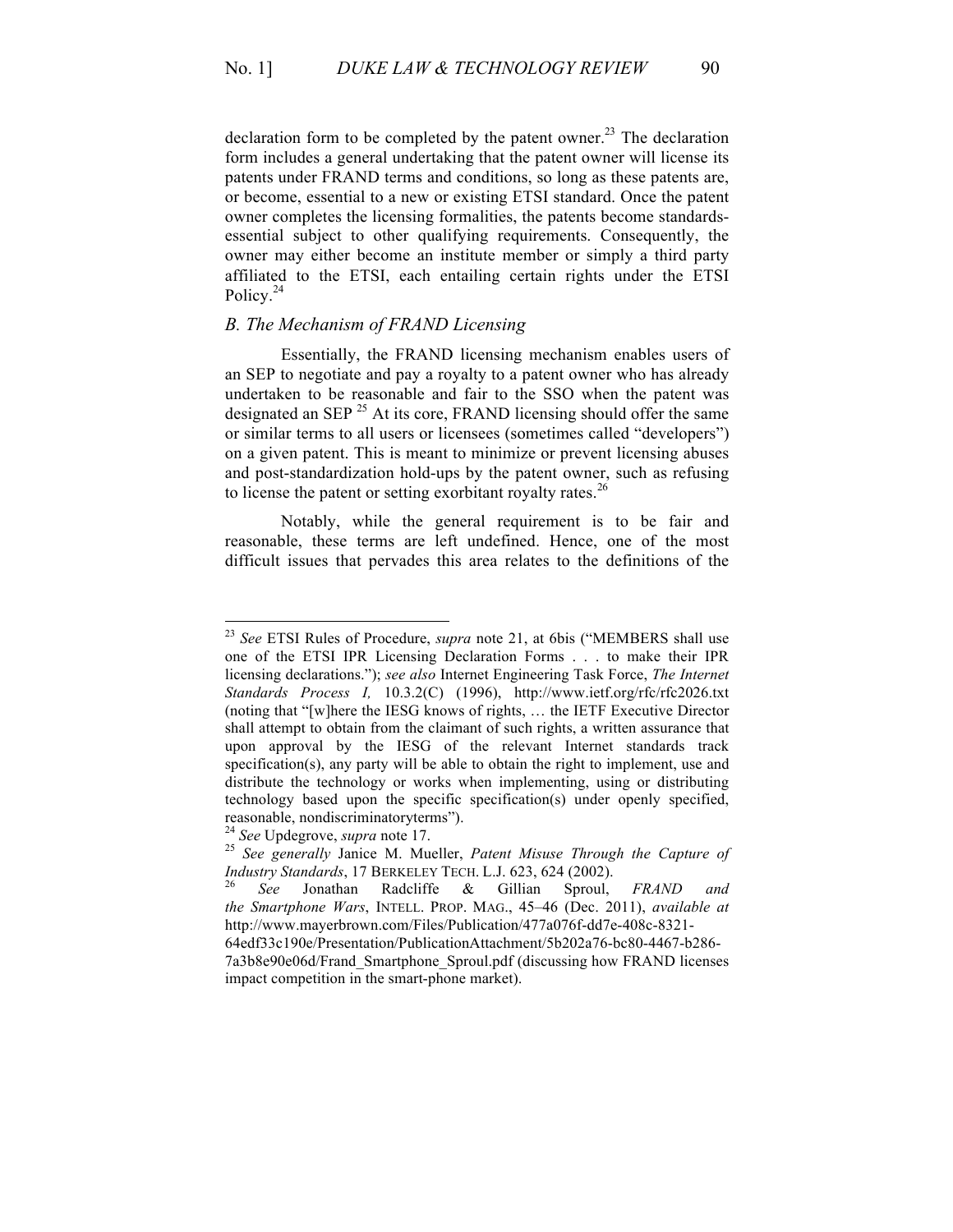FRAND terms.<sup>27</sup> Generally, the term "fair" relates to the underlying licensing terms, and describes them as not being anti-competitive, and not unlawful.<sup>28</sup> Similarly, the term "reasonable" relates to licensing rates that do not result in unreasonable aggregate rates.<sup>29</sup> A negotiations for reasonable royalty rate, for instance, tends to be based on several factors most of which would be hypothetical at the point of negotiation and it ought to reflect consideration to factors such as the presence of patents held by others, competition (ex ante), technological alternatives, ability of the industry to evolve newer alternatives, the need and ability of the technology to cater to product interoperability requirements and such.<sup>30</sup>

Thus, reasonableness is computed based on several factors including the value of the patent pre and post standardization. Nevertheless, negotiating a reasonable royalty rate will not only help the licensee but should also address to mitigate serious industry problems like royalty-stacking, which happens when a product potentially involves or infringes many patents, and hence, bears multiple royalty

 <sup>27</sup> *Id.* at 45; *see also* Kesan & Hayes, *FRAND's Forever: Standards, Patent Transfers, and Licensing Commitments*, 89 IND. L.J. 231, 239 (2014) ("One of the most pervasive issues in the SSO context is that FRAND is rarely if ever defined in advance of a conflict."); Roger G. Brooks & Damien Geradin, *Taking Contracts Seriously: The Meaning of the Voluntary Commitment to License Essential Patens on "Fair and Reasonable" Terms*, SOC. SCI. RES. NETWORK, Mar. 12, 2010, *available at* http://www.cravath.com /files/Uploads/Documents/Publications/3233990\_1.pdf (last visited Mar. 30, 2014).

<sup>28</sup> *See, e.g.*, Saumya Srivastava, *Standard Essential Patents and Competition*  Law, COMPETITION COMMISSION OF INDIA, 15-16 (2013) (noting that "fair" terms refrain from "bundling" (whereby buyers purchase several products as one combined product on more advantageous terms), from providing free grant backs (by which the licensor can incorporate the improvements of the licensee's R&D in its own products free of charge), and from granting mandatory exclusivity agreements (which outline the grounds for the exclusion of an entity from practicing the IP or patent rights of a given product, or from practicing the standard of an SSO)).

<sup>29</sup> *See* Radcliffe & Sproul, *supra* note 26, at 46 (asserting that reasonable royalty would be close to the sum that parties would have reached in a hypothetical arms-length negotiation); *cf. Srivatsava, supra* note 28 (explaining that "reasonable" is a controversial matter when defining RAND terms due to the difficulty in deciding whether effects from the technology's wide use in light of SSO adoption should be factored into its value).

<sup>30</sup> *See generally* Mark A. Lemley & Carl Shapiro, *A Simple Approach to Setting Reasonable Royalties for Standards-Essential Patents*, 28 BERKELEY TECH. L.J. 1146–49 (2013), *available at* http://faculty.haas.berkeley.edu/shapiro/frand.pdf.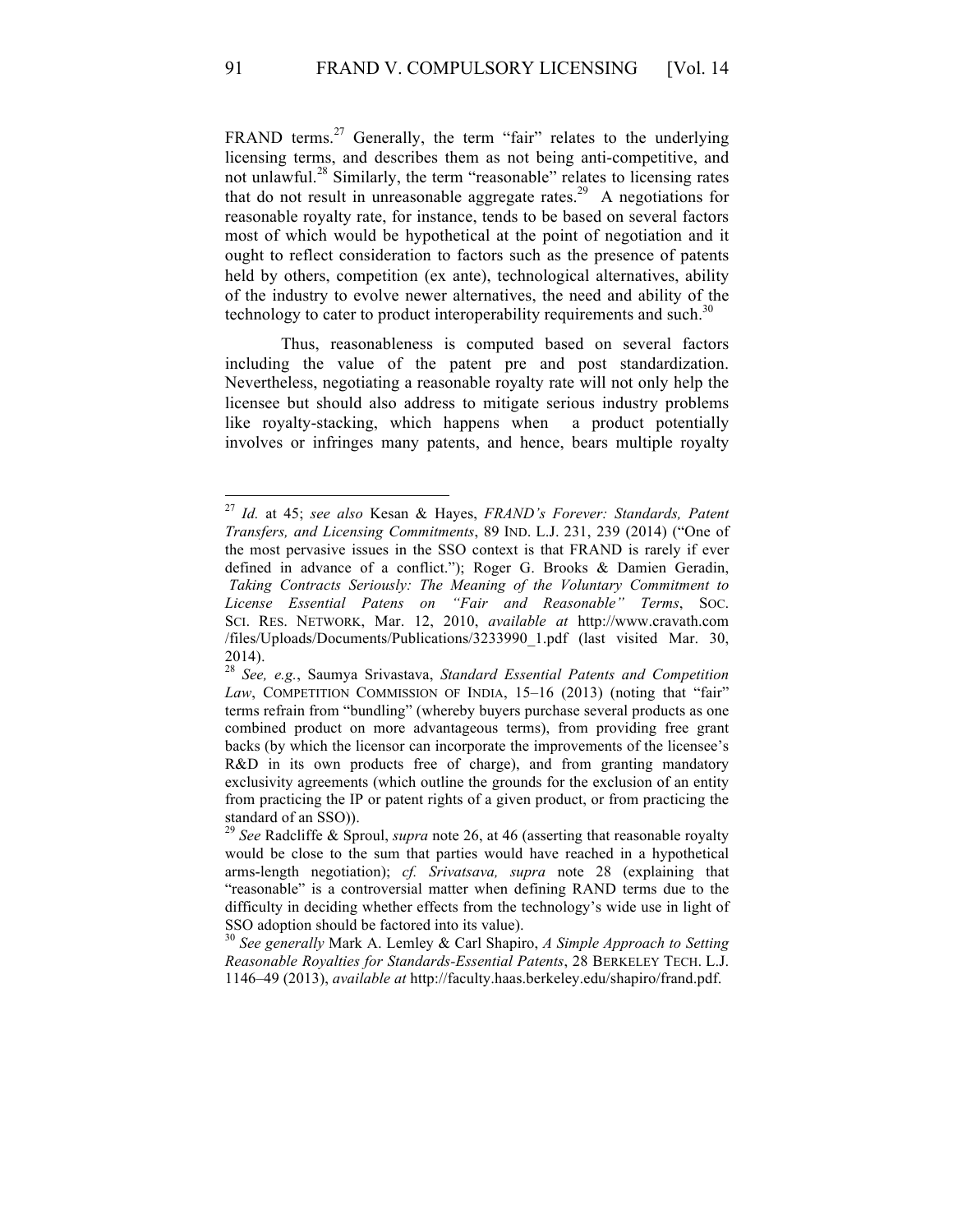burdens.<sup>31</sup> The reference to "non-discriminatory" terms also relate to the underlying licensing condition (rates and terms). This requirement is meant to ensure that new entrants to the market are free to enter into licensing relationship on the same basis as existing competitors, which will help to maintain a level playing field in the industry. In other words, a "non-discriminatory" clause should ensure that, a licensor's rates and terms must be the same for all licensees. In every case, it is the licensor's responsibility to ensure that every potential licensee receives the same FRAND contract. Additionally patent owners generally tend to grant users the rights to implement the standard of the SSO in their products along with other patents declared "essential" or "necessary" by the  $SSO<sup>32</sup>$ 

Importantly, patent owners who agree to make their patents SEPs and make them available on FRAND terms enjoy several benefits. For instance, they can influence the technological development of a standard.<sup>33</sup> Members of the SSO, particularly those who are also patent owners, are positioned to influence not only the technical aspect of the standards but also strategic aspects such as identifying areas where standards will be created, the order of prioritization for standards creation, and the ends or markets that these standards will serve. This results in considerable authority over the development of the future standards and become influential in the industry.  $3<sup>4</sup>$  Other benefits from FRAND licensing include certification and branding for standardscompliant products, which may further result in both shared costs and early access to information regarding a related but evolving standard.<sup>35</sup>

By agreeing to license its SEPs on FRAND terms, however, the patent owner forfeits certain rights. The patent owner cannot block

 <sup>31</sup>*Id at* 1149, 1150; *see also* Mark A. Lemley & Carl Shapiro, *Patent Holdup and Royalty Stacking*, 85 TEX. L. REV. 1991, 1993 (2007), *available at* http://faculty.haas.berkeley.edu/shapiro/stacking.pdf (discussing issues and problems that arise in working reasonable royalties and highlighting the courts responses to such problems). <sup>32</sup> *See* ETSI, *supra* note 23; John Cassels, *UK: What is FRAND?*, MONDAQ.COM

<sup>(</sup>Aug. 29, 2013), http://www.mondaq.com/x/260184/Patent/What+Is+FRAND (noting that when licensees are discriminated, there should be an objective reason for doing so). <sup>33</sup> Andrew Updegrove, *The Essential Guide to Standards*,

CONSORTIUMINFO.ORG, http://www.consortiuminfo.org/essentialguide/particip ating1.php (last visited Mar. 30, 2014). <sup>34</sup> *See id* ("Those that participate in the governing bodies of SSOs decide which

standards will be created, in what order, and to serve what purposes.")*.* <sup>35</sup> *Id.*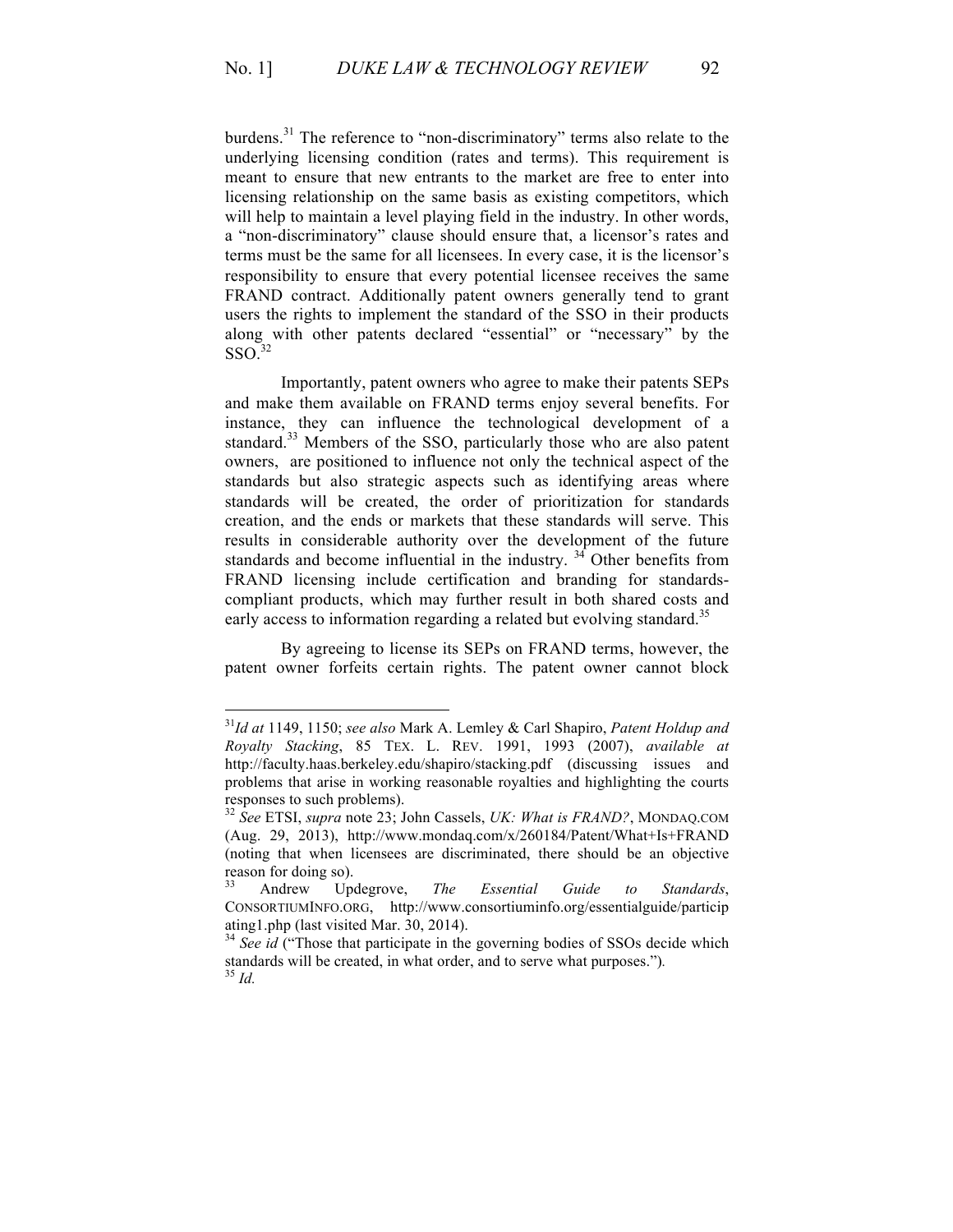implementation of a standard by licensing at exorbitant prices.<sup>36</sup> Additionally, the owner cannot prevent noncompliant implementation of the standard. They are, however, able to sue and seek an injunction in the event of such implementation.<sup>37</sup> Similarly, restricted disagreements over the terms of the FRAND commitment cannot serve as an excuse for patent owners to refuse to license or to disclose the patents.<sup>38</sup> Any refusal to license could be treated as a violation of the agreement with the SSO, constituting a breach of the patent owner's contract.<sup>39</sup> And refusal by the patent owner to adhere to the negotiated terms with licensees or to disclose the patent will also be subject to contractual remedies.<sup>40</sup>

Ultimately, FRAND licenses are third party contracts involving patent rights. Therefore, the patent owner's refusal to license can cause the potential licensee to sue the owner as a third party beneficiary without affecting the SSO's separate claim against the owner for a breach of contract claim. The contract claim arises from the fact that a patent holder voluntarily submits to the SSO's licensing policy, which typically include a commitment to license in FRAND terms, thus creating an enforceable contract. <sup>41</sup> Indeed, where the patent owner accuses a third party of infringement, the accused can defend the infringement suit on the grounds that the patent was not offered on fair and reasonable terms. Similarly, the licensee -the implementer of the standards – can offensively sue the patent owner because the agreement does not conform to FRAND terms. These are very different situations.

 <sup>36</sup> *See* Roger G. Brooks & Damien Geradin, *Interpreting and Enforcing the Voluntary FRAND Commitment*, 9 INT'L J. OF IT STANDARDS AND STANDARIZATION RES. 1, 2 (2011) (explaining that under FRAND terms a patent holder must not charge more than "the incremental value of his invention over the next best technical alternative").

<sup>37</sup> *See* Jonathan Radcliffe & Gillian Sproul, *FRAND and the smartphone wars*, INTELLECTUAL PROPERTY MAGAZINE, 47 (Dec. 2011/Jan. 2012) (explaining a permanent injunction on noncompliant implementation may be granted after succeeding at trial if there is "any sign of equivocation by the competitor that it will not pay FRAND royalties").

<sup>38</sup> *See* Brooks, *supra* note 36, at 11 ("In agreeing to license on FRAND terms, the IP owner has not agreed to constrain its licensing terms more tightly than the 'range of reasonableness.'").

<sup>&</sup>lt;sup>39</sup> See id. (explaining that in the event of disagreement over terms, the implementer could "seek a determination through breach of contract action that FRAND terms have not been offered").

<sup>&</sup>lt;sup>40</sup> See id. ("[I]f an offer has been made and refused, then the only contractual question to be adjudicated is whether the terms offered . . . fall outside the *range* of reasonableness contemplated by the FRAND commitment.")*.* <sup>41</sup> Lemley & Shapiro, *supra* note 31, at 1991–96.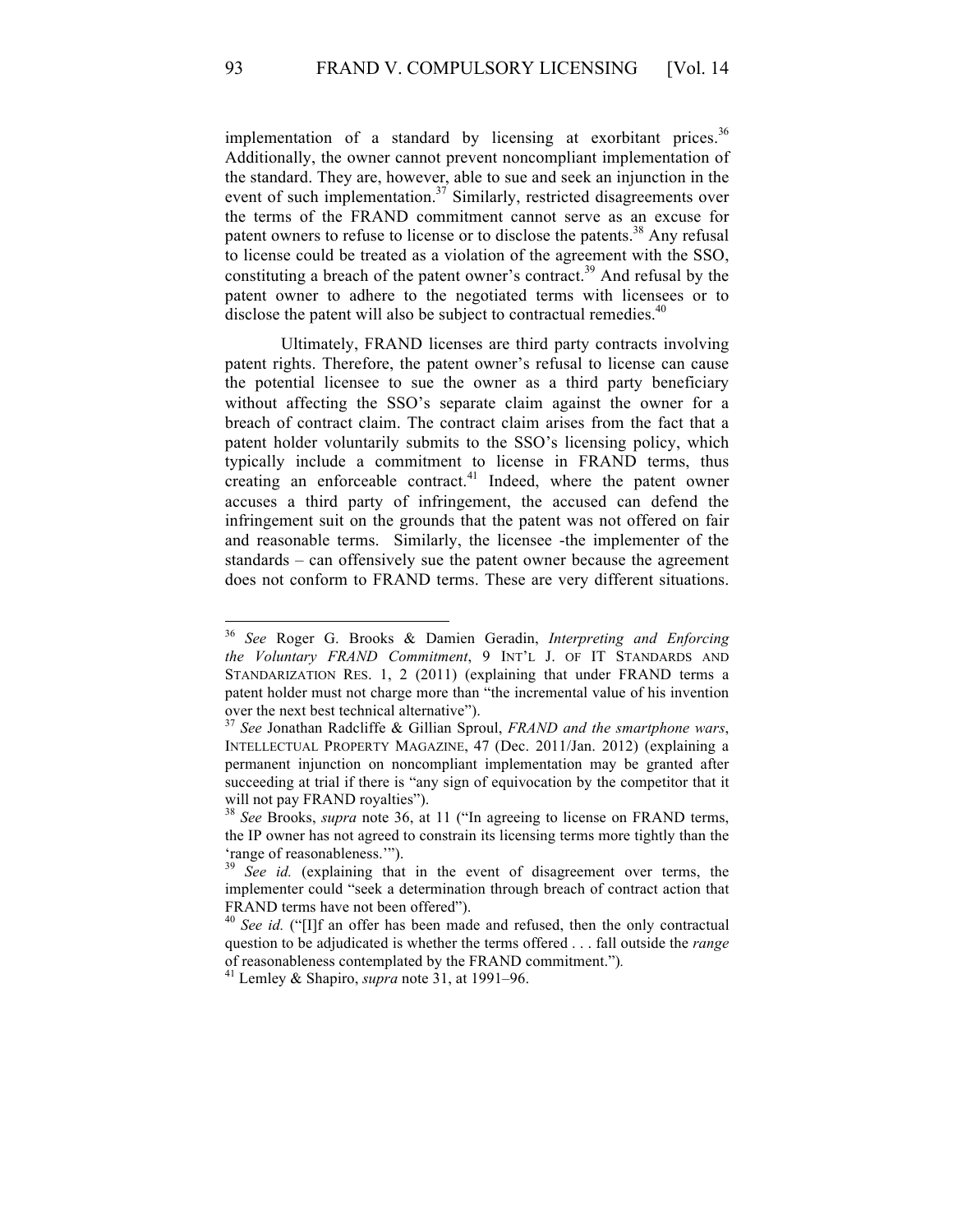As to the first scenario, the licensee's position relative to the SSO enables him to seek FRAND terms in the capacity of the intended beneficiary of the patent owner and the SSO's agreement with the SSO. $42$ As for the second, the patent licensee asserts a breach of contract on the grounds that the patent was not offered on FRAND terms. Where the licensee asserts a breach of FRAND terms, the prevailing reasoning is that a FRAND licensee cannot "negotiate and sign a license, enjoy the benefit of that license for as long as it pleases, and then collaterally attack the license as unenforceable . . . on the theory that the license terms violated the preceding contractual commitment.<sup>343</sup> Importantly, the contractual nature of the FRAND commitment creates rights and obligations that work with the rights and obligations associated with the patent. As such, licensees are also bound by the FRAND agreement with the same amount of care as the patent owner.

The FRAND agreements being enforceable contracts, suffer from the same benefits and detriments as that of every other contract.<sup>44</sup> The scope for potential disagreements and disputes from the contractual terms increases. For instance, while the patent owner undertakes with the SSO to negotiate reasonable royalties, questions such as what is reasonable, or, who determines whether a term is reasonableness are all subjective and hence, potentially contentious. The differences in perceiving what a reasonable royalty is can lead to disputes and disagreements that block the effective use of the technology. Thus, the practical advice for potential licensees and patent owners is to thoroughly investigate the SSO's bylaws before the technology is licensed.<sup>45</sup> However, in the event of a dispute, the confluence of contractual issues with the associated IP rights does provide diverse remedies, as discussed in detail later. Although it increases the parties' options for remedies, it simultaneously creates issues that may undermine the flow of the arrangement's intended benefits. The following section addresses some

 <sup>42</sup> *See generally* Damien Geradin & Miguel Rato, *Can Standard-Setting Lead to Exploitative Abuse? A Dissonant View on Patent Hold-up, Royalty-Stacking and the Meaning of FRAND*, 3 EUR. COMPETITION J. 101 (2007). <sup>43</sup> *See* Roger G. Brooks & Damien Geradin, *Interpreting and Enforcing*

*the Voluntary FRAND Commitment*, 9 INT'L J. OF IT STANDARDS AND STANDARDIZATION RES. 1, 12 (2011), *available at* http://www.cravath.com /files/uploads/documents/publications/3285864\_1.pdf (last visited Mar. 30, 2014).<br><sup>44</sup> See id.

<sup>&</sup>lt;sup>45</sup> See Kraig A Jakobsen, *Revisiting Standard-Setting Organizations' Patent Policies*, 3 NW. J. TECH. & INTELL. PROP. 43, 50 (2004), *available at*  http://scholarlycommons.law.northwestern.edu/cgi/viewcontent.cgi?article=102 7&context=njtip.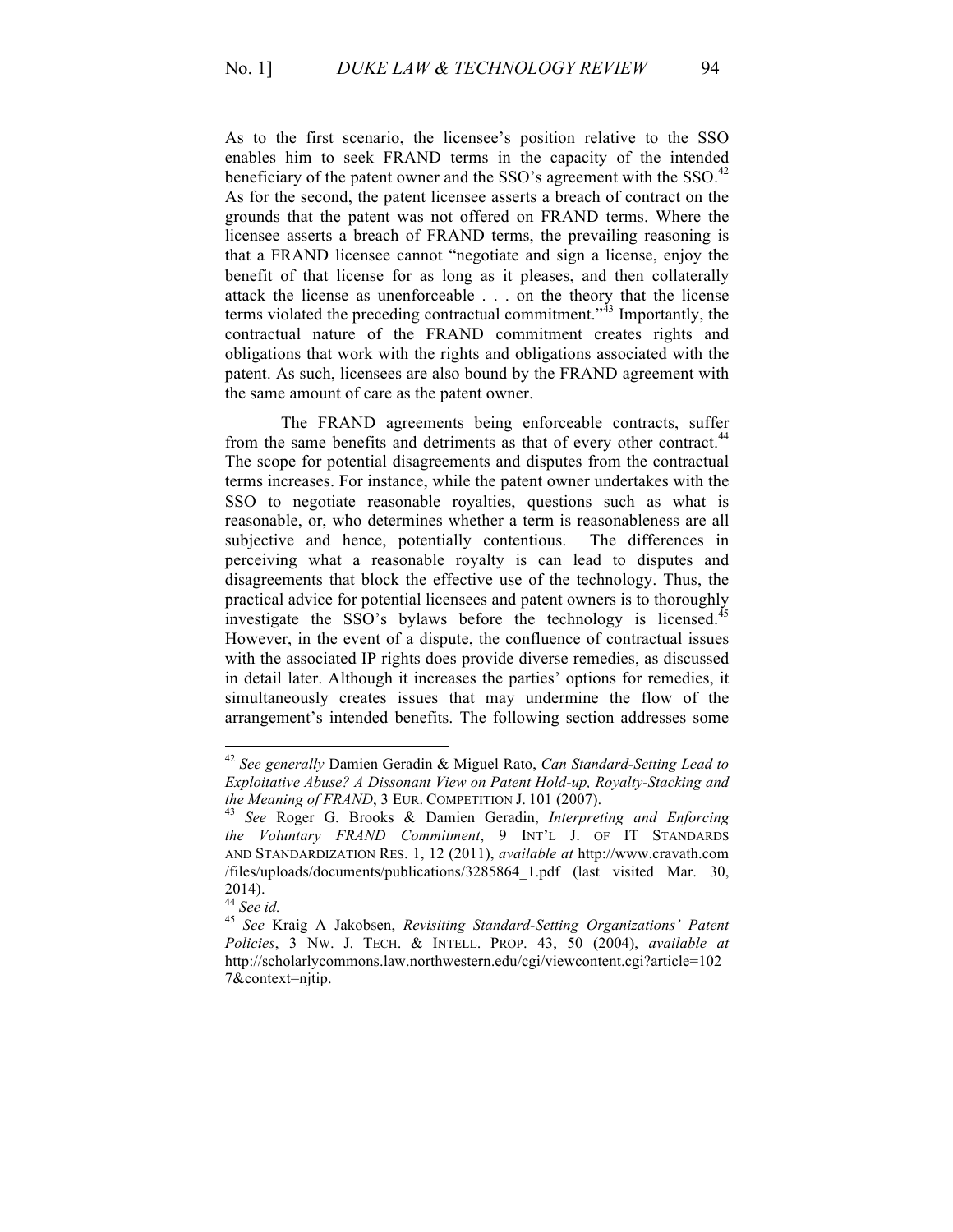of the remedies available when there is a dispute over a FRAND commitment, with a view to highlight the various options and their associated issues.

#### *C. Available Remedies*

The above discussion highlighted that a FRAND license implicates patents licenses, the law of contracts, property laws and reliance interest. The choice of remedies available and that can be deployed in the event of a dispute over the FRAND agreements are best determined on a case-by-case basis, depending on the facts and circumstances of the situation. The discussion of the various remedies that have been used in FRAND disputes serves as a precursor to the subsequent section, which will question whether some of these issues are better dealt with by using compulsory licenses.

#### *1. Injunctive Relieve Under the Patent Statute*

The first form of remedy is for injunctive relief. A patent owner believing his SEP to be infringed can seek injunctive relief under Title 35. <sup>46</sup> If a court denies the injunctive relief, it will cause the parties to renegotiate the terms, as in every other contract. The factors considered by a court in determining whether an injunction for the patent owner is warranted are outlined in *eBay Inc. v. MercExchange, L.L.C.*<sup>47</sup> The U.S. Supreme Court unanimously opined that an injunction should not be automatically issued in every instance of alleged patent infringement.<sup>48</sup> In essence, the party filing for injunctive relief should show its entitlement to an injunction by providing evidence of four factors: (1) the plaintiff has suffered an irreparable injury; (2) remedies available at law are inadequate to compensate for that injury; (3) the balance of hardships between the plaintiff and defendant warrants a remedy in equity; and (4) public interest will not be disserved by a permanent injunction.<sup>49</sup>

In a standards-setting environment, especially considering the pace of the technology's development, issuance of an injunction can tilt the balance towards the patent owner and create a hold-up problem.

 <sup>46</sup> 35 U.S.C. § 283 (1952); *see also* JONES DAY, STANDARDS ESSENTIAL PATENTS AND INJUNCTIVE RELIEF, (2013), *available at*  http://www.jonesday.com/files/Publication/77a53dff-786c-442d-8028-

<sup>906</sup>e1297060b/Presentation/PublicationAttachment/270fc132-6369-4063-951b-294ca647c5ed/Standards-Essential%20Patents.pdf. 47 547 U.S. 388 (2006)*.* <sup>48</sup> *See id.* at 392–93 ("[T]his Court has consistently rejected invitations to

replace traditional equitable considerations with a rule that an injunction automatically follows a determination that a copyright has been infringed."). <sup>49</sup> *Id.* at 391.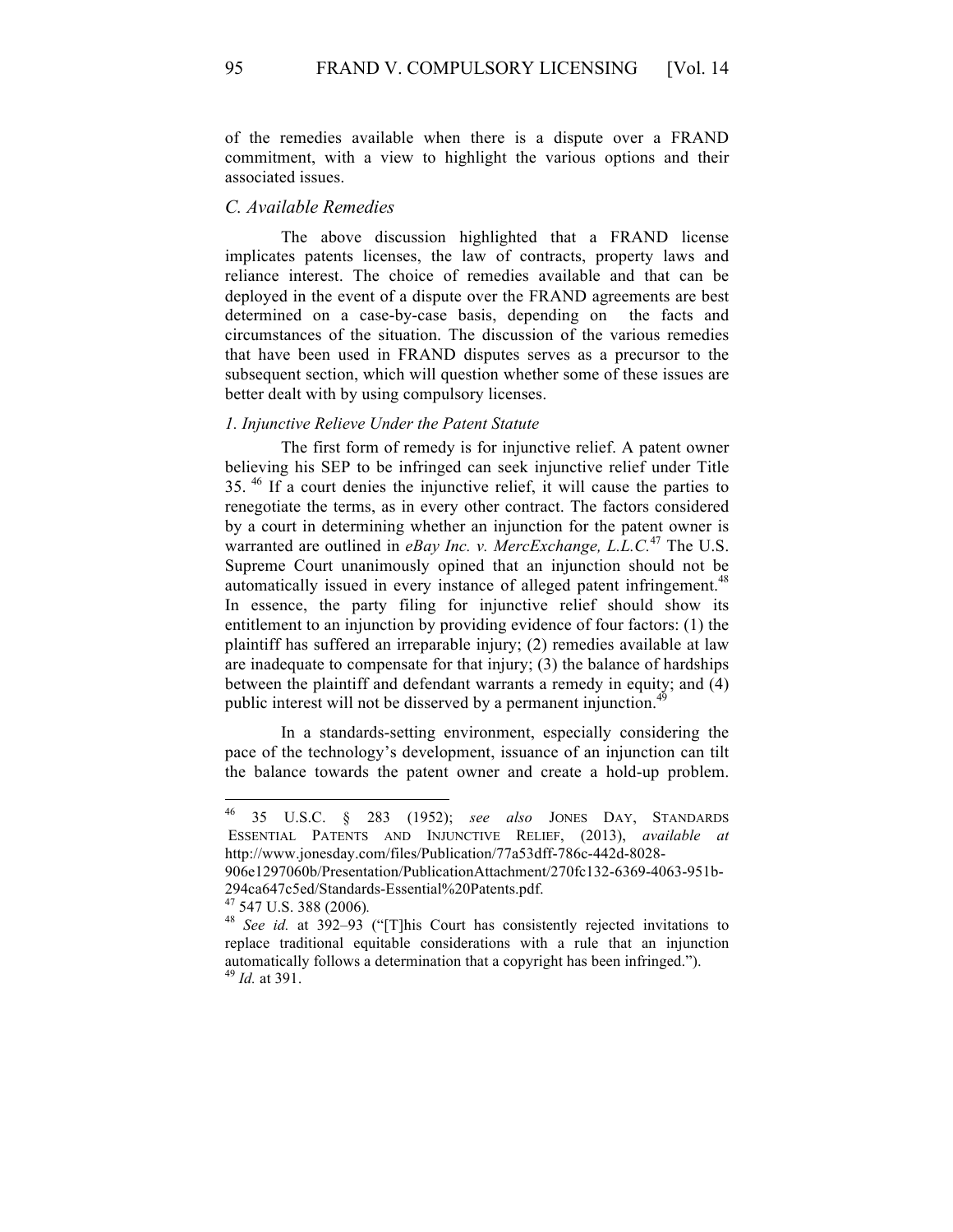Specifically, an injunction in favor of the owner prevents the use and development of that technology and stalls further development over that technology. This forces potential licensees to the negotiating table while at the same time significantly increasing the bargaining power of the patent owner. <sup>50</sup> Even though an injunction theoretically maintains the *status quo* in restraining one party from practicing another's patent, when an SEP patent is involved, the availability of a guaranteed injunctive relief like in the pre-eBay era results in empowering patent-owners to use the threat of injunction to demand more royalties. Considering the high rate of product interoperability prevailing in the ICT sector, injunctions effectively either force renegotiations or ensure due dispensation of royalties.<sup>51</sup> Basically, the guarantee of automatic injunctions for patent infringement empowers the patent owner to stall a competitor by strategically using the SEP. Thus, the biggest change with *eBay* is that by taking away the guaranteed injunctive relief in the event of an alleged infringement, it has made the field more equitable. Even the Federal Circuit, traditionally patent friendly, has arguably shown a tendency to be cautious when an SEP patent is involved.<sup>52</sup> For instance, when considering whether Apple would suffer irreparable harm absent an injunction against Samsung's Galaxy Nexus, the Court held that the patentee must establish that the claimed feature is the cause of consumer demand for the product being sold ("causal nexus") in order to prove irreparable harm from a finding of loss of sales/market share for the product. $53$  That is, the court required that the causal nexus requirement should establish that the patentee is indeed harmed by the infringement.<sup>54</sup>

 <sup>50</sup> *See, e.g.,* Colleen V. Chien & Mark A. Lemley, *Patent Holdup, the ITC, and the Public Interest,* 98 CORNELL L. REV. 1, 2 (2012) (hereinafter, Chien & Lemley) (discussing the effects of a threat of injunction). <sup>51</sup> *See* U.S. DEP'T OF JUSTICE and U.S. PATENT & TRADEMARK OFFICE, POLICY

STATEMENT ON REMEDIES FOR STANDARDS-ESSENTIALPATENTS SUBJECT TO VOLUNTARY F/RAND COMMITMENTS 4 (2013) [hereinafter POLICY STATEMENT], *available at* http://www.justice.gov/atr/public/guidelines/290994<br>.pdf (explaining the patent-holdup problem).

See, e.g., Apple Inc. v. Samsung Elecs. Co., 695 F.3d 1370, 1374–75 (Fed. Cir. 2012); *but see* Ericsson, Inc., v. D-Link Sys., Inc., 773 F. 3d. 1201, 1227 (Fed. Cir. 2014) (favoring patentee in ruling that there is no set *Georgia Pacific*  like factors for assessment of damages).<br> $^{53}$  *Apple*, 695 F.3d at 1374–75.

<sup>&</sup>lt;sup>54</sup> Apple Inc. v. Samsung Elecs. Co., 735 F.3d 1352, 1359–60 (Fed. Cir. 2013); *see also* Apple Inc. v. Motorola, Inc., 757 F.3d 1286, 1363 (Fed. Cir. 2014) (discussing the district court's finding that Apple failed to show causal nexus between harm and patent infringement).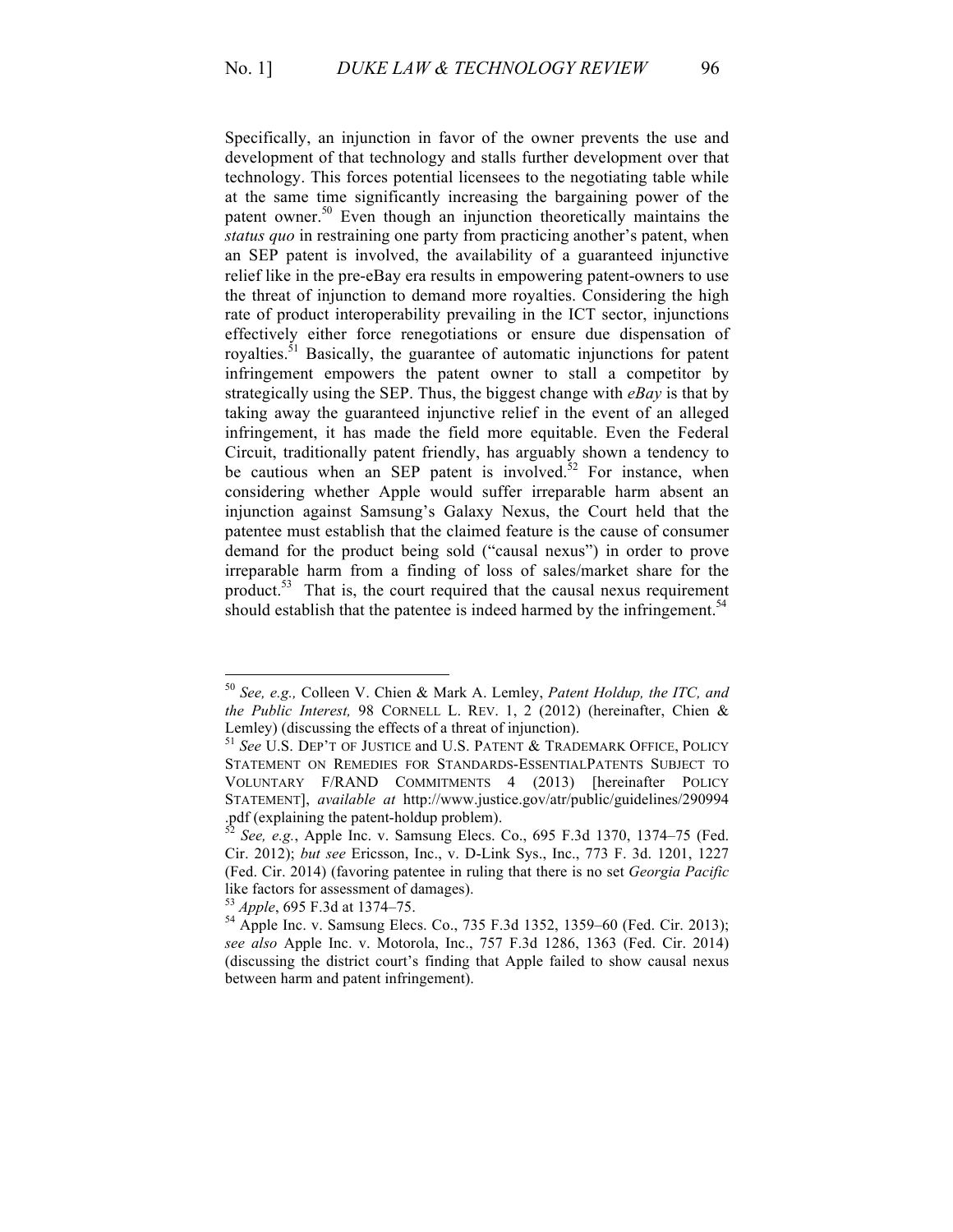The *eBay* decision has important implications for SEP patents. In essence, the patent owner's agreement with the SSO presumptively signifies the competitor's need for the patent in exchange for a license on FRAND terms, thus implying that a provision of royalty or monetary damages would fit better than an injunction as an adequate remedy.<sup>55</sup> Indeed, when Motorola sought an injunction to prevent Apple from using its UMTS telecommunications capability on cell phones, Judge Posner refused to issue an injunction on the grounds that Apple cannot be enjoined from using the patent unless it refuses to pay a royalty on FRAND terms.<sup>56</sup> The district court noted that Apple had not, as Motorola claimed, refused to pay for Motorola's SEPs outright; Apple had only refused to pay more than what Motorola would charge any other potential licensee for its SEPs.<sup>57</sup> The court reasoned that Motorola's commitment to license its patents to anyone willing to pay FRAND royalties amounts to an acknowledgement that royalties would be an adequate remedy.<sup>58</sup> Further, the court opined that an injunction would result in Motorola enjoying the benefits of the higher hold-up value generated by withholding the technology from Apple.<sup>59</sup> The court specifically highlighted the harm that the resulting holding-up of SEP patents would cause to consumers.<sup>60</sup> Basically, the court determined that SEP patent-owner plaintiffs cannot block potential licensees from using a SEP patent and indirectly, inflate its value. $61$  Further, the court added that a suit for declaratory relief in federal court should be entertained only if either the party or its opponent could bring a federal suit for injunctive or monetary relief.

On appeal, a divided majority of a three member panel of the Federal Circuit agreed with Judge Posner and affirmed the denial of injunctive relief on the grounds that money damages are adequate compensation where an SEP patent is involved, but the court clarified

 <sup>55</sup> *See, e.g.*, Apple, Inc. v. Motorola, Inc., 869 F. Supp. 2d 901, 914 (N.D. Ill. 2012) *aff'd in part, rev'd in part and remanded*, 757 F.3d 1286 (Fed. Cir. 2014) (refusing to enjoin infringement of the patent unless the infringer refuses to pay royalties).<br> $^{56}$  *Id.* 

<sup>56</sup> *Id.* <sup>57</sup> Geoff Duncan, *Judge Dismisses Apple-Motorola Cases with Prejudice*, DIGITAL TRENDS, (June 24, 2012), http://www.digitaltrends.com/mobile/judgedismisses-apple-motorola-cases-with-prejudice/.<br><sup>58</sup> *Apple*, 869 F. Supp. 2d at 8, 9.<br><sup>59</sup> *Id.* 60 *Id.* at 16. <sup>61</sup> *Id.* at 17.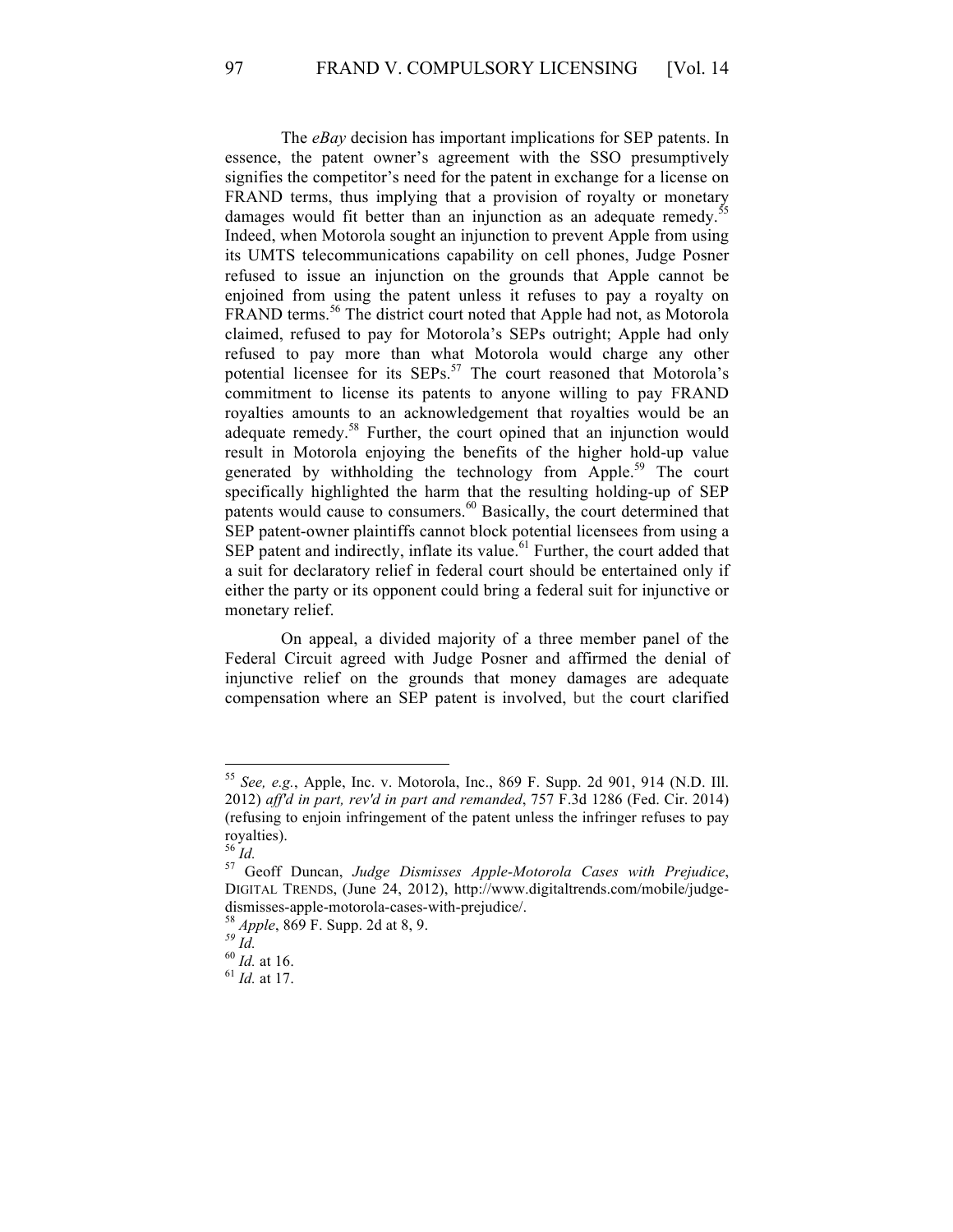that there was no *per se* rule that injunctions are unavailable for  $SEPs$ .<sup>62</sup> Thus, for FRAND licenses, injunction is not an automatic option but a remedy where the plaintiff can prove harm beyond failure of royalty negotiation.

#### *2. Breach of Contract*

The second form of remedy is for a breach of the FRAND contract. This form of remedy is most likely to be pursued by the licensee rather than the patent owner when, on account of a dispute, the licensee is unable to use the SEP. That is, licensees of the SEPs, as third party beneficiaries, can sue the patent owner for the breach of FRAND contract involving the SEPs in question. Similarly, licensees, acting as "standard-users"—that is, a party using the SEPs in question in their products already— can use breach of contract as a mechanism to sue the patent owner and seek a remedy when they believe that the patent owner has breached the FRAND obligations. Such breach of contract suits may ensue even with potential licensees who are members of the SSO stand to lose when patent owners seemingly do not abide by their FRAND commitments. For instance, in 2010, Motorola sent an offer to Microsoft outlining its willingness to license its patents that concerned the IEEE WiFi 802.11 (The Wifi or WLAN), which is the wireless networking SEP and ITU H.264, the video coding SEPs at a rate of 2.25% of the end-product price.<sup>63</sup> The offer from Motorola prompted Microsoft, in November 2010, to file a complaint against Motorola alleging a breach of contract and seek a declaratory judgment on the grounds that Motorola failed to meet the FRAND commitments set by the IEEE on account of having sought an unreasonable royalty rate for such  $SEPs$ <sup> $64$ </sup> Microsoft asserted that Motorola's terms violated its FRAND undertaking with the SSOs because the expected royalties were unreasonable.<sup>65</sup> Microsoft

 <sup>62</sup> *See* Apple Inc. v. Motorola, Inc., 757 F.3d 1286, 1332 (Fed. Cir. 2014) ("[T]he legal principles for an injunction . . . supply no per se rule either favoring or proscribing injunctions for patents in any setting, let alone the heightened complexity of standardized technology.").

 $^{63}$  Microsoft Corp. v. Motorola, Inc., No. C10-1823JLR, 2013 WL 2111217, at \*2 (W.D. Wash. Apr. 25, 2013); Microsoft v. Motorola, 871 F. Supp. 2d 1089, 1098 (W.D. Wash. 2013); Microsoft Corp. v. Motorola Inc., No. C10-1823JLR, 2012 WL 1669676, at \*2 (W.D. Wash. May 14, 2012); Microsoft Corp. v. Motorola, Inc., 696 F.3d 872, 877 (9th Cir. 2012) (discussing issues arising from the discussed license).

<sup>64</sup> *Microsoft Corp.*, 871 F. Supp. 2d at 1095. 65 *Id.*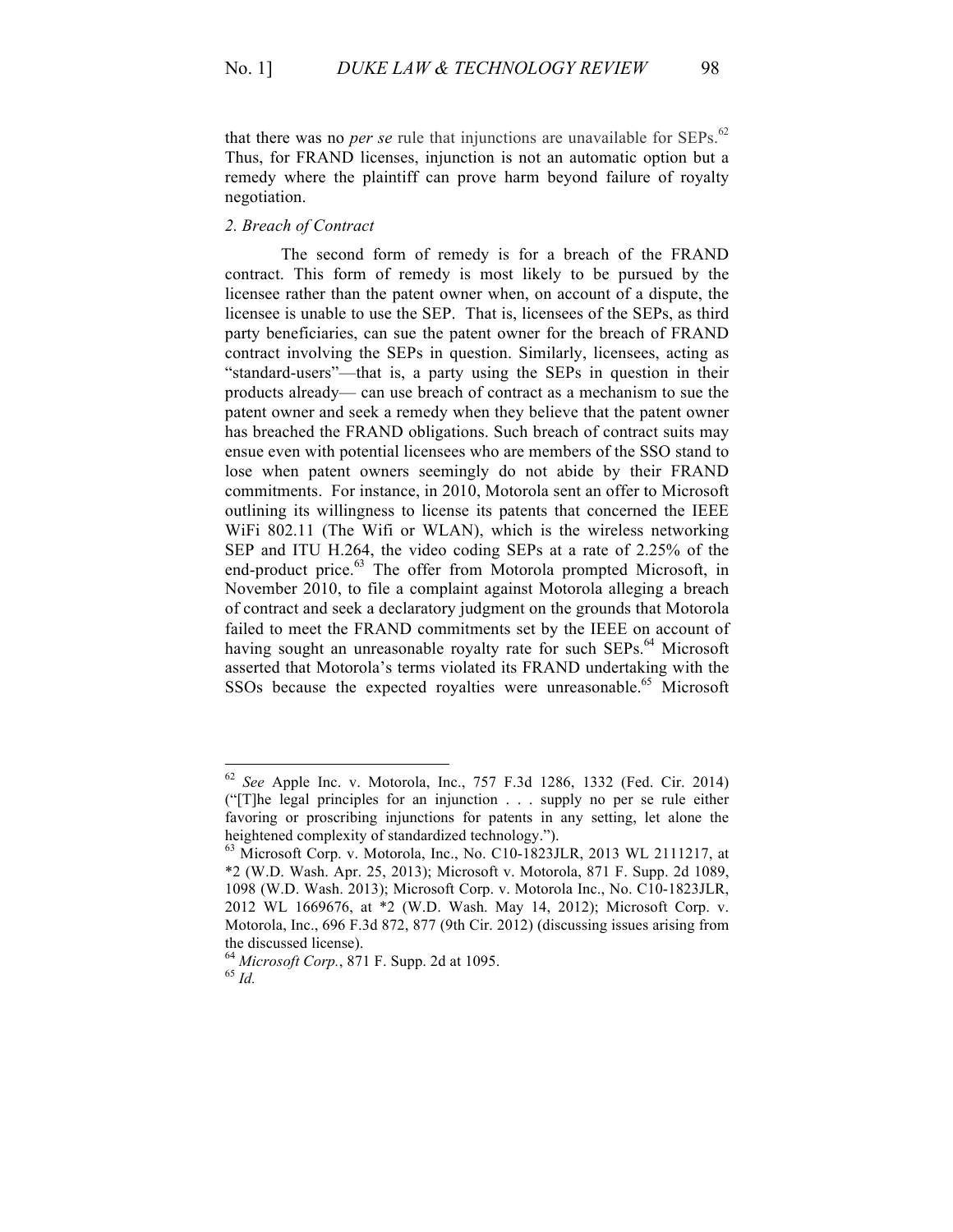asserted these grounds as a third party beneficiary.<sup>66</sup> The complaint from Microsoft caused Motorola to file a suit against Microsoft alleging patent infringement. $67$ 

In March 2013, Judge Robart of the District Court for the Western District of Washington dismissed Motorola's claim for an injunction and ruled that Motorola's FRAND commitments created an enforceable contract, and Microsoft, being a third-party beneficiary, had the right to sue for a breach of that contract. $68$  After refusing to issue an injunction, Judge Robart reset the royalty rates Motorola was charging for their SEPs, rather than force Motorola to settle on a new FRAND agreement.<sup>69</sup> The new rates, issued by Judge Robart in April 2013, remain one of the first examples of a calculation of FRAND royalty rates for a SEP by the court, and will provide guidance for other SEP holders and their potential licensees when it comes to negotiating FRAND rates and terms.

The court's decision is distinctive in that it left the FRAND commitments unaltered while tailoring the payable royalty rates. In arriving at an acceptable rate of royalty, the court used the factors enunciated in the *Georgia Pacific* decision which enumerates a nonexhaustive list of fifteen factors in the context of assessment of damages for patent infringement.<sup>70</sup> Such factors include the royalty already received by the patentee, the rates that the licensee paid for other patents, the nature and scope of the license, the parties' commercial relationship, the duration, the term of the patent, the advantage of using the patent, the profit proportion from the use of the patent, etc. $71$ 

 <sup>66</sup> *See id.* (Microsoft asserted that it was a third party on the basis of its contract with the standard setting organization); *see also* Microsoft Corp v. Motorola Inc., No. C10-1823JLR, 2013 WL 2111217, at \*2 (discussing lower court's decision holding that Microsoft could sue as third party beneficiary).

<sup>67</sup> On November 9, 2010, Motorola initiated an action in the Western District of Wisconsin, which was subsequently transferred, wherein Motorola alleged that Microsoft infringed Motorola-owned U.S. Patent Nos. 7,310,374; 7,310,375; and 7,310,376. *See Microsoft Corp.*, 871 F. Supp. 2d at 1095.<br><sup>68</sup> *Id.* 69 *See* Microsoft Corp. v. Motorola, Inc., 864 F. Supp. 2d 1023, 1039 (W.D.

Wash. 2012) (denying summary judgment for both parties); *see also* Microsoft Corp. v. Motorola, Inc., No. C10-1823, 2013 WL 2111217, at \*101 (W.D.

Wash. Apr. 25, 2013) (resetting royalty rates).<br><sup>70</sup> Georgia-Pacific Corp. v US. U.S. Plywood Corp, 318 F.Supp. 1116, 1120  $\frac{6.4 \text{ a}}{5.0 \text{ N} \cdot \text{N}}$ <br>(S.D.N.Y. 1970).

<sup>71</sup> *Id.* at 1120; *see also* Florian Mueller, *A Closer Look at the 207-Page, Landmark FRAND Rate-Setting Decision in* Microsoft v. Motorola*,* FOSS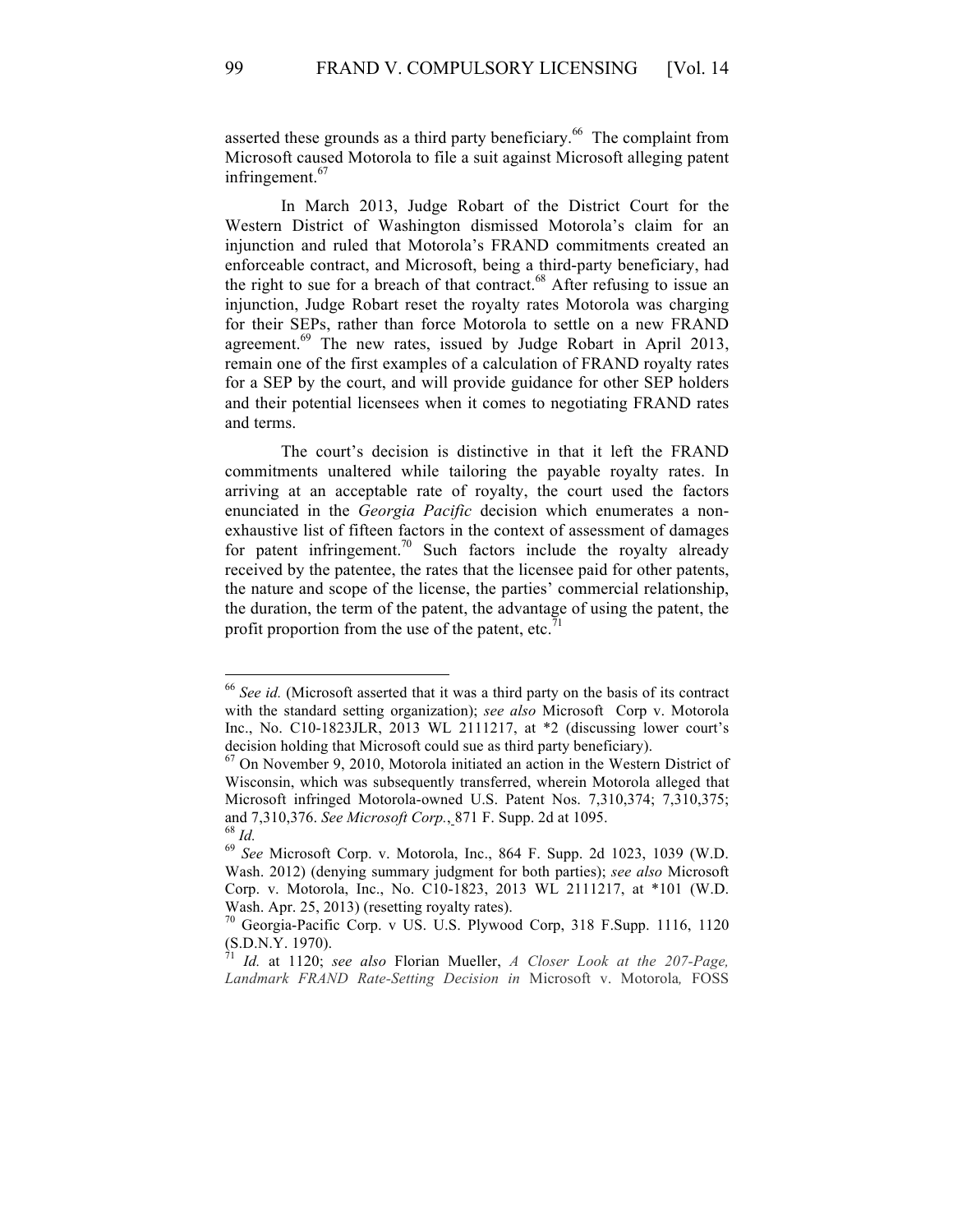Using these factors, Judge Robart's court determined the amount Microsoft would pay for all SEPs, and then proceeded by comparing this amount to the portion of it attributable to Motorola's patents.<sup>72</sup> In this analysis, Judge Robart confronted the possibility of royalty stacking which happens when there are several SEPs owners in play.<sup>73</sup> Hence, Judge Robart determined the royalty rate and range with reference to comparable licenses concerning pooled patents in a single package. The new FRAND rates that were set by the court for Motorola's SEPs were notably lower than the royalty rates initially offered to Microsoft. Motorola originally offered to license the SEPs to Microsoft at a rate of 2.25% of the end-product price, which translated into a range that fell between \$3.00 and \$5.13 per unit.<sup>74</sup> Judge Robart's calculations set a FRAND range between 0.555 and 16.389 cents per unit for video coding SEPs, and a range of 0.8 to 19.5 cents per unit for wireless networking  $SEPs.<sup>75</sup>$ 

After the district court's judgment, Microsoft sought a summary judgment on the grounds that Motorola breached the implied duty of good faith and fair dealing, which is part of the RAND commitment.<sup>76</sup> In response, the court pointed out that when a patentee's interest in merely seeks injunctive relief *per se* does not as "[a] matter of law violate[] the duty of good faith.<sup>77</sup> "Whether seeking injunctive relief for a SEP frustrates the purpose of the contract is based on the specific circumstances of the case, and here [licensee] has failed to carry its burden on summary judgment to demonstrate that a specific action by [ ]

PATENTS (April 28, 2013), http://www.fosspatents.com/2013/04/a-closer-lookat-207-page-landmark.html (discussing the impact of *Microsoft Corp. v. Motorola*). <sup>72</sup> *See Microsoft Corp.*, No. C10-1823 JLR , 2013 WL 2111217 (W.D. Wash,

Apr. 25, 2013), at \*95.

*Id.* at \*72. The concept of royalty stacking occurs when a single product infringes on many patents or requires licenses from multiple patent holders. Such "royalty stacking" can result in a hold-up on the patent and prevent the patent from being manufactured and sold.<br><sup>74</sup> *See* Microsoft Corp. v. Motorola, Inc., 864 F. Supp. 2d 1023, 1039 (W.D.

Wash. 2012); *see also* David Long, *Ninth Circuit affirms Judge Robart's RAND decision (Microsoft v. Motorola)*, ESSENTIAL PATENT BLOG (July 31, 2015), *available at* http://www.essentialpatentblog.com/2015/07/ninth-circuit-affirmsjudge-robarts-rand-decision-microsoft-v-motorola/ (July 31, 2015). <sup>75</sup> *See* Microsoft Corp. v. Motorola, Inc., No. C10-1823JLR, 2013 WL 2111217,

at p. 207 (W.D. Wash. Apr. 25, 2013) (resetting royalty rates).

 $^{76}$  Microsoft Corp. v. Motorola, Inc., 963 F. Supp. 2d 1176, 1179 (W.D. Wash. 2013).

<sup>77</sup> *Id.* at 1187.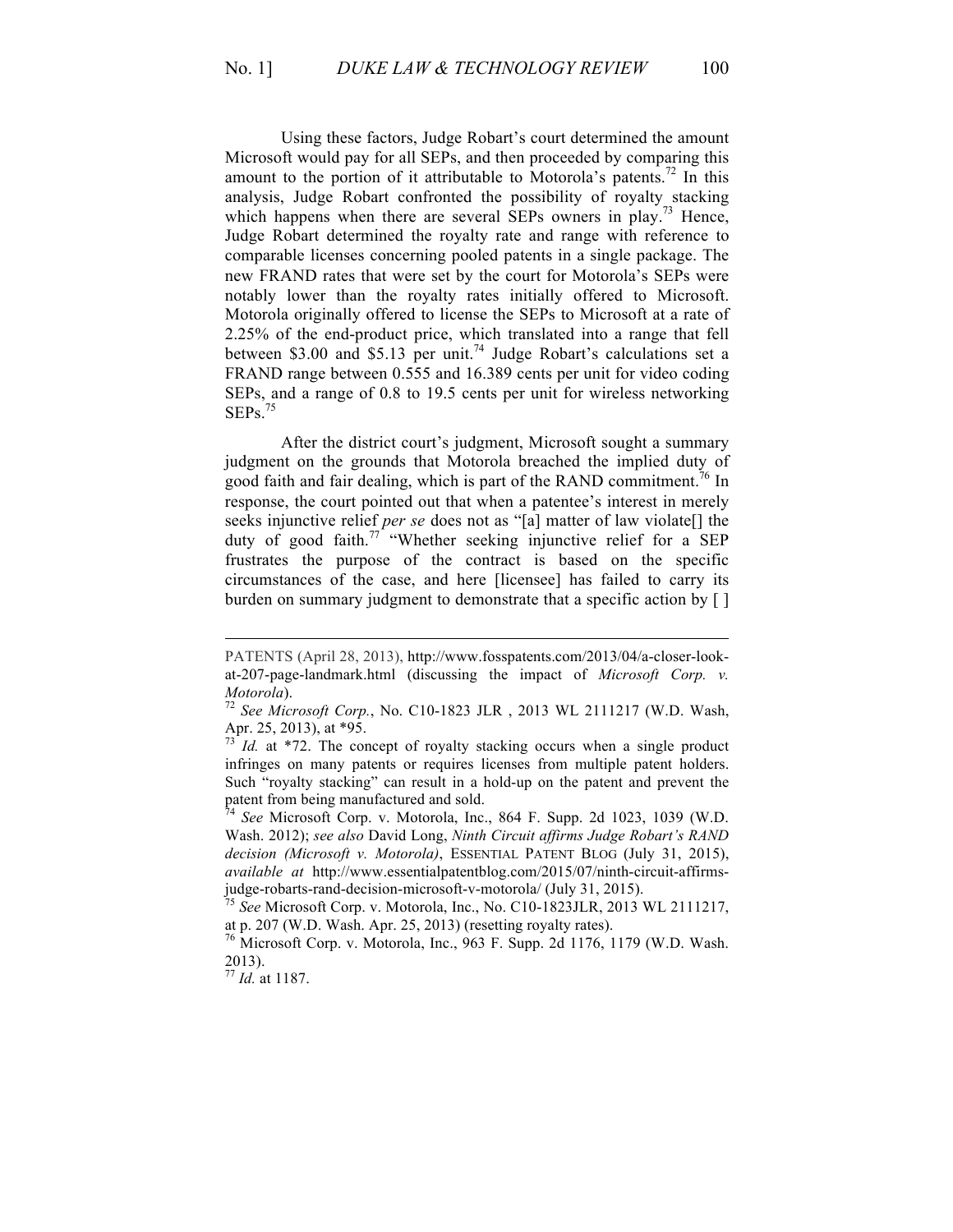in seeking injunctive relief violated its duty of good faith."<sup>78</sup> When the motion was denied, the case proceeded to the jury.<sup>79</sup> Later, a federal jury in Seattle ruled that Motorola owed Microsoft \$14.5 million in damages for breaching its FRAND obligation on the SEPs in question.<sup>80</sup>

Meanwhile, the *Georgia-Pacific* factors have been cited in other cases as an important guide-post, when duly modified, to calculate FRAND royalty rates.<sup>81</sup> The final word on the use of these factors for SEP patents has come from the Federal Circuit as part of its decision in *Ericsson v. D-Link*, wherein Ericsson accused D-Link, in 2010, of infringing a set of its 802.11 SEPs which were essential for the Wi-Fi standard.<sup>82</sup> At the outset the court held that there is no *Georgia-Pacific*like list of factors that district courts can "parrot" for every case involving RAND-encumbered patents.<sup>83</sup> Instead, the court held that district courts must carefully ensure to instruct the jury only on factors that are relevant to the specific case at issue.  $84$  Thus, jury instructions from the district court to consider damages for RAND commitments should be specifically tied to the RAND commitment that is at issue. Further, courts must be cautious not to instruct the jury on factors that are irrelevant to the question presented at trial. $85$  Further, the appellate court held that it is the duty of district courts to clarify to the jury that any royalty award must be based on the incremental value of the invention and it cannot be based on the value of the standard as a whole or any increased value the patented feature gains from its inclusion in the standard.<sup>86</sup> The court also concluded that, if an accused infringer wants an instruction on patent hold-up and royalty stacking, it must provide adequate evidence to that effect in relation to both the RAND

<sup>78</sup> *Id.* (internal citations omitted). <sup>79</sup> *See, e.g.*, *Microsoft v. Motorola, Inc.*, ESSENTIAL PATENT BLOG, http://www.essentialpatentblog.com/lawsuit/microsoft-v-motorola-inc-2/ (last visited June 4, 2015).

<sup>80</sup> Steven Musil, *Microsoft Awarded \$14.5M in Motorola Patent Licensing Suit*, CNET (Sept. 4, 2013, 6:35 PM), http://www.cnet.com/news/microsoft-awarded-14-5m-in-motorola-patent-licensing-suit/. 81 *See e.g.,* Ericsson Inc., v. D-Link Systems, 773 F. 3d. 1201, 1227 (Fed. Cir.

<sup>2014);</sup> Univ. of Pittsburgh of Commonwealth Sys. of Higher Educ. v. Varian Medical Sys., 561 Fed. App'x. 934, 958 (Fed. Cir. 2014); Whiteserve, LLC v.

Computer Packages, Inc., 694 F.3d 10, 27-29 (Fed. Cir. 2012).<br><sup>82</sup> Ericsson, Inc. v. D-Link Sys., Inc., 773 F.3d 1201, 1227 (Fed. Cir. 2014)<br>(discussing the *Georgia-Pacific* factors).

<sup>&</sup>lt;sup>83</sup> *Id.* at 1230.<br><sup>84</sup> *Id.* at 1231.<br><sup>85</sup> *Id.*at 1226 (emphasis omitted). 86 *Id.*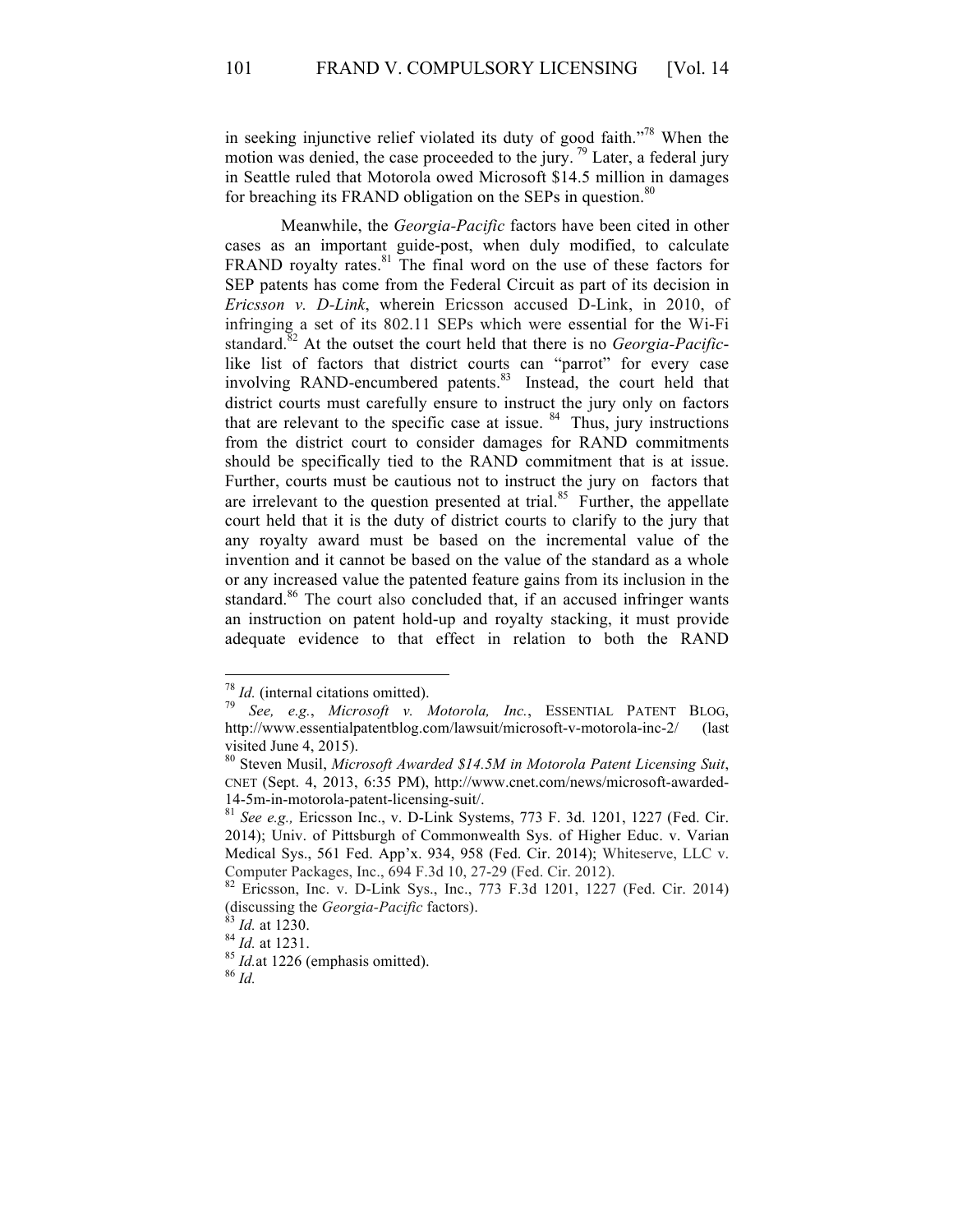commitment at issue as well as the specific technology referenced therein. $87$  This decision is in line with the Federal Circuit's general hesitancy to adopt *per se* rules for RAND commitments reflected earlier in the *Apple v. Motorola* ruling discussed in the following pages. <sup>88</sup> In avoiding a *per se* rule, the decision tends to favor the patentee<sup>89</sup> and will become a guidepost for SEP holders and possible licensees to use when negotiating licensing and royalty rates on FRAND terms.<sup>90</sup>

These cases demonstrate that royalty rates can be (re)set through judicial intervention rather than forcing a renegotiation of FRAND terms.<sup>91</sup> Further, they also demonstrate the successful use of a breach of contract claim by interested licensees when a FRAND agreement is involved $^{92}$ 

#### *3. Award of Money Damages*

The restitutionary remedy for a breach of a FRAND contract is the awarding of monetary damages with a view to ensure that the party in breach returns whatever he received from the non-breaching party.<sup>93</sup> This remedy has its roots as a breach of contract claim and in the FRAND context its operation is unlike an injunction which can force parties to renegotiate.<sup>94</sup> Without meaning to comment on the parameters used to calculate the damages, it is suffice to state that monetary damages are meant as restore the benefit of the breach to the plaintiff. Basically, when the presence of an injury has been established, courts award monetary

<sup>87</sup> *Id.* <sup>88</sup> *See generally* Apple Inc. v. Motorola, Inc., 757 F.3d 1286 (Fed. Cir. 2014). <sup>89</sup> Long, *supra* note 10. 90 *See, e.g.,* Daniel A. DeVito et al., *US District Court Issues First Decision* 

*Calculating a FRAND Royalty for Standards-Essential Patents*, SKADDEN (Apr. 29, 2013), http://www.skadden.com/insights/us-district-court-issues-firstdecision-calculating-frand-royalty-standard-essential-patent (discussing the impact of *Microsoft Corp*. *v. Motorola Inc.*). <sup>91</sup> *See, e.g.*, Microsoft Corp. v. Motorola, Inc., No. C10-1823JLR, 2013 WL

<sup>2111217,</sup> at \*101 (W.D. Wash. Apr. 25, 2013) (resetting royalty rates).<br><sup>92</sup> See e.g. CLAUDE M. STERN, IMPACT OF MICROSOFT V. M.

See, e.g., CLAUDE M. STERN, IMPACT OF MICROSOFT V. MOTOROLA ON FRAND LICENSING IN THE US, (2013), *available at*  http://doritkorine.livecity.me/image/users/256043/ftp/my\_files/Presentations/cla ude%20Stern pdf.pdf?id=13904618 (discussing the impact of *Microsoft v. Motorola* as well as the use of breach of contract claim).<br><sup>93</sup> *See* Richard A. Epsteini & David J. Kappos, *Legal Remedies For Patent* 

*Infringement: From General Principles To FRAND Obligations For Standard Essential Patents, 9(2) COMPETITION POL'Y INT'L, 68 at 71 (2013).* <sup>94</sup> *See id. at 72 (highlighting that injunctions, when combined with damages, can* 

overstate the extent of plaintiff's losses and discussing the competing interest that are considered to determine the type of damages when there is a breach).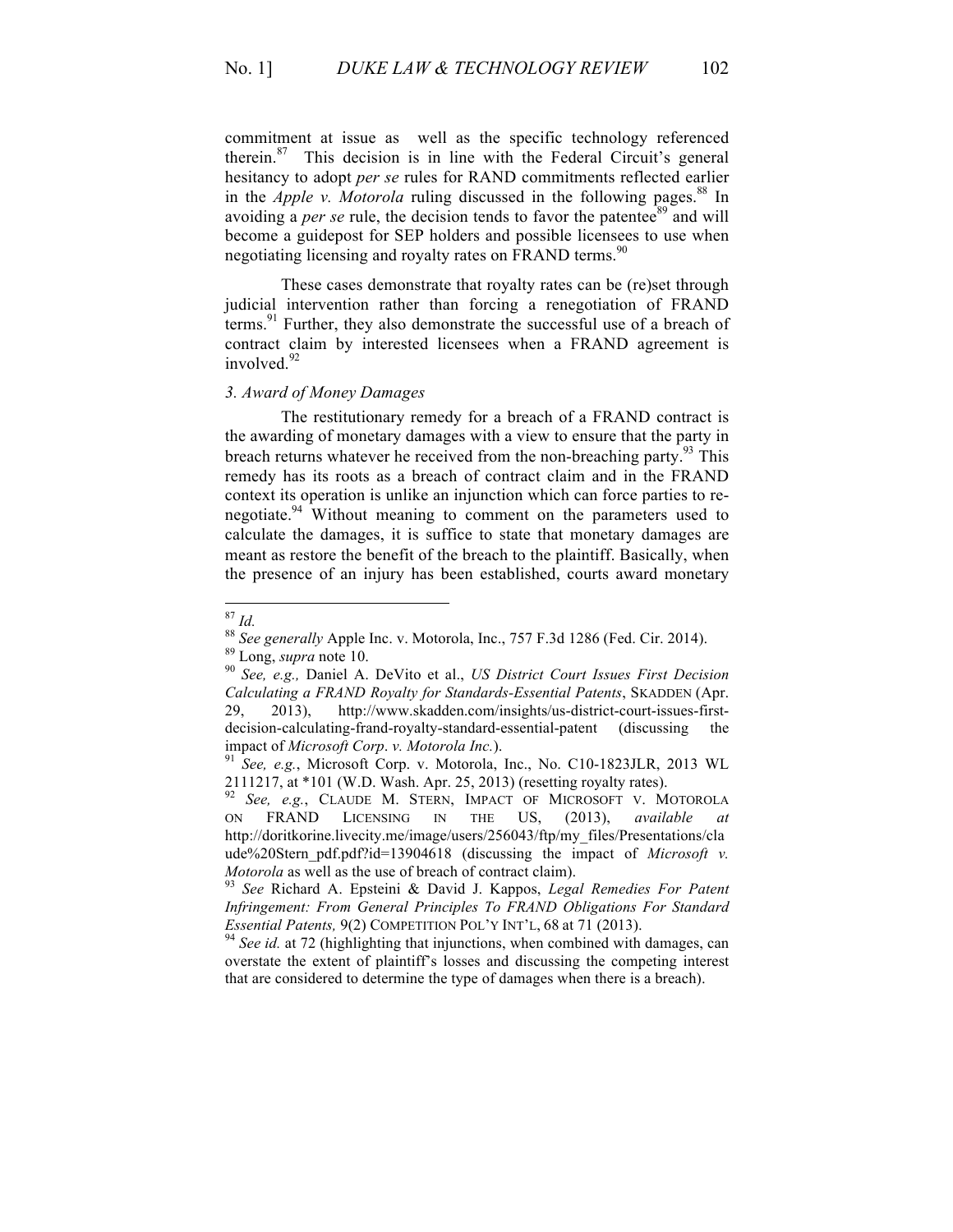damages to the injured party as a matter of restitution.<sup>95</sup> For instance, 35 U.S.C. § 284 provides that "upon finding for the claimant the court shall award the claimant damages adequate to compensate for the infringement, but in no event less than a reasonable royalty for the use made of the invention by the infringer, together with interest and costs as fixed by the court."<sup>96</sup>

The mechanism of calculation of damages notwithstanding, the question with respect to monetary damages is whether harm to the patent owner has to be specifically proved.<sup> $\frac{5}{7}$ </sup> In other words, the issue is whether a patentee can be entitled to monetary relief or royalty—which is much more than nominal damages—if the patentee is able to prove infringement but unable to prove harm.<sup>98</sup> For instance, Motorola, as part of its dispute with Apple, filed a complaint with the International Trade Commission (ITC) alleging patent infringement by Apple of six Motorola SEPs.<sup>99</sup> Motorola petitioned to the ITC to prevent Apple from importing infringing products into the United States.<sup>100</sup> In response, Apple filed a counterclaim and sued Motorola for failing to offer its SEPs on FRAND terms, and additionally claimed that Motorola infringed some of Apple's patents.<sup>101</sup> That is, Apple claimed that Motorola's Android phones are copies of the iPhone "as a whole."<sup>102</sup> Judge Posner, sitting by designation on the U.S. District Court for the Northern District of Illinois, $103$  determined that neither party was able to show incurrence of damages or of infringement.<sup>104</sup> The court noted that "Motorola's desire to sell products that compete with the iPhone is a separate harm—and a perfectly legal one—from any harm caused by patent infringement."<sup>105</sup> In essence, he asserted that Apple had failed to

<sup>&</sup>lt;sup>95</sup> See id. (discussing the issues relating to calculating damages in the FRAND context).

<sup>&</sup>lt;sup>96</sup> 35 U.S.C § 284 (2012).<br><sup>97</sup> *See, e.g.*, Apple, Inc. v. Motorola, Inc., 869 F. Supp. 2d 901 (N.D. Ill. 2012)).<br><sup>98</sup> *Id.* 99 *See* Motorola Mobility, LLC v. Int'l Trade Comm'n, 553 Fed. Appx. 971(Fed.

Cir. 2014).

<sup>&</sup>lt;sup>100</sup> See id. at 972 (discussing the Commission's decision to deny Motorola's petition).<br><sup>101</sup> *Apple*, 869 F. Supp. 2d. at 920.<br><sup>102</sup> *Id.* <sup>103</sup> *Id.* at 904.<br><sup>104</sup> *See* Philip Elmer-DeWitt, *Why Judge Posner Pulled the* 

*Pug on* Apple v. Motorola*,* FORTUNE (June 23, 2012), http://tech.fortune. cnn.com/2012/06/23/why-judge-posner-pulled-the-plug-on-apple-v-motorola/ (discussing Posner's decision in *Apple v. Motorola*). <sup>105</sup> *Apple*, 869 F. Supp. 2d at 920.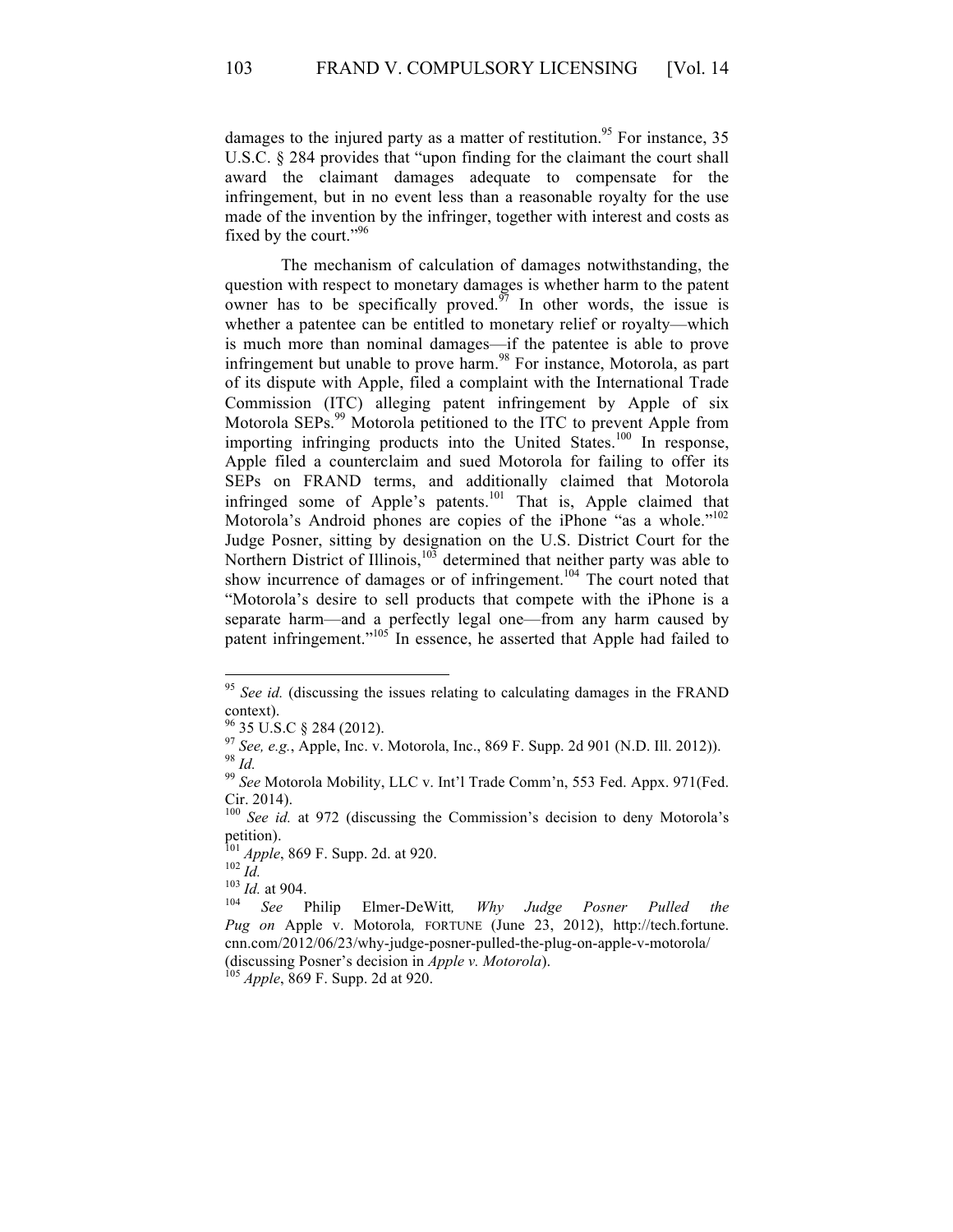show incurrence of damages, as Motorola's actions amounted to healthy competition in the ICT market and was not a direct infringement of a SEP owned by Apple. Similarly, Motorola was also unable to prove that Apple violated its SEP patents. <sup>106</sup> Given this, the court noted that both parties are seeking "substantial royalty predicated on no showing of harm."<sup>107</sup> The court specifically "disp[elled] any impression that such relief—substantial 'compensatory' damages for no tangible injury would be proper..."<sup>108</sup> Conversely, the court held that monetary damages would be a proper remedy when there is clear proof of infringement with harm.<sup>109</sup> On appeal the Federal Circuit, in a split panel, established that a "fact finder may award no damages only when the record supports a zero royalty award"<sup>110</sup> and added that if the record does not include details of either party's royalty estimate, the district-court as the fact-finder has a duty to consider what a reasonable royalty would be. $^{111}$ 

## *4. The International Trade Commission as an Alternate Forum*

Protecting the borders of a country against counterfeit goods is not only an important aspect of national IP law but also of trade law. Among other things, section 337 of the Tariff Act of  $1930^{112}$  prohibits unfair competition from importation of foreign products that infringe valid U.S. IP rights, including patents, into the United States.<sup>113</sup> To prevent importation of counterfeit goods and to adjudicate disputes arising therefrom, the Tariff Act of 1930 establishes the International Trade Commission (ITC).<sup>114</sup> The ITC is an administrative body and a quasi-judicial federal agency with the power to investigate complaints of violations of section 337 of the Tariff Act.  $^{115}$ This section bans the importation of articles that infringe a valid United States patent, copyright, trademark, mask work, or design.<sup>116</sup> Similarly, nonmanufacturing sectors are also protected if they are engaged in licensing

<sup>116</sup> *Id.* § 1337(a)(2).

<sup>106</sup> *Id.*<br><sup>107</sup> *Id.* at 909.<br><sup>108</sup> *Id.* 108 *Id.* at 909–10 (stating that reasonable royalties may be awarded when infringement is proved).

<sup>110</sup> *See* Apple Inc. v. Motorola, Inc., 757 F.3d 1286, 1328 (Fed. Cir. 2014) *overruled by* Williamson v. Citrix Online, LLC, 792 F.3d 1339 (Fed. Cir. 2015). <sup>111</sup> *Id.* at 1328. *See also SmithKline Diagnostics, Inc. v. Helena Labs. Corp.,* <sup>926</sup>

F.2d 1161, 1167–68 (Fed.Cir.1991).<br><sup>112</sup> 19 U.S.C. § 1337 (2012).<br><sup>113</sup> *Id.* § 1337(a)(1)(A).<br><sup>114</sup> *See id.* (giving the international trade commission the authority to investigate violations of the Tariff Act).<br> $^{115}$  *Id*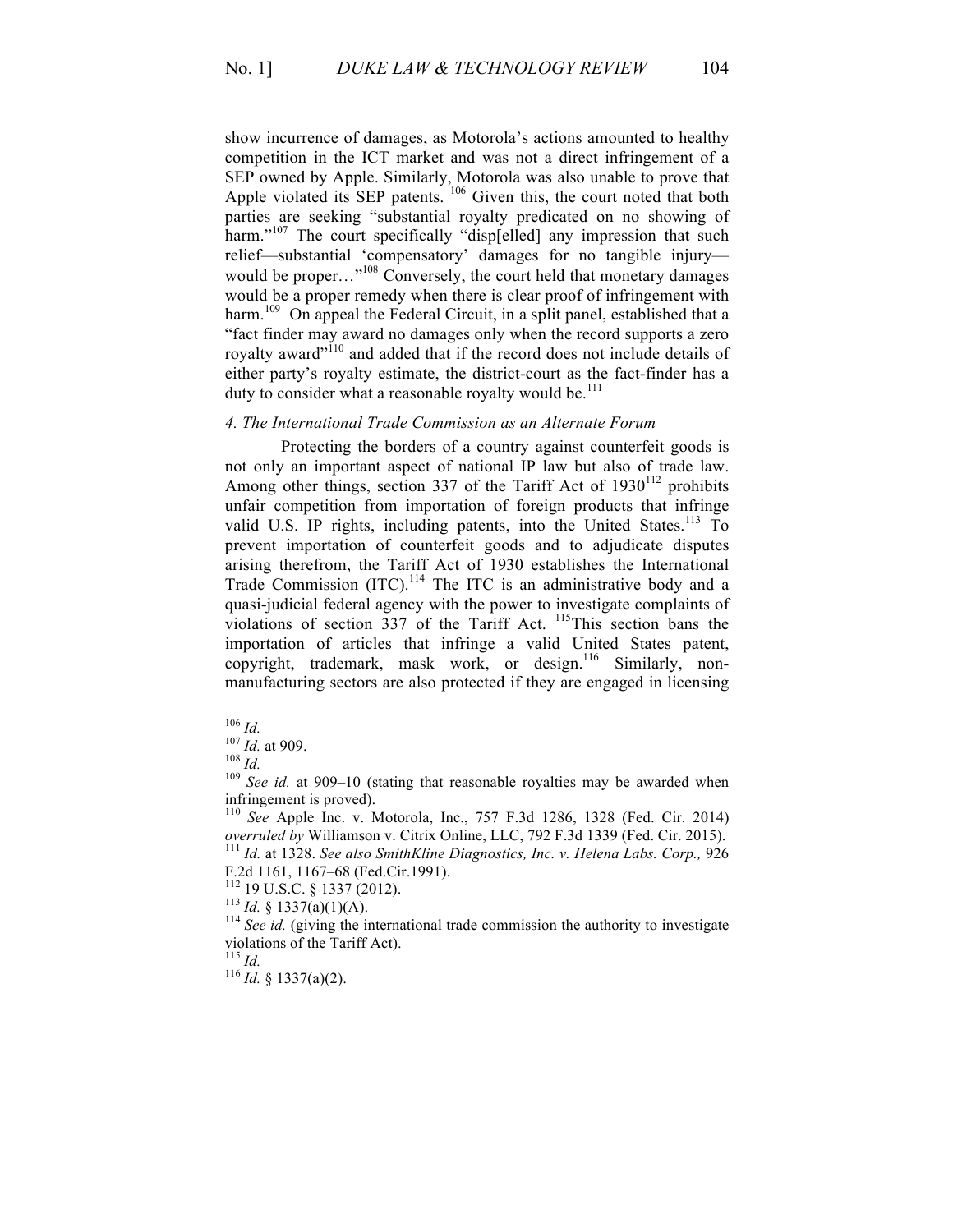and research.<sup>117</sup> Termed as a "domestic industry" requirement, the provision protects intellectual property owners if the *threat or effect* of importation of a product into the United States can destroy or substantially injure a domestic industry, or, prevent the establishment of an industry, or restrain or monopolize trade and commerce in the United States.<sup>118</sup> When the ITC determines that the importation affects or can affect a domestic industry in the United States, it issues an exclusion order.<sup>119</sup>

In the context of FRAND agreements, the patent owner has the option of approaching the ITC to obtain an exclusionary order preventing an alleged infringer from importing his product into the United States on the grounds that "domestic industries" are affected by the importation.<sup>120</sup> This order stands until resolution of any breach of contract claims or patent infringement suits concerning the importation.<sup>121</sup> The exclusionary order creates the same effect as an injunction by pushing the alleged infringer to negotiate with the patent owner. Further, it is important to note that the status of the ITC as an administrative body frees it from the bounds of judicial prescriptions like the tests outlined in the *eBay* decision.<sup>122</sup> This position has been upheld by the Federal Circuit in Spansion, Inc. v. *ITC*.<sup>123</sup> Consequently, it is relatively easy to get an exclusionary order from the ITC—a process that Professors Chien and Lemley assert is being extensively used by patent owners.<sup>124</sup> The ITC, however, may refuse to grant an exclusionary order by considering consumer interest in the product at issue, as well as other public interest

<sup>&</sup>lt;sup>117</sup> *Id.* § 1337(a)(3)(C).<br><sup>118</sup> *Id.* § 1337(a)(1)(A).<br><sup>119</sup> *Id.* § 1337(d)(2).<br><sup>120</sup> Brian T. Yeh, *Availability of Injunctive Relief for Standard-Essential Patent Holders,* CONGRESSIONAL RESEARCH SERVICE, 7-5700 at 7. <sup>121</sup> Gary M. Hanth, *General Exclusion Orders Under Section 337,* 25 NW. J.

INT'L L. & BUS. 349, 361 (2005); *see also* VastFame Camera, Ltd. v. Int'l Trade Comm'n, 386 F.3d 1108, 1111 (Fed. Cir. 2004) (rejecting the notion that the ITC exclusion order cannot be subject to collateral attack).

<sup>122</sup> *See Understanding Investigations Of Intellectual Property Infringement And Other Unfair Practices In Import Trade (Section 337)*, USITC, *available at* http://www.usitc.gov/press\_room/us337.htm ("Section 337 investigations require formal evidentiary hearings in accordance with the Administrative Procedure Act (5 U.S.C. 551 et seq.). The hearings are held before an administrative law judge (ALJ)."); *see also Standards, FRAND, NPEs & Injunctions Conference: Final Part*, IPKAT (Nov. 7, 2013) *available at*  http://ipkitten.blogspot.in/2013/11/standards-frand-npes-injunctions\_7.html. 123 Spansion, Inc. v. Int'l Trade Comm'n, 629 F.3d 1331 (Fed. Cir. 2010). 124 Chein & Lemley, *supra* note 50, at 3–4.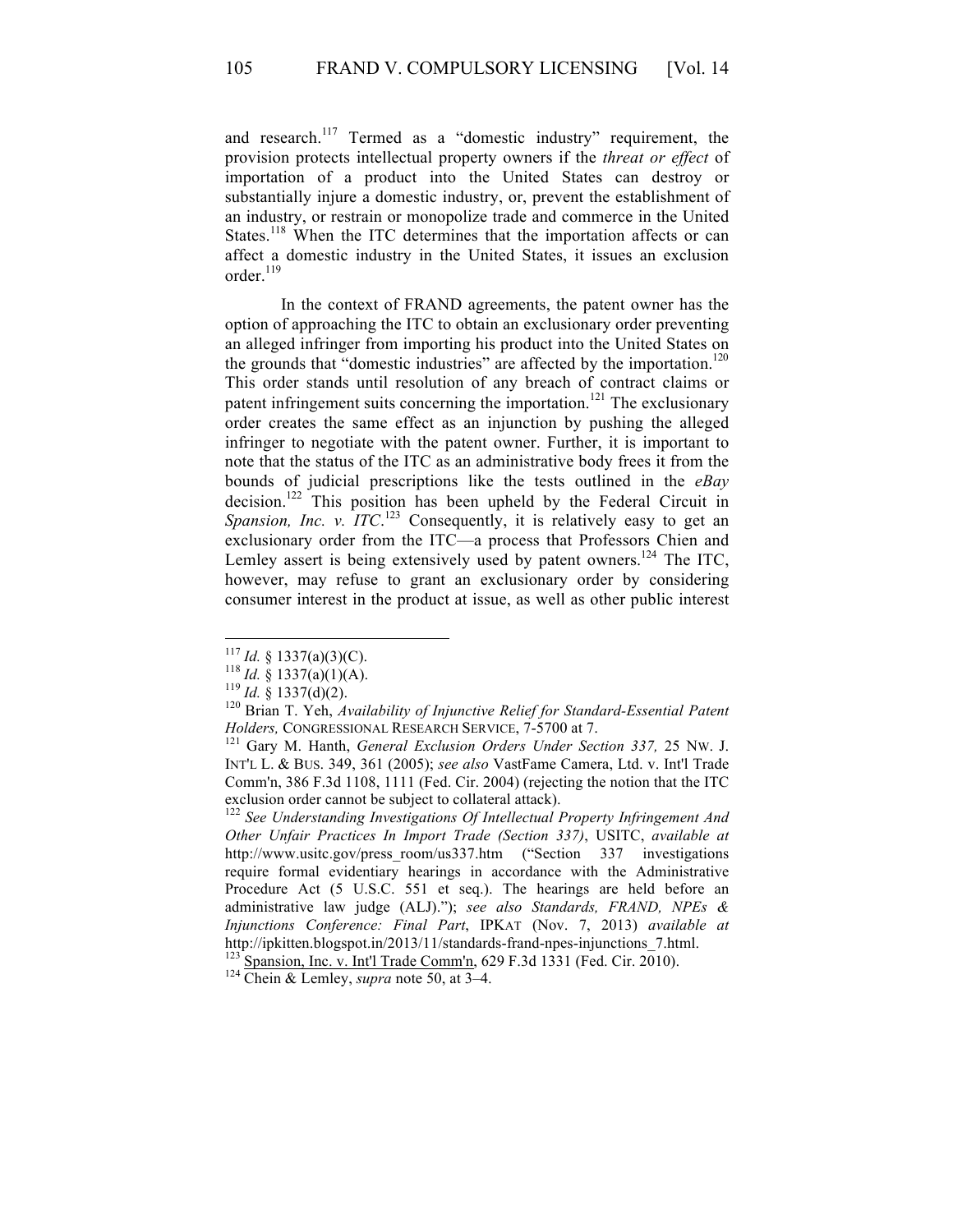factors.<sup>125</sup> Nevertheless, Professors Chein and Lemley claim that "[T]he ITC views enforcing patents as in the public interest, resulting in a thumb on the scale in favor of the patentee in public interest analyses" "<sup>126</sup>

In a recently released report, the Department of Justice along with the United States Patent and Trademarks Office ("USPTO ") urges the ITC to reconsider its use of exclusionary orders for SEPs whose owners have agreed to abide by FRAND licensing requirements.<sup>127</sup> After all, a royalty negotiation that occurs under threat of an exclusionary order would skew in favor of the patentee in a manner inapposite to the patentee's FRAND commitment.

#### *5. Other Considerations Outside the U.S.*

The European Union presents an interesting study of how they deal with FRAND licensing and infringement issues. In May 2009, for example, the Federal Court of Justice of Germany (BGH) oversaw a case regarding CD-Rs.<sup>128</sup> It held that an entity that infringes a patent only because it cannot obtain a license from the patent owner may defend itself by invoking the "abuse of dominant market position" defense.<sup>129</sup> In effect, the BGH allowed an alleged infringer to defend itself by arguing that it is entitled a FRAND license under antitrust law.<sup>130</sup>

Similarly, a FRAND defense was considered by a Japanese court in *Apple, Inc. v. Samsung Electronics*. <sup>131</sup> In Japan's Tokyo District Court, Samsung sued Apple for two cases of infringements on SEPs related to a wireless data packet system. The Tokyo District Court rejected Samsung's claims on the grounds that Samsung had failed to comply

<sup>&</sup>lt;sup>125</sup> See POLICY STATEMENT, *supra* note 51.<br><sup>126</sup> Chien & Lemley, *supra* note 50, at 20.<br><sup>127</sup> POLICY STATEMENT, *supra* note 51.<br><sup>128</sup> BGHZ KZR 39/06 (May 6, 2009). *See also* Rob Harrison, *The Orange Book*: *The Relationship Between Patents and Standards*, TANGIBLE IP (Jun. 11, 2009), http://www.tangible-ip.com/2009/the-orange-book-the-relationship-betweenpatents-and-standards.htm.<br><sup>129</sup> BGHZ KZR 39/06 (May 6, 2009). This decision has gained importance in the

rest of EU as well. Article 82 of the European Commission Treaty deals with abuse of dominant market position.

<sup>130</sup> *See, e.g.,* Anette Gartner & Thorsten Vormann, *Federal Supreme Court Rules in Orange Book Standard*, INT'L LAW OFFICE (May 26, 2009) *available at*  http://www.internationallawoffice.com/newsletters/detail.aspx?g=abc44bef-

<sup>50</sup>b0-4b0b-8c70-a28d7fa5502a (last visited Mar. 30, 2014). 131 Heisei 23 (WA) 27941 (Tokyo Dist. Ct., Aug. 2012); *see also Tokyo High Court Publishes* Apple v. Samsung *Ruling*, WORLD INTELL. PROP. REV. (Mar. 30, 2014) http://www.worldipreview.com/news/tokyo-high-court-publishesapple-v-samsung-ruling.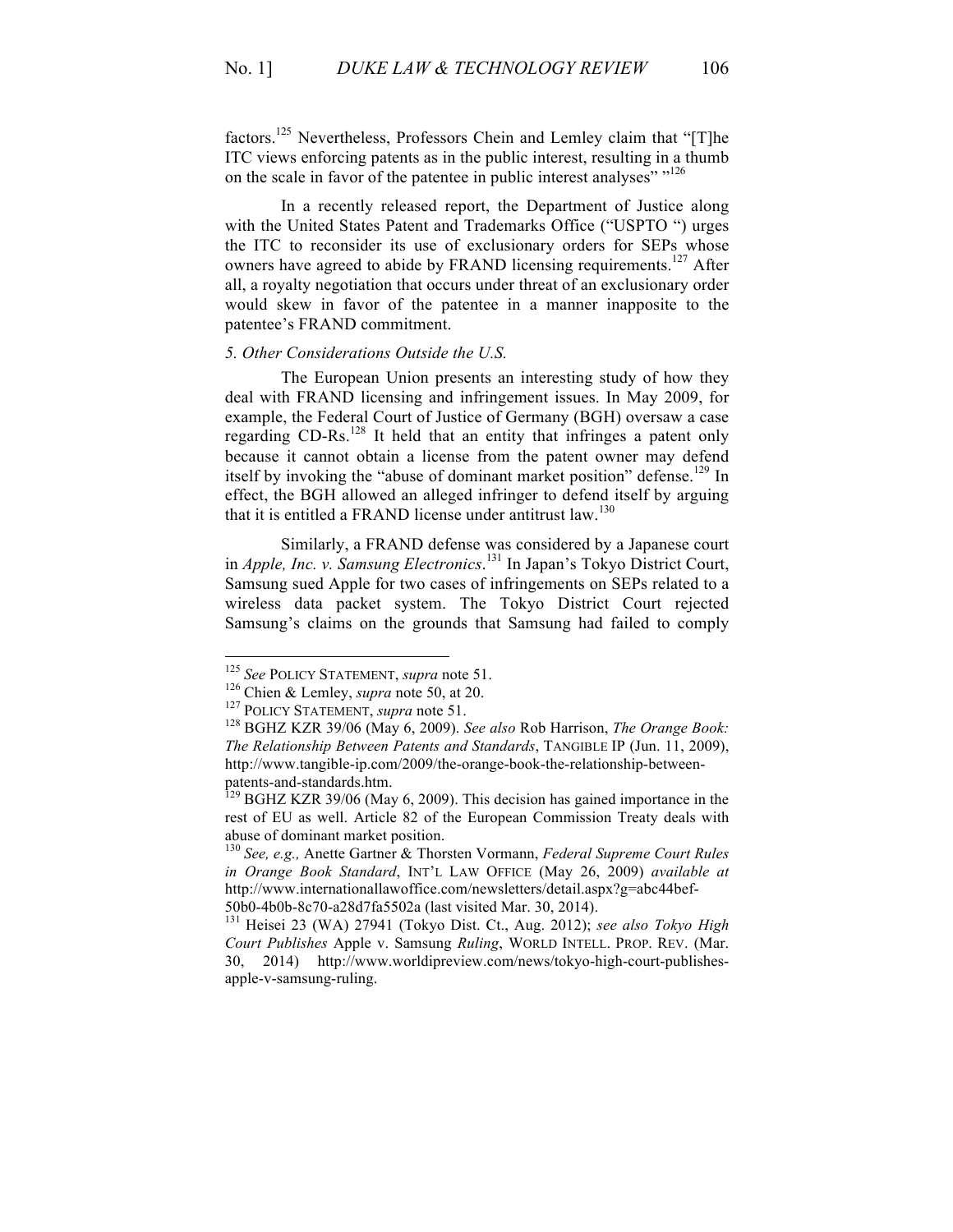107 FRAND V. COMPULSORY LICENSING [Vol. 14]

with an agreement requiring it to license their SEPs on FRAND terms. Before the suit, the two parties had been negotiating a licensing agreement on a set of Samsung SEPs, and Samsung had offered a royalty rate of 5%. Apple argued that this was unreasonable and took the matter to court. When the court agreed with Apple, both parties renegotiated the FRAND agreement.<sup>132</sup>

The interesting aspect of this decision is that the intellectual property policy of the European Telecommunications Standards Institute ETSI was used as a guideline in holding that Samsung had abused its market power, based on evidence of Samsung's failure to fulfill its FRAND obligations pertaining to the SEPs. Additionally, the court acknowledged that Samsung, in maintaining its petition for a preliminary injunction, was abusing the legal process by delaying the disclosure of standards-essential patents to potential licensees. In the final ruling, the Japanese court also found that Samsung's SEPs were unenforceable, and so Samsung could not claim monetary damages or injunctive relief.<sup>133</sup>

#### *C. The FRAND State of Affairs*

Currently, the diversity of remedies and the differences in the outcome that the choice of remedy can result in remains a concern. Using the court process to establish FRAND terms can cause a hold–up that increases the cost of a license, resulting in reduced efficiency. The alternative of raising a breach of contract claim is not necessarily a quick solution either. In any event, FRAND commitments differ on a case-bycase basis, and hence, there are no standard terms or royalty rates for these contracts. Further, what may be a reasonable royalty rate in one case may be unreasonable in another. Given this, the target seems to be to generate a workable royalty *range.* Such a FRAND range may be applicable to any case regarding the same kind of device or standard. Working within a set range makes remedies easier to calculate, and can potentially lead to fewer disputes. In conclusion, although SSOs and FRAND licensing have the potential to be positive forces, they currently use up court time and result in muddied water for all parties involved, more so as FRAND licenses implicate more than one area of law such as patent infringement, antitrust and contractual issues. Further, as Judge Posner's decision in *Apple v. Motorola* suggests, the cumbersome nature

<sup>132</sup> *Id.* <sup>133</sup> *See, e.g., Japanese Courts Rule Samsung Abusing FRAND Patent Process*, ELECTRONISTA (Mar. 31, 2014), http://www.electronista.com/articles/13 /03/05/filing.made.public.by.apple.submission.of.ruling.to.itc/.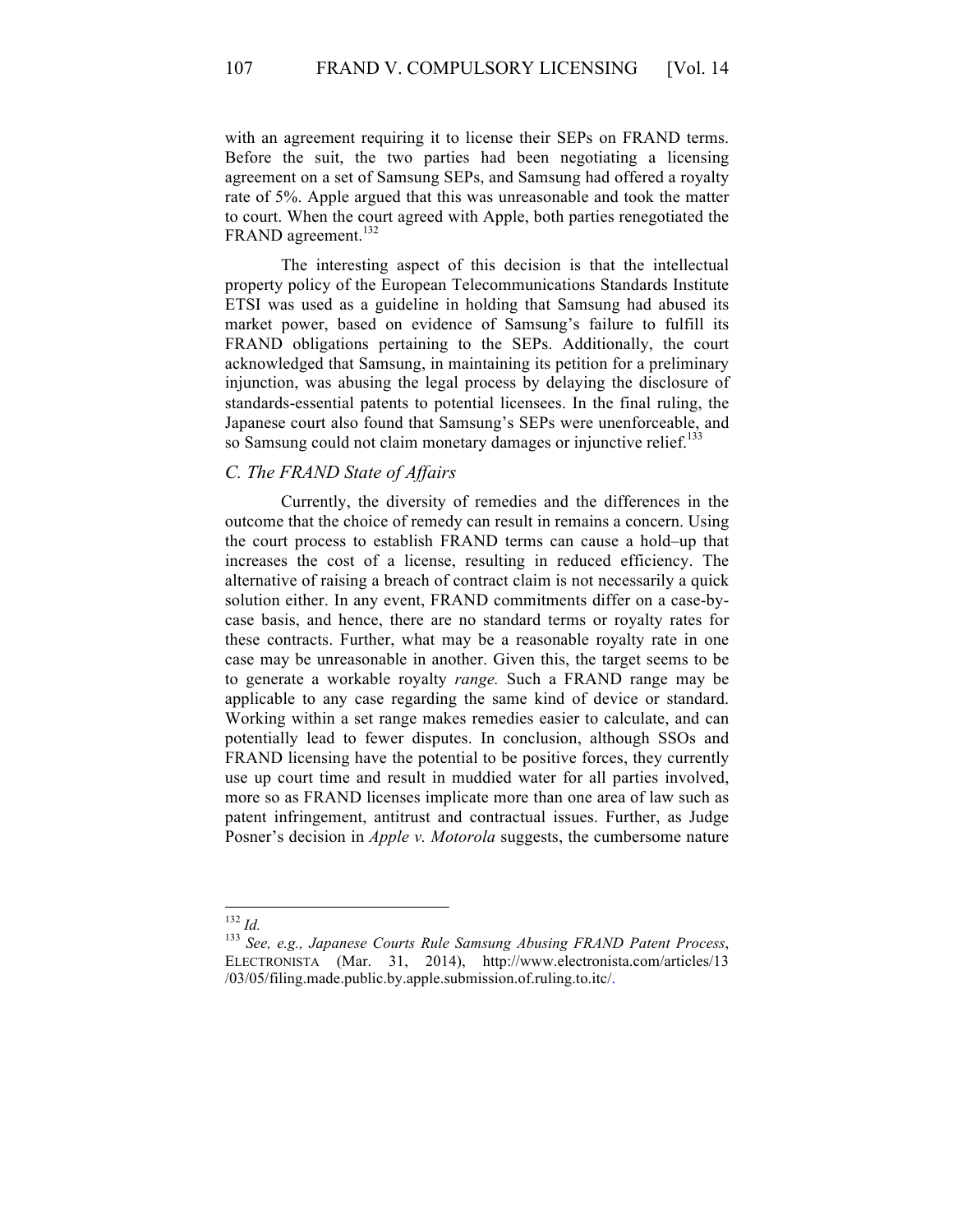of litigation in our patent system is exacerbated by the current lack of a universal definition for the cost of patent infringement.<sup>134</sup>

And then there is compulsory licensing. Compulsory licensing bypasses the issues of FRAND licensing because the Government establishes a rate*.* That rate becomes the standard for licensing that invention. Although that rate may not be ideal, the benefit is that the rate is clearly defined up front. Further, the upfront determination of rates gives the parties information to take into consideration before implementing the standard in their products. The primary issue with compulsory licensing, however, arises when a patent owner that does not want to license its patent is forced to license. With this as the background, the next section discusses whether the compulsory license can be a solution to the problem presented by the FRAND license.

## II. AN INTRODUCTION TO COMPULSORY LICENSING

The monopoly component of any patent consists of the right to prevent competition and to charge a maximum market price. As a mechanism, compulsory licenses are meant to balance the patent owner's right with the societal need for the product, and operate where public interest concerns outweigh the patent holders' rights.<sup>135</sup> Hence, such licenses affect the patentee's monopoly. However, these licenses also represent a compromise between the complete revocation of patents on the one hand, and patentee's absolute property rights over the invention on the other. <sup>136</sup> Operationally, compulsory licenses can force an unwilling patentee to license the patent during the term of the patent.<sup>137</sup> They are therefore effectively involuntary contract[s] that are imposed by the state to achieve larger public objectives.<sup>138</sup> Such licenses affect

<sup>&</sup>lt;sup>134</sup> *See supra* notes 55-62 and accompanying text.<br><sup>135</sup> Rafael V. Baca, *Compulsory Patent Licensing in Mexico in the 1990's: The Aftermath of NAFTA and the 1991 Industrial Property Law*, 35 IDEA 183, 184– 85 (1994); *see also* David J. Henry, *MultiNational Practice in Determining Provisions in Compulsory Patent Licenses*, 11J. INT'L L. & ECON. 325, 326-7 (1977).

<sup>136</sup> Baca, *supra* note 135, at 184 (noting that compulsory licenses allow governments "to compensate for the economic shortcomings associated with not establishing a domestic industrial base when not working an invention within its borders)."  $Id$  at 187.

<sup>&</sup>lt;sup>137</sup> See generally Sara M. Ford, Compulsory Licensing Provisions Under the *TRIPS Agreement: Balancing Pills and Patents*, 15 AM. U. INT'L. L. REV*.* 941, 945, 953–55 (2000).<br><sup>138</sup> Gianna Julian-Arnold, *International Compulsory Licensing: The Rationales* 

*and the Reality*, 33 IDEA 349, 349 (1993) (quoting PAUL K. GORECKI, REGULATING THE PRICE OF PRESCRIPTION DRUGS IN CANADA: COMPULSORY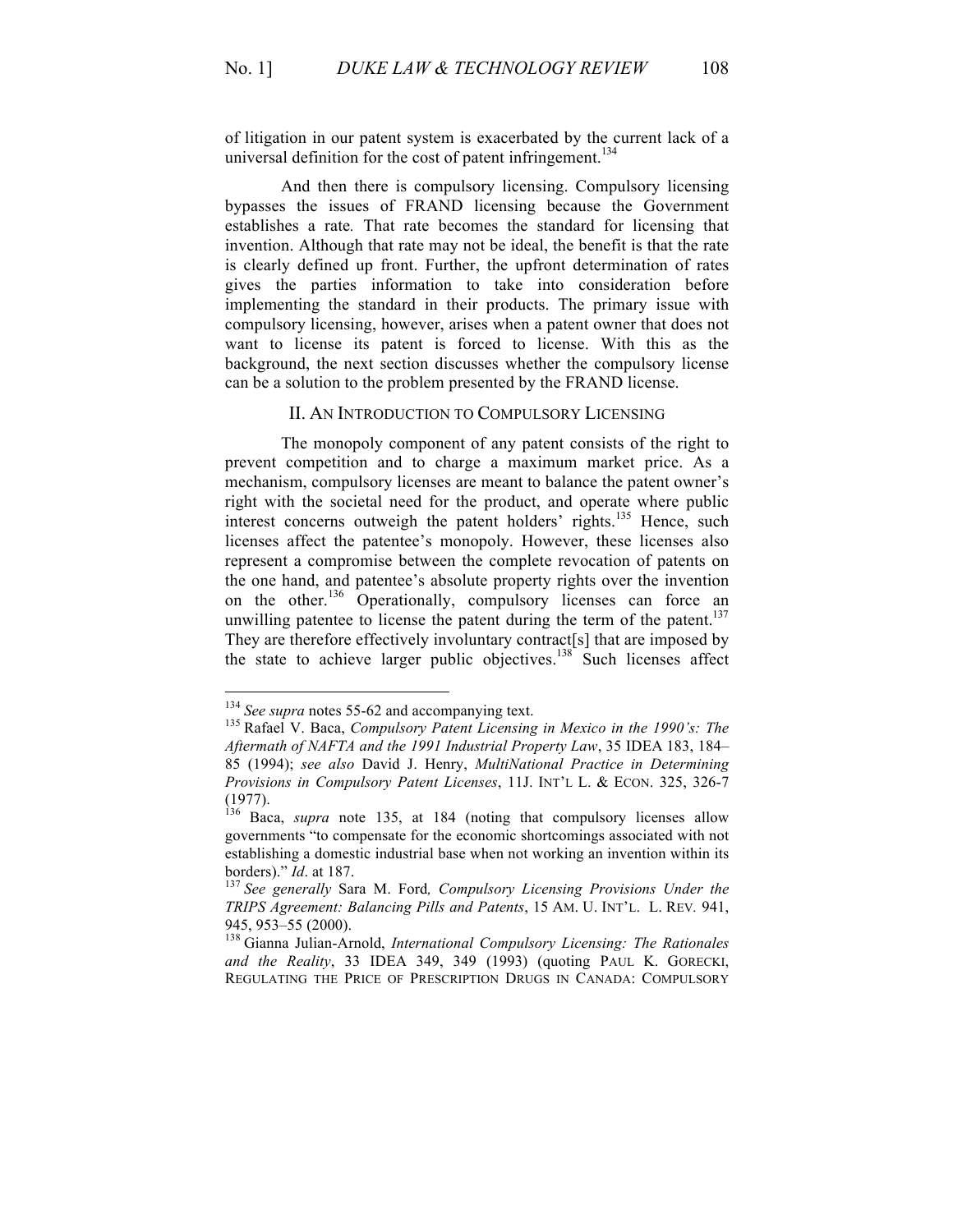market exclusivity and consequently, the market price.<sup>139</sup> In theory, the incentive for encouraging innovation, which forms the central tenet of the patenting process, dictates that the price of a patented product cannot be controlled by a third party, including the government, unless licensed compulsorily.

#### *A. The Effects of Compulsory Licensing*

#### *1. Access to consumers*

The issuance of a compulsory license has important effects. First, it ensures that consumers have access to the licensed products before the end of the patent term and at a price that makes it more accessible and less privileged. The issuance of a compulsory license usually is a rare occurrence in almost all countries. Most common instances of compulsory licensing are found in areas that are critical to public interest like energy sectors and pharmaceutical patents. A compulsory license involving a technology signifies an overwhelming need of the public for that patent to address an important issue that concerns the public. If there is a benefit from the compulsory license, it is the increased access that these types of licenses create.

## *2. Effect on the rights of the patentee*

Next, it is presumed that the impact of the compulsory license is adversely felt by the patentee. Given this, compulsory licenses are viewed as disincentives adversely affecting inventors and patent holders.<sup>140</sup> That is, patents serve as market incentives enabling patentees

LICENSING, PRODUCT SELECTION, AND GOVERNMENT REIMBURSEMENT PROGRAMMES (Economic Council of Canada 1981)).<br><sup>139</sup> *See* Mary T. Griffin, *AIDS Drugs & the Pharmaceutical Industry: A Need for* 

*Reform*, 17 AM. J.L. & MED. 363, 402 n.260 (discussing the Department of Health and Human Services Reimbursement Board's establishment of price limits at the lowest prices at which the drug is available).

<sup>140</sup> *See* Joseph A. Yosick, *Compulsory Patent Licensing for Efficient Use of Inventions*, 2001 U. ILL. L. REV. 1275, 1291–92 (2001). For an example of judicial treatment of compulsory licensing, see *Continental Paper Bag Co. v. Eastern Paper Bag Co*., 210 U.S. 405 (1908), in which the Court outlined the traditional American posture on compulsory licensing. In considering whether the rights of a patent owner included the right not to put his inventions to manufacturing use, the Court recognized that exclusivity characterizes the absoluteness of the inventor's property rights. *Id.* at 424. The patent in question, the Liddell patent, related to a paper bag machine. *Id.* at 406. After the patent was issued in 1896, the owner neither manufactured nor licensed the patent. *Id.* at 408. In 1908, the patent owner sued the defendant for infringement for manufacturing the patent. *Id.* at 406. The defendant alleged that the owner of an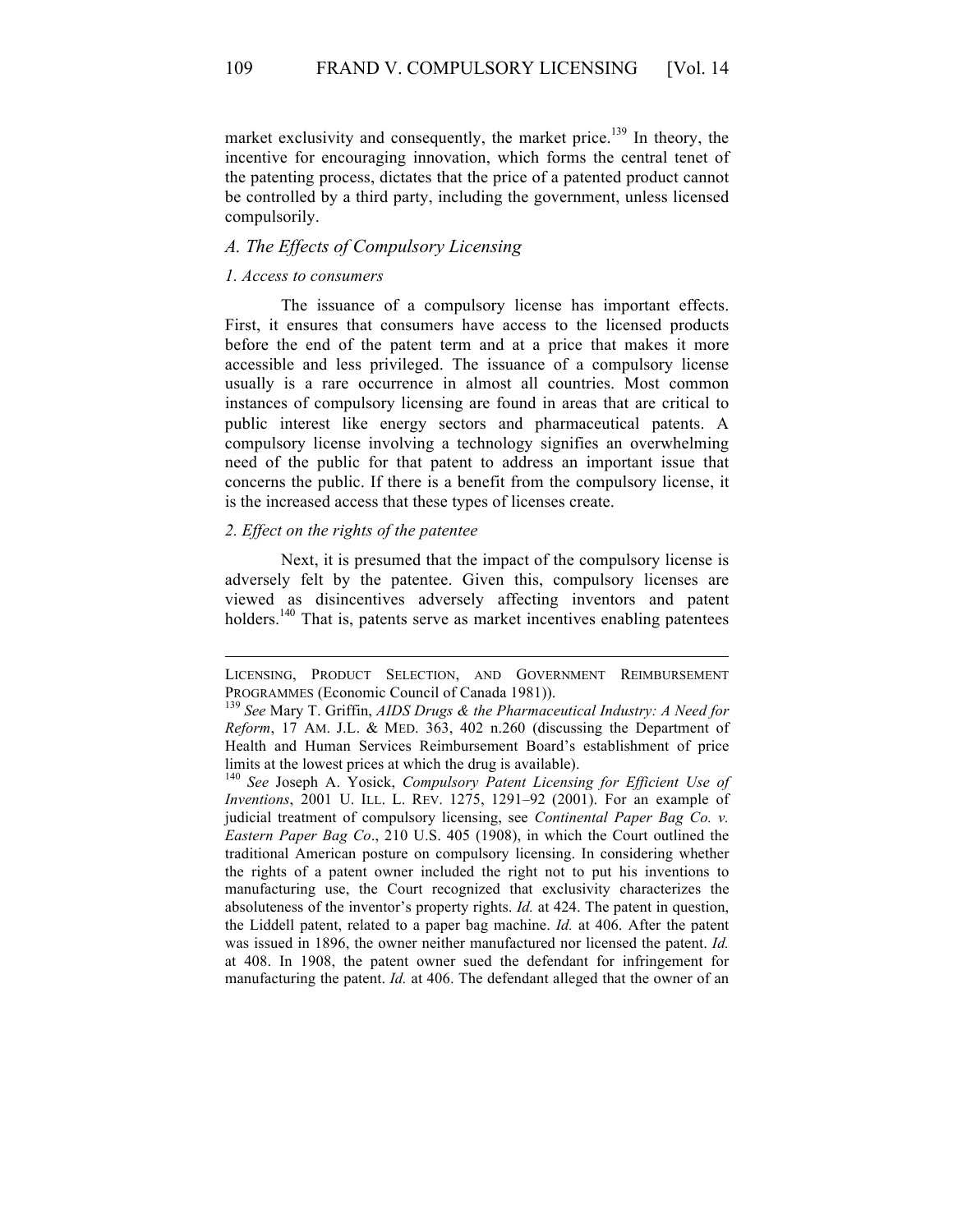to derive maximum economic efficiency from the market and this is irrespective of maximization of consumer welfare. The market incentive component is derived from the conception of patents as a private property that is gained in return for certain conditions, one of which is disclosure.<sup>141</sup> That is, the inventor, among other things, reveals the invention in return for the government's promise of a specified statutory monopoly on the production of the idea. $142$  Since competition is curtailed during the monopoly period, patent owners charge the highest price that the market can bear, typically far exceeding the marginal cost.<sup>143</sup> Presumably, the increased cost covers the investor's past and future investments on research and development. Consumers, in turn, associate the higher cost for patented products with the privilege of using the invention.<sup>144</sup> Hence developed nations, particularly the United States, believe that patent owners with valuable products will market them and discourage government interference with patent monopolies.<sup>145</sup> In essence, the compulsory license is presumed to adversely affect the patentee in two ways. The first is the dismissal of the patentee's right to refuse to license the patent; and the second is the reduced economic incentive for the patentee from the forced nature of these licenses.

#### *3. Government use of compulsory licenses*

While the general rule is that the patentees enjoy total monopoly during the patent term, proponents of compulsory licenses assert that the overall objective of the system is to serve the public, and that this is only satisfied when these licenses are appropriately deploved.<sup>146</sup> satisfied when these licenses are appropriately

unused patent was limited in law from alleging infringement. *Id.* at 428.<br><sup>141</sup> See Cole M. Fauver, Compulsory Patent Licensing in the United States: An *Idea Whose Time Has Come,* 8 NW. J. INT'L. L. & BUS. 666, 674–76, 680–81  $(1998)$ .<br><sup>142</sup> *Id.* at 681.

<sup>&</sup>lt;sup>143</sup> See Mark A. Lemley, *The Economics of Improvement in Intellectual Property Law,* 75 TEX. L. REV. 989, 1065–66 (1997) ("[P]roducers will price at marginal cost only if they are forced to by the existence of competition. A producer who controls a market will cut output and raise prices, increasing its profits but reducing both consumer and aggregate social welfare.").  $^{144}$  *Id.* at 996 (discussing the privilege issue).

<sup>&</sup>lt;sup>145</sup> *See id*; *see also Fauver, <i>supra* note 142, at 677–78. Scholars have argued that compulsory licenses are unconstitutional since the grant of the exclusive patent right is unconditional. *Id.* at 678. Others have compared compulsory licenses to government appropriation under the takings jurisdiction, implying that patent rights cannot be restricted by compulsory licenses without just compensation. *Id.* <sup>146</sup> Comment, *Theft of Trade Secrets: The Need for a Statutory Solution*, 120 U. PA. L. REV. 378, 400 (1972); *see also* Fauver, *supra* note 142, at 681 (discussing why the United States views compulsory licenses as unnecessary).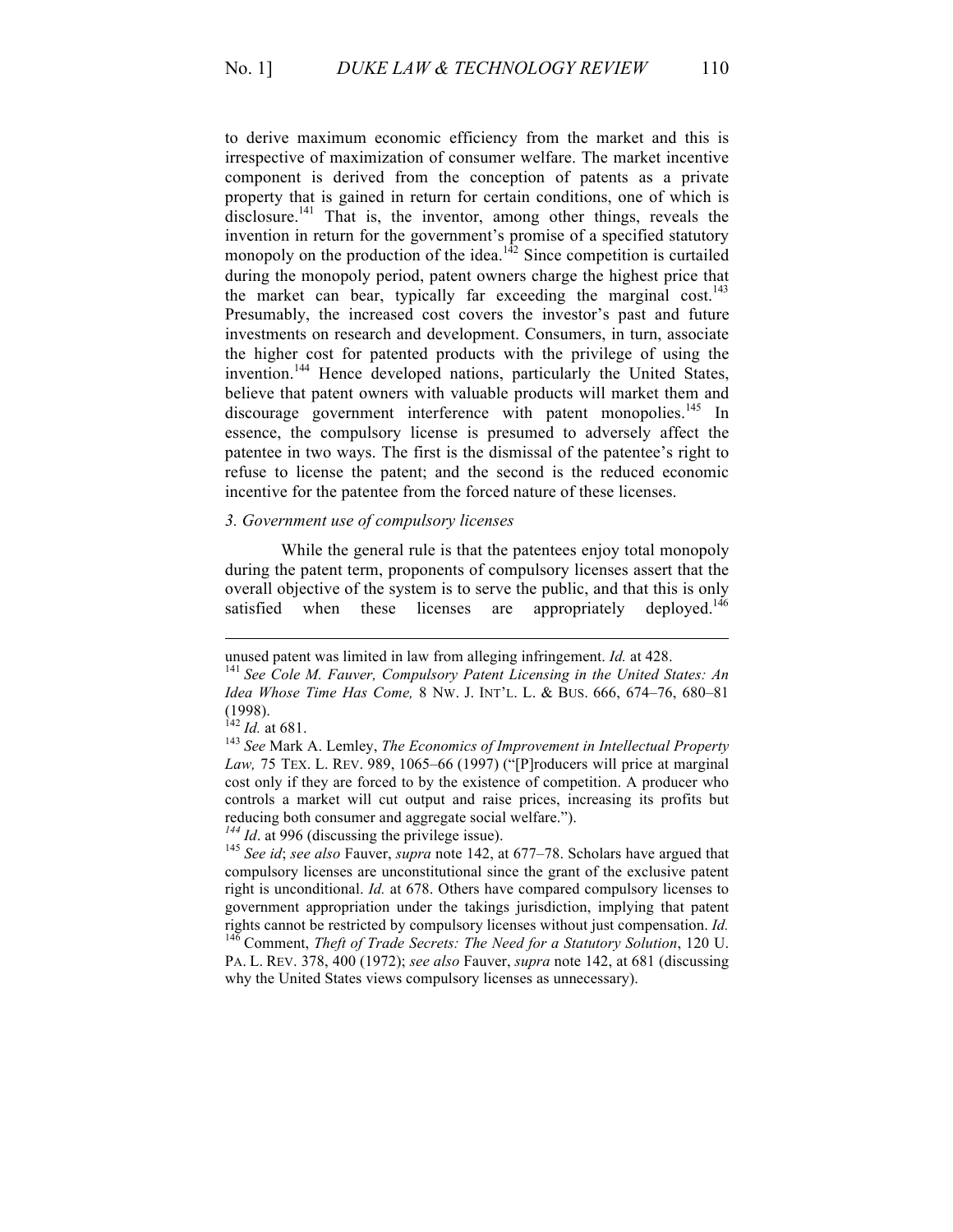Consequently, even countries like the United States that traditionally shun compulsory licenses use the mechanism where appropriate to achieve the overall goals of the system. Thus, provisions on compulsory licenses are not alien to the United States. For example, 28 USC § 1498 empowers the United States government, or those authorized by it, to make any use or manufacture of a patented product or process "without license." While the patent holder is entitled to "compensation," he cannot enjoin the government from using it.<sup>147</sup> Similarly, the Bayh-Dole Act<sup>148</sup> requires patent holders to use their invention for public benefit if the underlying research was funded by federal agencies. Under this Act, the federal government retains a non-exclusive, non-transferable, royaltyfree license to use the invention, and the federal agency that funded the research retains a "*march in*" right to compel a license. This includes the right to "alleviate health or safety needs which are not reasonably satisfied by the contractor, assignee, or their licensees."<sup>149</sup> Similarly, the Clean Air Act allows compulsorily licensing of a technology funded by U.S. government grants in certain circumstances.<sup>150</sup>

Further, U.S. law also allows compulsory licenses for promoting domestic economic objectives. For instance, the Energy Storage Competitiveness Act allows the government to require licensing of patents to "advance the capability of the United States to successfully compete in global energy storage markets."<sup>151</sup> This arises when the public's need for the technology overweighs the need for the patentee's monopoly right. The fact that such provisions relate to several technologies demonstrates that public interest issues can arise in different situations concerning those technologies.

### *4. Economic incentive and compulsory licenses*

As for the concern that compulsory licenses serves as a disincentive, while the patentee loses the right to determine the price of the product for the market, the assumption that it results in an economic loss or even a real loss of revenue is a not always correct. Recent

<sup>147 28</sup> U.S.C § 1498 (2012).<br><sup>148</sup> 35 U.S.C § 200.<br><sup>149</sup> *Id*. 150 There are other examples of limitations and exceptions to patent rights in U.S. law including the Bolar provision outlined in 35 U.S.C. § 271(e)(1), which states that "[i]t shall not be an act of infringement to make, use, offer to sell, or sell within the United States or import into the United States a patented invention … solely for uses reasonably related to the development and submission of information under a Federal law which regulates the manufacture, use, or sale of drugs or veterinary biological products."<br> $151\,42\,$  U.S.C. § 17231(h)(7).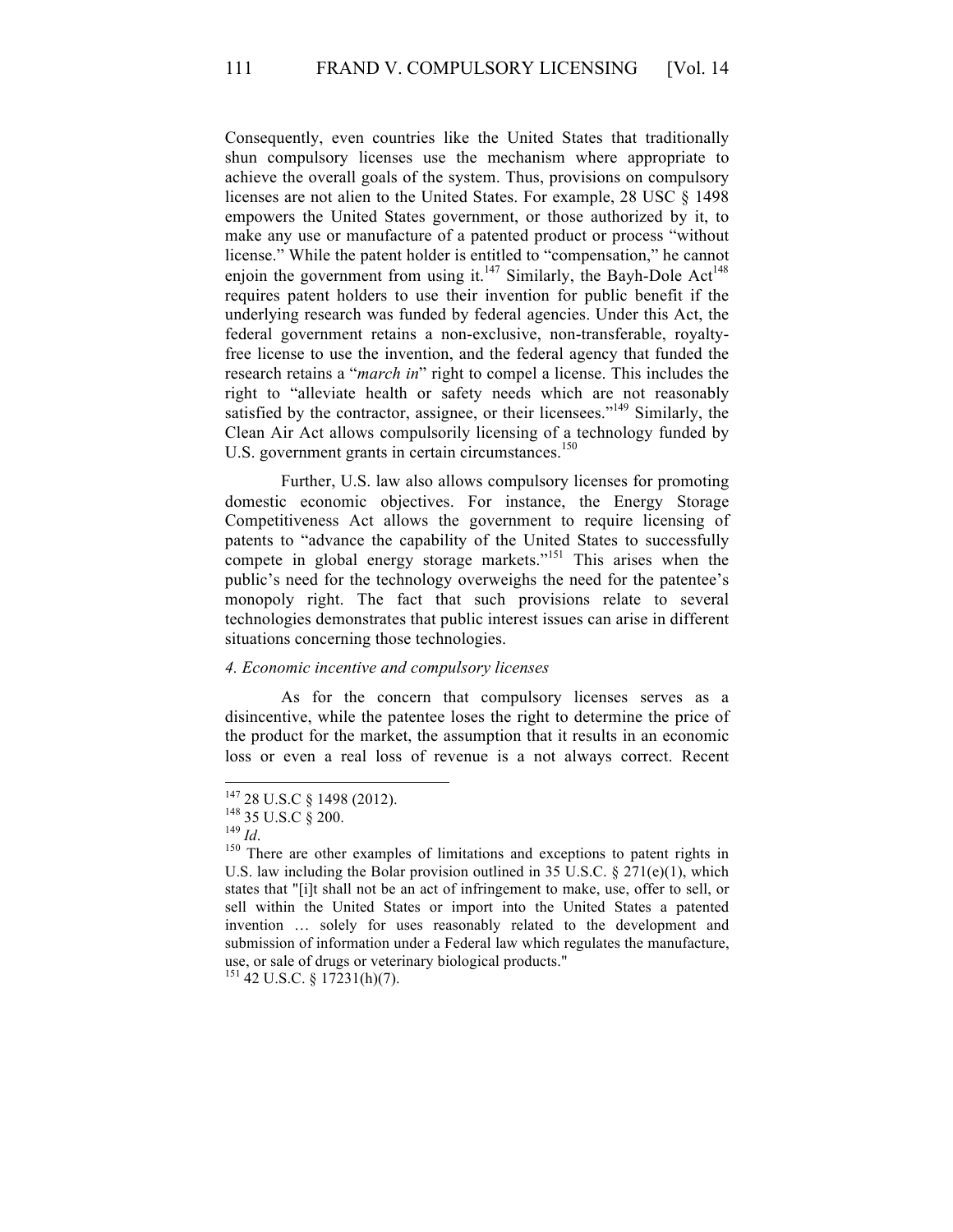instances have demonstrated that the patentee can actually enjoy greater profits from the increased sales following the licensing of the product. For instance, when Bayer's patent on Nexavir was subject to a compulsory license in India, it resulted in much higher volume sales of the drug in the country generating higher revenue and increased access. <sup>152</sup> The increased sales volume offset any revenue losses that Bayer suffered from the license.<sup>153</sup> Compulsory licensing the patent resulted in a steady stream of revenue given the wider access that becomes possible when these licenses are deployed.

Additionally, the effect of compulsory licensing on the concept of incentivization is changing as property rights become more widely acknowledged in several countries. That is, globalization has caused newer markets to open for companies with critical technologies. This market expansion increases the volume of sales of such technologies, and may lead to sufficient profits for the companies despite the lower price the compulsory license commands. As the sales for the patent increases, it tends to compensate for the reduction in the sale price of each unit. In all, despite the compulsory license, the presence of a bigger market can preserve the patentee's incentive component. Further, it can serve as a way to provide needed technology to those markets that are otherwise unable to access such technologies.

## *B. Examples of Historical and Contemporary Use of Compulsory Licensing Outside the United States*

Historically, compulsory licensing has been used by different governments to address various national issues. The origin of compulsory licensing precedents can be traced to the French law of 1791 which was later adopted by many European countries as a mechanism to encourage local working of inventions.<sup>154</sup> Similarly, the British government appointed the Sir Edward Fry Committee in 1901 to analyze the link between compulsory licensing and industrial production.<sup>155</sup> In 1907, Mr. Lloyd George, President of the Board of Trade, successfully introduced a bill incorporating compulsory licensing provisions in the House of Commons by highlighting that foreigners owned 6500 out of

<sup>&</sup>lt;sup>152</sup> Bayer Corp. v. Union of India, (2009) LPA 443 (India).<br><sup>153</sup> *See, e.g.*, Representation by Mr. D.G. Shah, Trade, Investment and Industrial Policies in India: Effects of the US Economy, Inv. No. 332-543, USITC Pub. [4501 2] (Jan. 2014) (Final) *available at*  http://www.usitc.gov/publications/332/pub4501\_2.pdf.

<sup>&</sup>lt;sup>154</sup> N. RAJAGOPALA AYYANGAR, REPORT ON THE REVISION OF THE PATENTS LAW 50 (1959). <sup>155</sup> *Id.*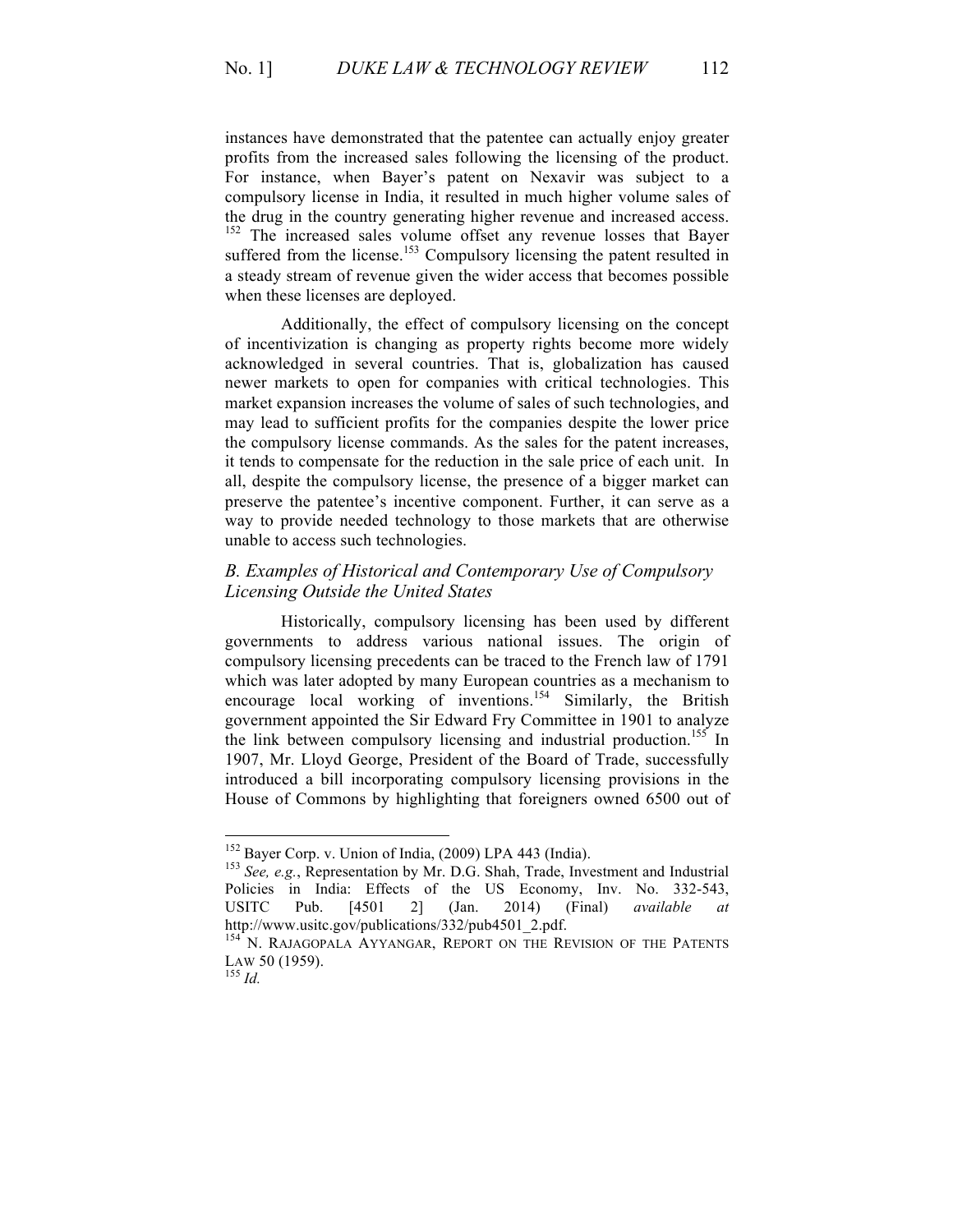14,700 patents issued in 1906 and worked them outside of England.<sup>156</sup> Consequently, compulsory licensing provisions were introduced in the British patents legislation.<sup>157</sup>

In contemporary times, India's compulsory licensing provisions have been the focus of attention. Under the Indian patent legislation, the government could, in the public interest, interfere with patent rights and compulsorily license the patent.<sup>158</sup> Patented inventions that were either not reasonably priced or were not worked to satisfy the reasonable requirements of the public could be subject to compulsory licensing.<sup>159</sup> In turn, the reasonable requirements of the public were deemed unsatisfied if the invention was not worked in India, if an existing or proposed trade was prejudiced, if the demand for the product was not adequately met, or if the local working of the invention was prejudiced due to importation.<sup>160</sup> Of these grounds, the local working requirement has been the most contentious on the grounds that it discriminates against foreign manufacturers, especially in the context of pharmaceuticals. The same requirement has been present in Article 68 of Brazil's patent law, under which anti-competitive practices, failure to locally manufacture, and intentionally failing to satisfy the demands of the market can all serve as a basis for compulsory licensing. <sup>161</sup>

Recently, India has been one of the few countries that have taken the bold step of working the compulsory licensing provision to create access to patented medication. In India, Cipla, a generic drug company asserted that the reasonable needs of the Indian public were not being satisfied because a certain patented drug, Sorenefib,<sup>162</sup> was priced out of access of the several thousand patients living in the country.<sup>163</sup> Cipla, the generic drug company, filed a petition to have Soranefib covered by a compulsory license. When the Controller General of the Indian patent

 $\frac{163}{163}$  *Id.* at ¶ 3.

<sup>&</sup>lt;sup>156</sup> *Id.* at 53.<br><sup>157</sup> *Id.* 158 Indian Patents Act, 1970 (as amended in 2005), 27 India A.I.R. Manual 450, § 84, 90 (1979). The controller of patents compulsorily licenses the patent considering the nature of the invention and the applicant's ability to work the

invention to the public's advantage. *Id.*<br><sup>159</sup> *Id.* (*Id.* § 90(a).<br><sup>161</sup> INDUSTRIAL PROPERTY LAW, Lei No. 9.279/96, de 14 de maia de 1996, DIARIO OFICIAL D de 15.05.1996 (1996), *available at*  http://www.sice.oas.org/int\_prop/nat\_leg/Brazil/ENG/L9279eA.asp [hereinafter IPLB].

<sup>162</sup> Soranefib is manufactured by Bayer, Inc. *See Bayer Corp*.Corporation Order No. 223 of 2012 IPAB, Chennai, (2012).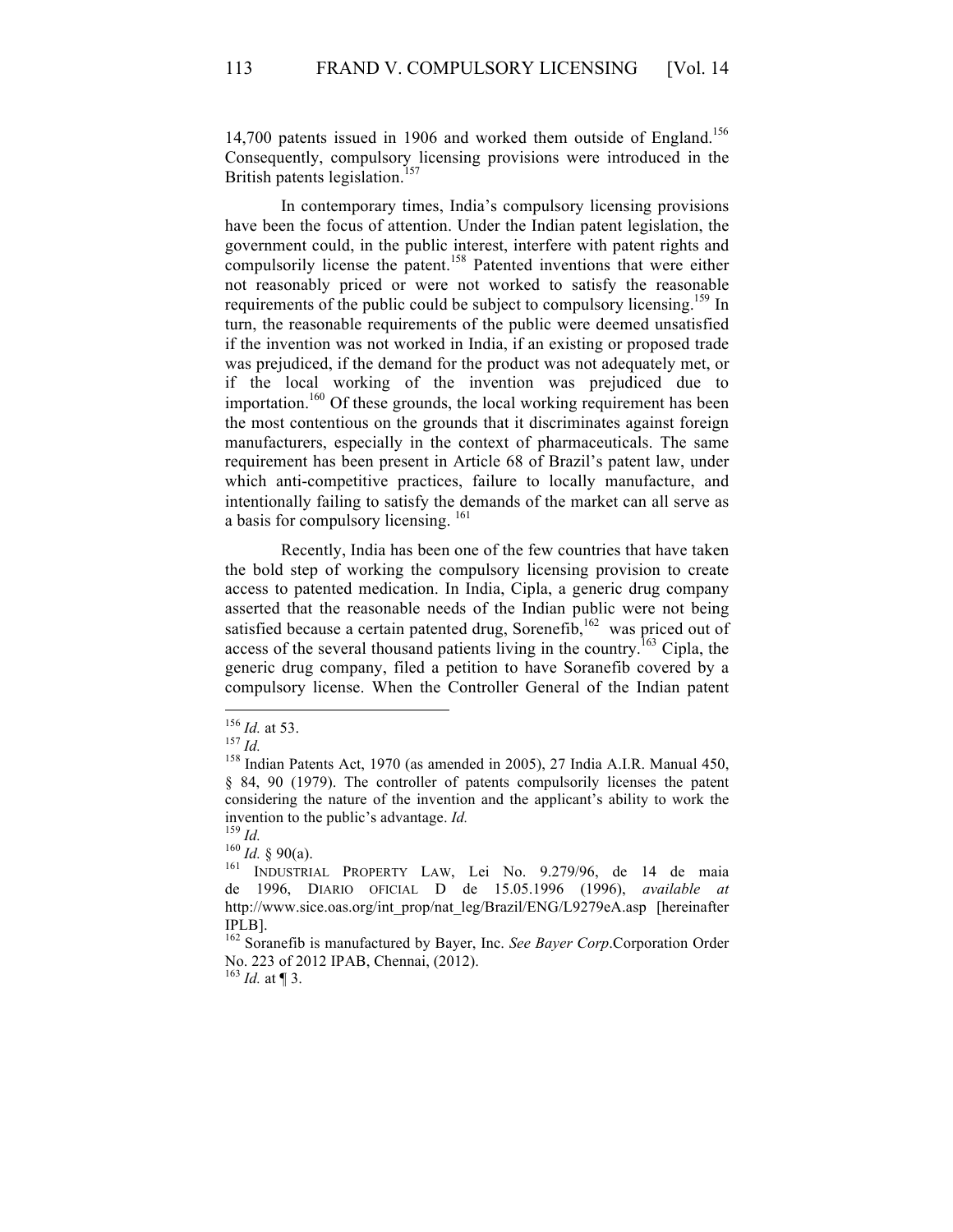office examined the petition, it was found that although India contained approximately 20,000 patients with liver cancer and about 9,000 patients with kidney cancer in the years 2008 to 2010, a negligible amount of Sorafenib was imported into India for sale by Bayer. In fact, no importation ensued in 2008 – a year when Bayer recorded a worldwide profit of over \$678 million dollars in the rest of the world.

To the Controller concluded that the patentee was not catering to the demands of the market, which is an important statutory criterion to avoid a compulsory license, and further, that the reasonable expectations of the public was not being met. Further, the Controller concluded that the drug was unreasonably priced at Rs. 2,000,000 (\$ 5,000 approximately) per month in a country where the World Bank reported that more than 25% of the population earned less than a dollar a day. Consequently, the Controller granted the request for compulsory license. On appeal, this license was sustained by the Intellectual Property Appellate Board of India. Importantly, the appellate body raised the rate of royalty that was originally set by the Controller.

One important feature of this license was that the government negotiated the rate and access was made available immediately once the appeal process was completed. Interestingly, the concern over economic cost of litigation and the associated costs of the patent holder pursuing a variety of remedies remains less with a compulsory license with compared with the FRAND regime. Additionally, the ends of the system, being access and the duty of the patentee to meet the societal expectation in return for the benefitting from the monopoly rights are predominant considerations in a compulsory licensing regime – a consideration that the FRAND regime is now being accused of allegedly lacking.

## *C. Compulsory Licensing in International Agreements*

Internationally, the Trade Related Intellectual Property Agreement (TRIPS) incorporates the Paris Convention on Industrial Property and expressly authorizes the use of compulsory licenses as a limitation of the rights of the patent owner under certain terms and conditions.164 TRIPS outlines the use of the compulsory licenses under

<sup>&</sup>lt;sup>164</sup> Annex IC to the General Agreement on Tariffs and Trade, Uruguay Round, World Trade Organization, *done at* Marrakesh, Apr. 15, 1994, 33 I.L.M 1981 (1994), *reprinted in* WORLD TRADE ORGANIZATION, THE RESULTS OF THE URUGUAY ROUND OF MULTILATERAL TRADE NEGOTIATIONS 365 (1995) at Art. 31 (hereinafter, TRIPS Agreement). *See also* Paris Convention for the Protection of Industrial Property, Mar. 20, 1883, 21 U.S.T. 1583, 1630, 828 U.N.T.S. 305, 307 (last revised July 14, 1967) [hereinafter Paris Convention].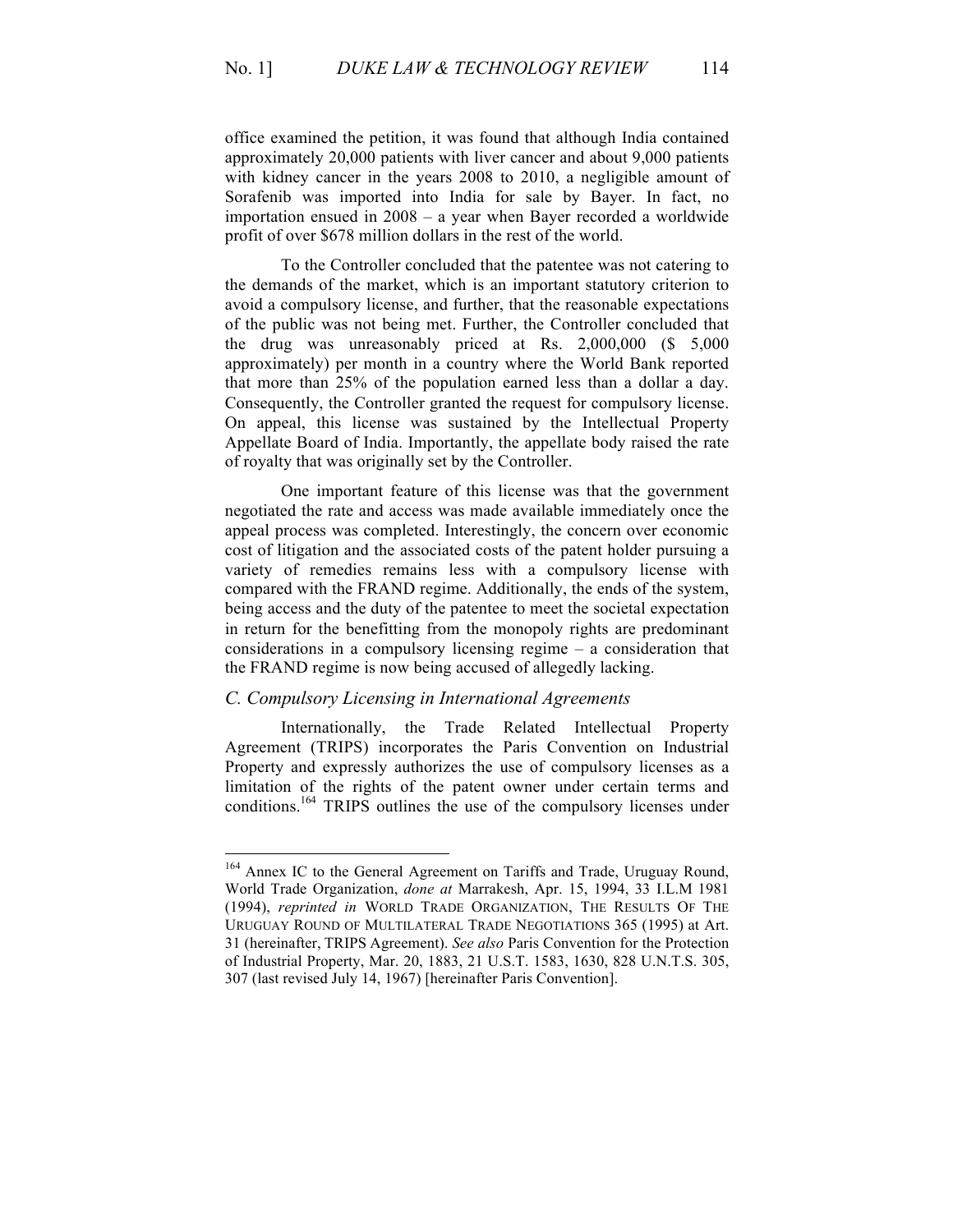Article  $31^{165}$  Most importantly, the compulsory licensing of a patent shall be authorized by the government or third parties authorized by the government. Further, each compulsory license shall be individually authorized based on need for the country and by following proper procedures.

One such procedure is for the government to attempt to negotiate with the patent holder for licensing the patent on commercially reasonable terms. The term commercial reasonableness is to be weighed in the context of national need and not a reference to the highest marketable price. Indeed, Article 31 (h) requires that the adequacy of the remuneration be measured by taking into account the economic value of the authorization. Similarly, the compulsory license will cease once the need ceases to exist. The need for prior negotiations with a view to compulsorily license ("prior negotiations") can be dispensed with under Article 31(b), "[i]n the case of national emergency or other circumstances of extreme urgency or in cases of public non-commercial use."<sup>166</sup> Similarly, prior negotiations are waived where such licenses are required to cure judicially determined anti-competitive practices under Article  $31(k)$ .<sup>167</sup>

It is also worth noting that under the TRIPS Agreement such licenses should be non-exclusive and should be non-assignable. Essentially, this will allow the patent owner to continue to use the patent and will also prevent governments from misusing the patent. Other interesting aspects are that TRIPS pre-supposes that a compulsorily licensed use of the patent will be made predominantly for the supply of domestic market. Similarly, the agreement also subjects such licenses to judicial and other appropriate review mechanism to provide relief to aggrieved patentees. Other than these enumerated criteria, the TRIPS agreement does not detail the reasons or the basis for issuing compulsory licenses.

## III. A COMPARISON BETWEEN COMPULSORY LICENSES AND FRAND LICENSES

The following section compares the two types of licenses with a view to determine whether some of the disadvantages of the FRAND licenses can be remedied by the use of either the compulsory license or a hybrid of both of these types of licenses.

<sup>&</sup>lt;sup>165</sup> TRIPS Agreement, *supra* note 165 at Art. 31.<br><sup>166</sup> *See* TRIPS Agreement, *supra* note 165 at Art 31 (b). <sup>167</sup> *Id.* at Art 31 (k).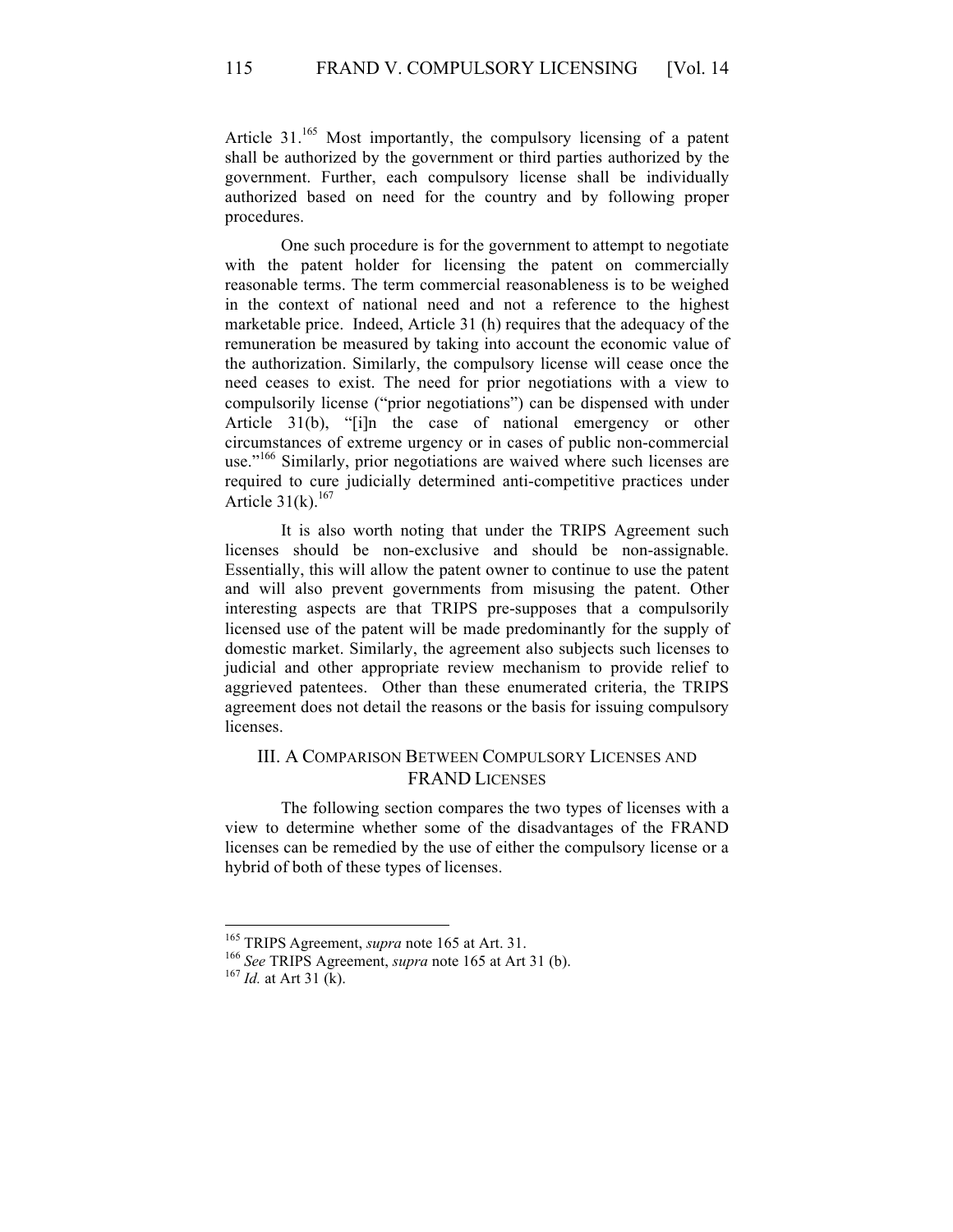Of the two types of licenses, operationally compulsory licensing is much more efficient once the government determines the need for the license because the price negotiations cannot be contentious beyond a point. That said, the larger question is whether the compulsory nature of such licenses can work to discourage patent owners. The benefit is that the mere presence of compulsory licensing options will and can ensure that the patentee cannot use pricing or other strategies as a mechanism to hoard the product and create artificial demand. This benefit is important considering that FRAND licenses in the SEP context has remained inefficient because patentees tend to deploy pricing and other strategies to gain more market power and slow the pace of competition.

One of the obvious big differences between the two types of license is the issuing authority. In the case of FRAND licenses, the certifying organizations determine that certain patents are essential to the technology and then the patent owner voluntarily commits to a FRAND license. In the case of a compulsory license, the government determines that the need of the public for the patent overweighs the patentee's rights to exploit it commercially, and then the government dictates the market price. With the ICT patents, the SSO determines that a patent should be licensed as an SEP just like how the government determines that a patent is critical to public welfare. But once it is determined that the patent is critical to public welfare, compulsory licenses become more of a regulatory mechanism where the government interferes to make corrections. However, with FRAND licenses, it is the owner who determines the price and thus, the market mechanism defines the licensing price of the patent. That said, both of these types of license achieve the same result of directly or indirectly prevailing on the owner to license the patent to third parties. In the case of compulsory licensing, having the governments negotiate the value may also be perceived as being disadvantageous to the patent owner in that the bargaining parities may be pitted against the patent owner.

Compulsory licenses though remove the biggest debilitating factor of the FRAND license: the royalty negotiation. The rates are preset in the case of compulsory licenses and most often, these rates are determined after negotiation with the patent owner. The determination of rates at the beginning of the process leads to a certain level of stability for users of the technology. In software patent terms, once a patent is deemed essential, having a negotiated rate will not only help the potential licensees but also the end-users of the technology. It reduces the cost and inefficiencies involved with litigation. Similarly, it reduces the opportunities to engage in protracted negotiations to arrive at a royalty range or rate, which improves the efficiency of the system by allowing parties to come to terms more quickly. The possibility of creating patent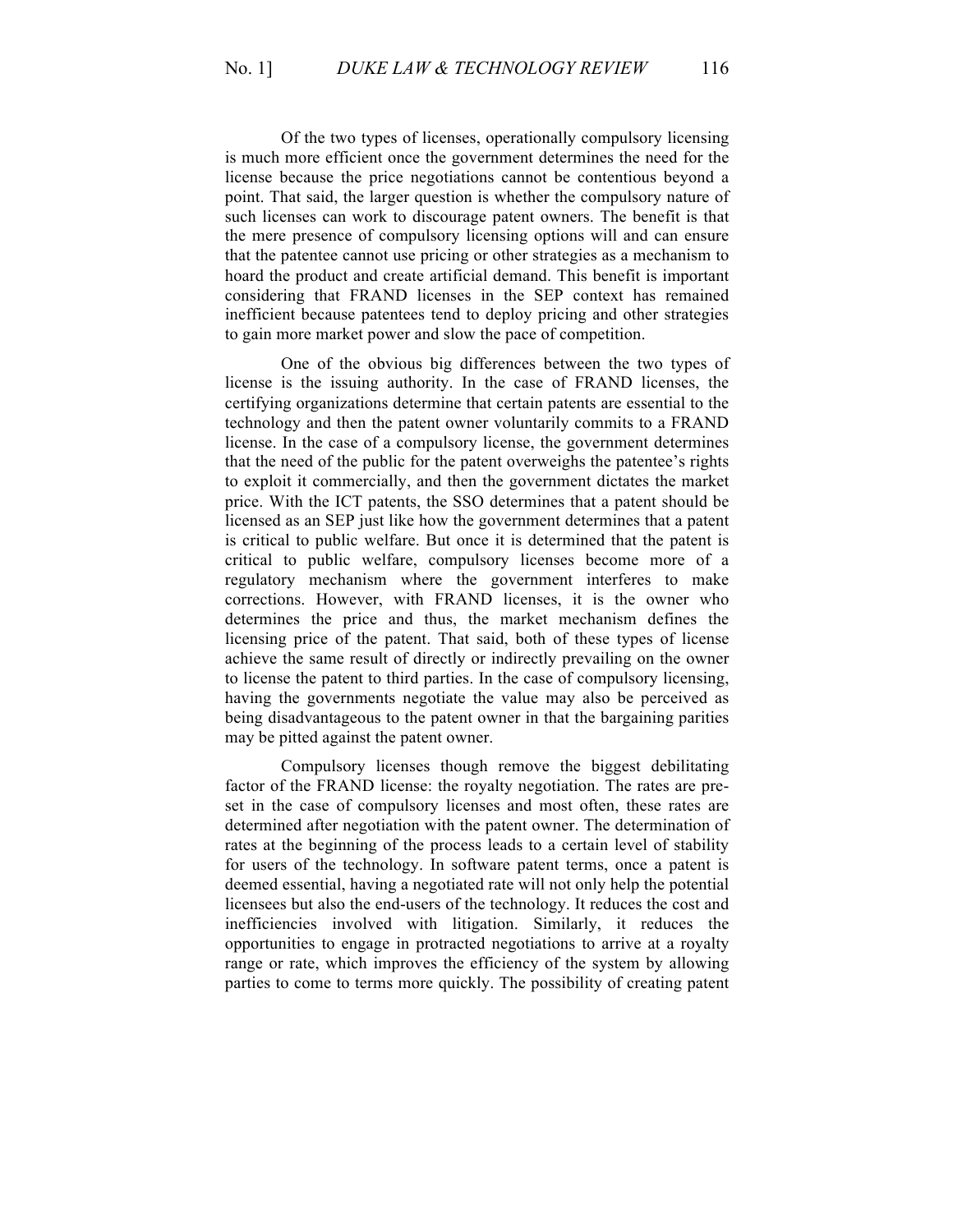hold-up becomes minimal with compulsory licenses. Hopefully, the possibility of increased returns from the market will minimize the barrier to innovate further over the technology and contributes to the progressive goals of the system. Interestingly, in early 2015, the IEEE is now in the process of revising its policies pertaining to the assessment of royalties. That is, the standard setting body is essentially revising its policies such that the royalty for an SEP that is used in a device will be determined based on the SEP's value to the component as opposed to the whole product, which is the norm.<sup>168</sup> Interestingly, the Justice Department has found this to have the potential to be pro-competitive.<sup>169</sup> This development takes the form of FRAND licenses even closer to a hybrid of compulsory licenses, which this paper ultimately proposes. Instead of the government, the SSO as the standards body imposes rules that pre-set the royalty range thereby imposing some limits but increasing the clarity for the patent owner as well as the licensee. This is indeed closer to what Judge Robart sought to accomplish in the decision discussed above. One of the biggest criticisms with the FRAND licenses is that it has resulted in SEPs becoming a tool to gain business strength between competitors rather than a tool to innovate. For example, Google's purchase of the Motorola mobility's patents is cited as a defensive acquisition. That is, Google was accused of using Oracle's Java in an infringing manner in its android technology. Motorola's patent portfolio, which Google acquired, consisted of patents on networking and video encoding which created a defense for Google to counter-allege that Oracle was infringing on some of Google's patents. When Google acquired Motorola's patents similar suspicions caused the Justice Department to announce an investigation to determine the presence of any prevailing abuse of the involved  $SEPs$ .<sup>170</sup> A compulsory license regime will largely eliminate such issues that plague the SEPs by being more consumer friendly.

While the above narrative compared both of these forms of licenses, this paper asserts that a more workable model would be a hybrid of these licenses that operates to eliminate some of the debilitating constraints of FRAND licenses. The authors are mindful that the structure presented may be a bit simplistic.

 <sup>168</sup> Susan Decker & Ian King, *Wi-Fi Inventors' Cut of iPhone 6 Sales to Shrink in Vote*, BLOOMBERGBUSINESS (Feb. 2, 2015), http://www.bloomberg.com/news/articles/2015-02-02/wi-fi-inventors-cut-ofiphone-6-sales-to-shrink-in-patent-vote. <sup>169</sup> *Id.*

<sup>170</sup> *See* POLICY STATEMENT, *supra* note 51.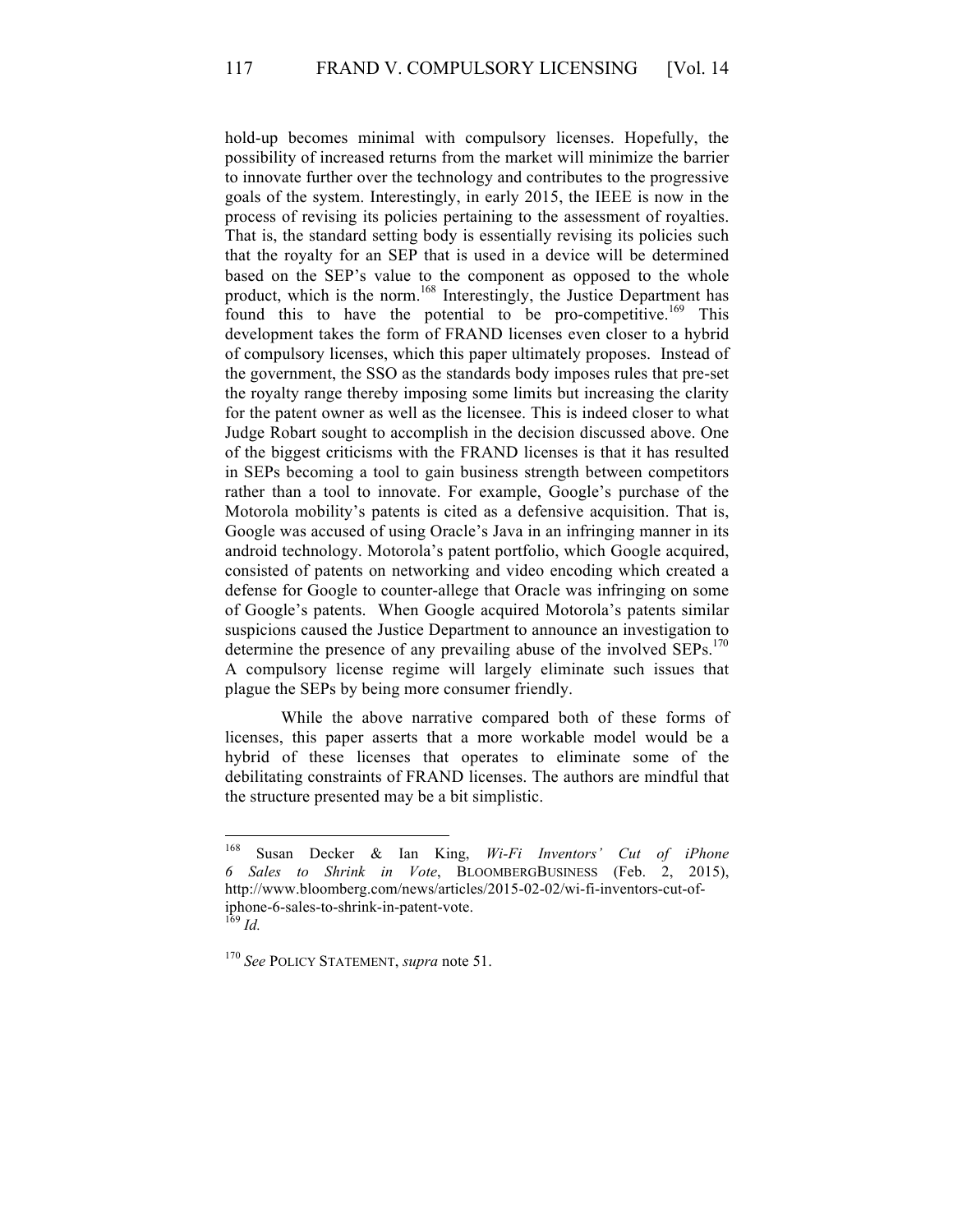- 
- 1. The SSOs should continue to determine what type of patents represent a standard with respect to ICT patents.

Once a patent becomes a standard, the patent owner should be able to license it on FRAND terms which, in turn, will become applicable to all licensees involved.

2. In setting the FRAND terms, a standard royaltyrange should be negotiated with the patent owner by the SSOs. Such negotiation should resolve questions such as grant-back from the licensees, the patent owner's right to seek an injunction and the circumstances for which such injunction can be sought and situations where dispute settlement can disrupt the licensee's use of the technology. Thus, each of the SSOs should create standard FRAND licensing terms applicable to SEP licenses. Operationally, standardization of the FRAND licenses are not a new phenomenon; several organizations including the International Telecommunication Union, the Department of Justice, USPTO, Competition Policy International have already attempted standardization of FRAND licenses to reduce litigations.<sup>171</sup> That of course, will take it closer to compulsory licensing, where the patentee has limited room to negotiate the terms of the license. Interestingly, at the time of this paper going to print, the IEEE was considering a proposal to change its intellectual property policy to streamline royalty determination. The new policy states the value of the patent holder's royalty will be calculated from the value that the SEP adds to the "smallest saleable compliant implementation." Thus the calculation of *reasonable royalties* will be based on the value of the SEP over the a) value of the

 <sup>171</sup> *See* William New, *ITU Undertakes Work on Standards Essential Patents,*  INTELL. PROP. WATCH (Oct 12, 2012), http://www.ip-watch.org/2012/10/12/ituundertakes-work-on-standard-essential-patents/; *see also* Kühn *et al*., *supra* note 18; Florian Mueller, *UN Agency ITU to Hold High-Level Talks on Standard-Essential Patent Litigation in October*, FOSS PATENTS (July 9, 2012), http://www.fosspatents.com/2012/07/un-agency-itu-to-hold-high-leveltalks.html.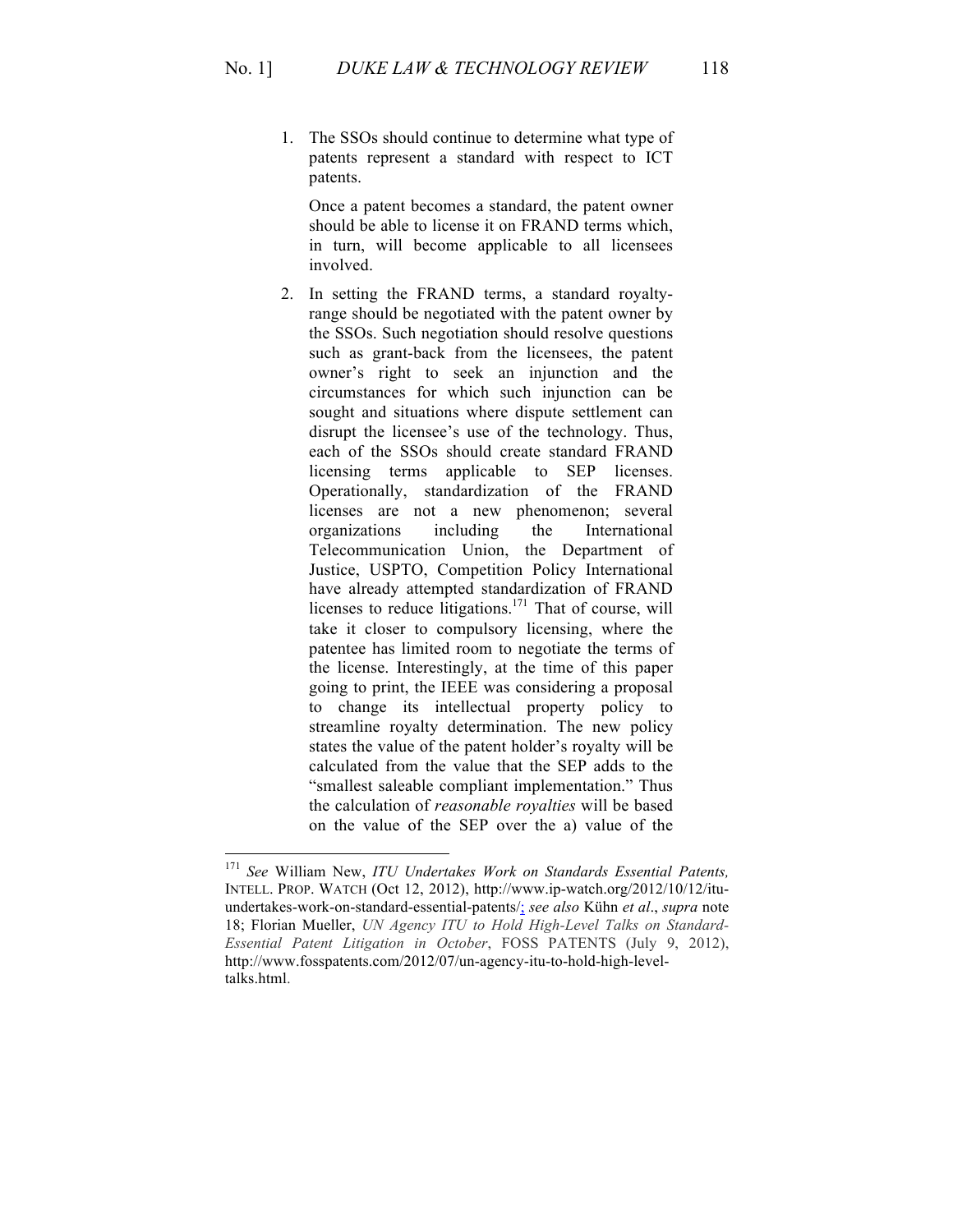functionality of the smallest saleable compliant implementation that uses the patent; b) in light of the value of the contributions of other SEPs and c) value of existing licenses, if any.<sup>172</sup> Currently, we use the entire sale value of the product to calculate the royalty while this advocates a calculation based on the smallest saleable component.<sup>173</sup> Allowing companies to limit the license to part of the SEP may also reduce litigations as patent owners cannot block the implementation of the product which can also leave patent-licensees with alternatives.  $174A$ three to six month period should be allocated for potential licensees or interested parties to submit reasons to SSOs as to why a particular patent should benefit from a term that is different from the standard term or range. A resolution with SSO should result in the term becoming a part of the SSO agreement with the patent holder.

3. In gist, an SEP patent should be offered by the SSO to various licensees on the same terms and conditions. Where a patent owner reneges on the standard terms and conditions, the SSO should have the ability to conduct a review of the patent as an SEP. Where the owner acts egregiously, the SSO should have the ability to seek patents from other members to create compatible standards. The last suggestion would require a complete overhaul of the SSO system.

 <sup>172</sup> David W. Long, *IEEE's Controversial Proposed Intellectual Property Rights ("IPR") Policy Amendments*, LEXOLOGY (Feb. 3, 2015), http://www.lexology.com/library/detail.aspx?g=2532ee11-365e-4161-8c2c-69c0253badbf.

<sup>&</sup>lt;sup>173</sup> The concept of Smallest Saleable patent component is a principle of evidence to avoid undue prejudice and confusion of jurors in jury trials. *See* Alexander L. Clemons, *Beyond the Smallest Salable Unit*, LANDSLIDE, 1–2 (2013), *available at* http://webcache.googleusercontent.com/search?q=cache:kHGEO8ignlMJ:w ww.americanbar.org/content/dam/aba/publications/landslide/2014\_may\_june/A BA\_LAND\_v006n05\_beyond\_the\_smallest\_salable\_unit.pdf+&cd=2&hl=en&c t=clnk&gl=us (explaining courts use the smallest salable patent-practicing unit as an efficient way to value the patented feature in contrast to the unpatented features so as to calculate an appropriate royalty base, and that the evidence must be reliable and tangible, not conjectural or speculative).

<sup>174</sup> Decker & King, *supra* note 168.